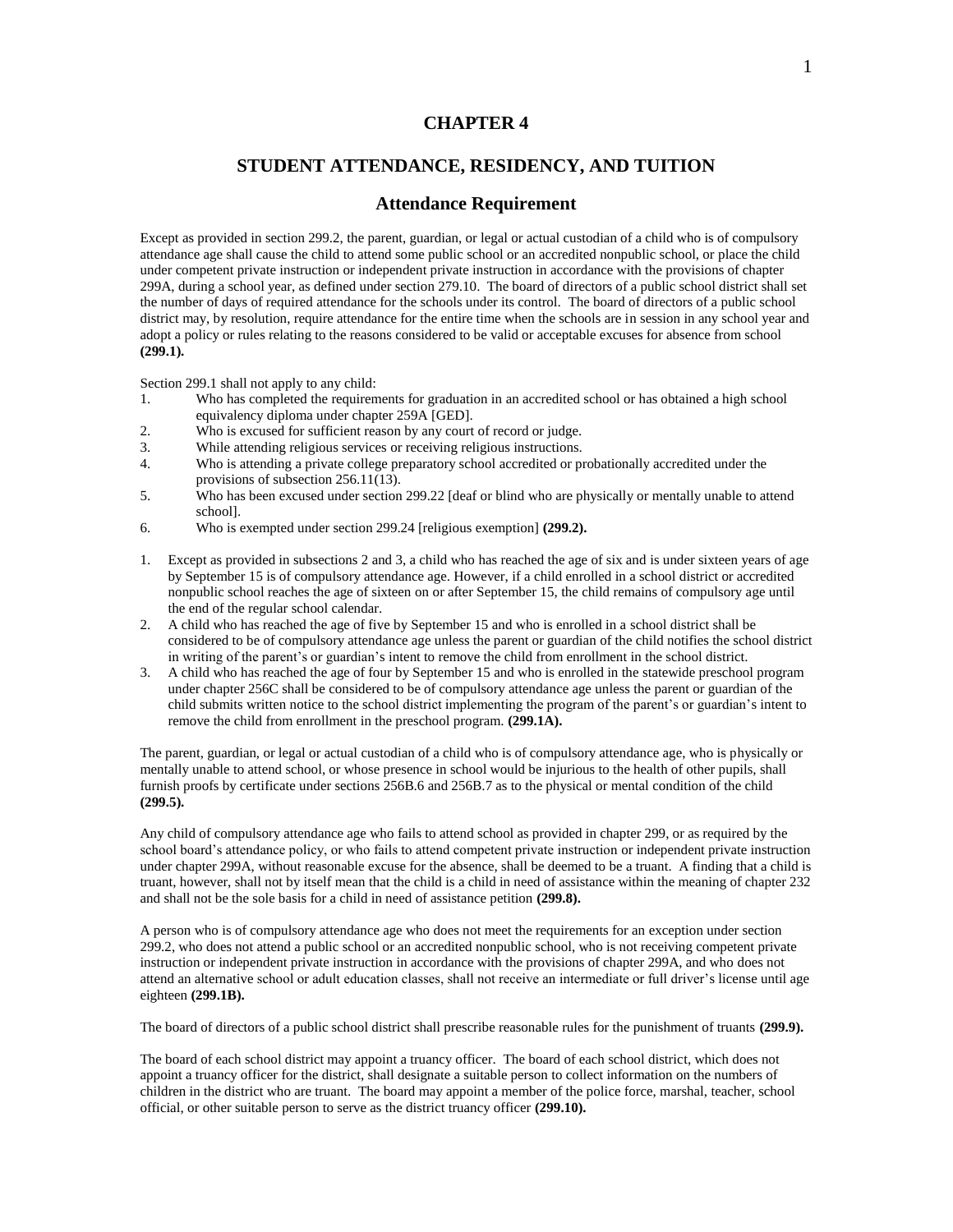All school officers and employees shall promptly report to the secretary of the school corporation any violations of the truancy law of which they have knowledge, and the secretary shall inform the president of the board of directors who shall, if necessary, call a meeting of the board to take such action thereon as the facts justify **(299.15).**

If a child is truant as defined in section 299.8, school officers shall attempt to find the cause for the child's absence and use every means available to the school to assure that the child does attend. For a child who has completed educational requirement through the sixth grade, the means may include but are not limited to the use of an attendance cooperation process which substantially conforms with the provisions of section 299.12. If the parent, guardian, or legal or actual custodian, or child refuses to accept the school's attempt to assure the child's attendance or the school's attempt to assure the child's attendance is otherwise unsuccessful, the truancy officer shall refer the matter to the county attorney for mediation or prosecution **(299.5A).**

If a parent, guardian, or legal or actual custodian of a child who is truant, has made reasonable efforts to comply with the provisions of sections 299.1 through 299.5, but is unable to cause the child to attend school, the parent, guardian, or legal or actual custodian may file an affidavit listing the reasonable efforts made by the parent, guardian, or legal or actual custodian to cause the child's attendance and the parent, guardian, or legal or actual custodian shall not be criminally liable for the child's nonattendance **(299.6).**

All such certificates, reports, and proofs shall be filed and preserved in the office of the secretary of the school corporation as a part of the records of the office, and the secretary shall furnish certified copies thereof to any person requesting the same **(299.7).**

Children who are of compulsory attendance age and who are so deaf or blind or have such severe disabilities so as to be unable to obtain an education in the public or accredited nonpublic schools shall be sent to the appropriate stateoperated school, or shall receive appropriate special education under chapter 256B, unless exempted, and any person having such a children under the person's control or custody shall see that the child attends the state-operated school or special education program during the scholastic year **(299.18).**

Attendance at the state-operated school [school for the deaf or Braille and sight saving school] may be excused when the superintendent of the state-operated school certifies that an interdisciplinary staffing team has determined, pursuant to the requirements of chapter 256B, that the child is efficiently taught for the scholastic year in an accredited nonpublic or other school devoted to the instruction, by a private tutor, in the public schools, or is shown to be physically or mentally unable to attend school under section 299.5 **(299.22).**

It is not incumbent upon the school districts to keep a child requiring special education in regular instruction when the child cannot sufficiently profit from the work of the regular classroom, nor to keep a child requiring special education in the special class or instruction for children requiring special education when it is determined by the diagnostic educational team that the child can no longer benefit from the instruction or needs more specialized instruction available in special schools. However, the school district shall count the child requiring special education in the enrollment as provided in sections 256B.9, 257.6, and 273.9 and shall ensure that appropriate educational provisions are made for the child requiring special education **(256B.8(1)).**

An AEA director of special education may request approval from the department of education to continue the special education program of a person beyond the period specified in section 256B.2, subsection 1, paragraph *"a"*, if the person had an accident or prolonged illness that resulted in delays in the initiation of or interruptions in that person's special education program. Approval may be granted by the department to continue the special education program of that person for up to 3 years or until the person's twenty-fourth  $[24<sup>th</sup>]$  birthday  $(256B.8(2))$ .

No provision of this chapter shall be construed to require or compel any person who is a member of a well-recognized church or religious denomination and whose religious convictions, in accordance with the tenets or principles of the person's church or religious denomination, are opposed to medical or surgical treatment for disease to take or follow a course of physical therapy, or submit to medical treatment, nor shall any parent or guardian who is a member of such church or religious denomination and who has such religious convictions be required to enroll a child in any course or instruction which utilizes medical or surgical treatment for disease **(256B.8(3))**.

The board of directors of each public school district shall prescribe the minimum educational program and an attendance policy which shall require each child to attend school for at least 148 days, to be met by attendance for at least 37 days each school quarter, for the schools under their jurisdictions. The minimum educational program shall be the curriculum set forth in subsection 280.3(3) and section 256.11, except as otherwise provided by law. The board of directors of a public school district shall not allow discrimination in any educational program on the basis of race, color, creed, sex, marital status or place of national origin. The board of directors of each public school district shall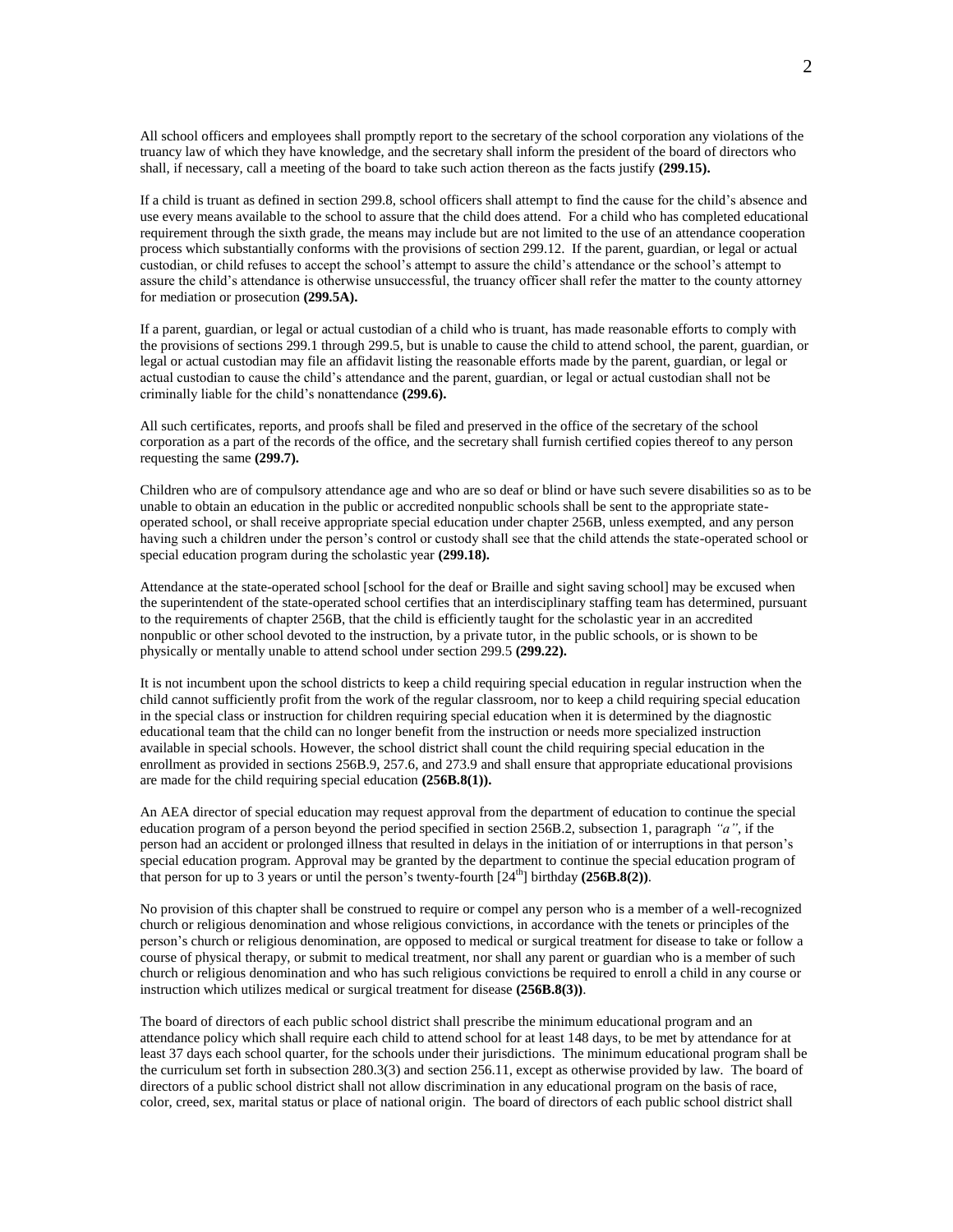establish and maintain attendance centers based upon the needs of the school age pupils enrolled in the school district. Kindergarten programs shall and prekindergarten programs may be provided. In addition, the board of directors may include in the educational program of any school such additional courses, subjects, or activities which it deems fit the needs of the pupils **(280.3).**

The board of directors shall determine the number of schools to be taught, divide the corporation into such wards or other divisions for school purposes as may be proper, determine the particular school which each child shall attend, and designate the period each school shall be held beyond the time required by law **(279.11).**

A board does not have the authority to arbitrarily require pupils to attend school on Saturday instead of Monday **(1910 Op. Att'y Gen. 105 (#9-11-23))**.

#### **Admission and Exclusion of Students**

Persons between five and twenty-one years of age are of school age **(282.1).** The child shall be at least five and less than twenty-one years of age on September fifteenth of the current school year.

The board may exclude from school children under the age of six [6] years when in its judgment such children are not sufficiently mature to be benefited by regular instruction, or any child who is found to be physically or mentally unable to attend school under section 299.5, or whose presence in school has been found to be injurious to the health of other pupils, or is efficiently taught for the scholastic year at a state institution. However, the board shall provide special education programs and services under chapters 256B, 257, and 273 for all children requiring special education **(282.3(1)).**

The conditions of admission to public school for work in the school year immediately preceding the first grade and in the first grade shall be as follows:

- A child under the age of six  $[6]$  years on the fifteenth  $[15<sup>th</sup>]$  of September of the current school year shall not be admitted to a public school unless the board of directors of the school has adopted and put into effect courses of study for the school year immediately preceding the first grade, approved by the department of education and has employed a practitioner or practitioners for this work with standards of training approved by the board of educational examiners.
- No child shall be admitted to school work for the year immediately preceding the first grade unless the child is five [5] years of age on or before the fifteenth [15<sup>th</sup>] of September of the current school year.
- No child shall be admitted to the first grade unless the child is six [6] years of age on or before the fifteenth [15<sup>th</sup>] of September of the current school year; except that a child under six [6] years of age who has been admitted to school work for the year immediately preceding the first grade under conditions approved by the department of education, or who as demonstrated the possession of sufficient ability to profit by first-grade work on the basis of tests or other means of evaluation recommended or approved by the department of education, may be admitted to first grade at any time before December 31.
- Nothing herein provided shall prohibit a school board from requiring the attainment of a greater age than the age requirements herein set forth **(282.3).**

The Board has no discretion to admit children to kindergarten unless the child has attained the age of five on or before September fifteenth of the particular school year **(OAG #79-7-3).**

Married persons of school age are entitled to attend school **(OAG #26-10-6).**

In **Dean v. Armstrong** the legality of closing school and designating children to a consolidated school district was upheld by the Supreme Court.

The board may, by a majority vote, expel any student from school for a violation of the regulations or rules established by the board, or when the presence of the student is detrimental to the best interests of the school. The board may confer upon any teacher, principal, or superintendent the power temporarily to suspend a student, notice of the suspension being at once given in writing to the president of the board **(282.4(1)).** A student who commits an assault, as defined under section 708.1, against a school employee in a school building, on school grounds, or at a schoolsponsored function shall be suspended for a time to be determined by the principal. Notice of the suspension shall be immediately sent to the president of the board. By special meeting or at the next regularly scheduled board meeting, the board shall review the suspension and decide whether to hold a disciplinary hearing to determine whether or not to order further sanctions against the student, which may include expelling the student. In making its decision, the board shall consider the best interests of the school district, which shall include what is best to protect and ensure the safety of the school employees and students from the student committing the assault **(282.4(2))**. A student shall not be suspended or expelled pursuant to this section if the suspension or expulsion would violate the federal Individuals with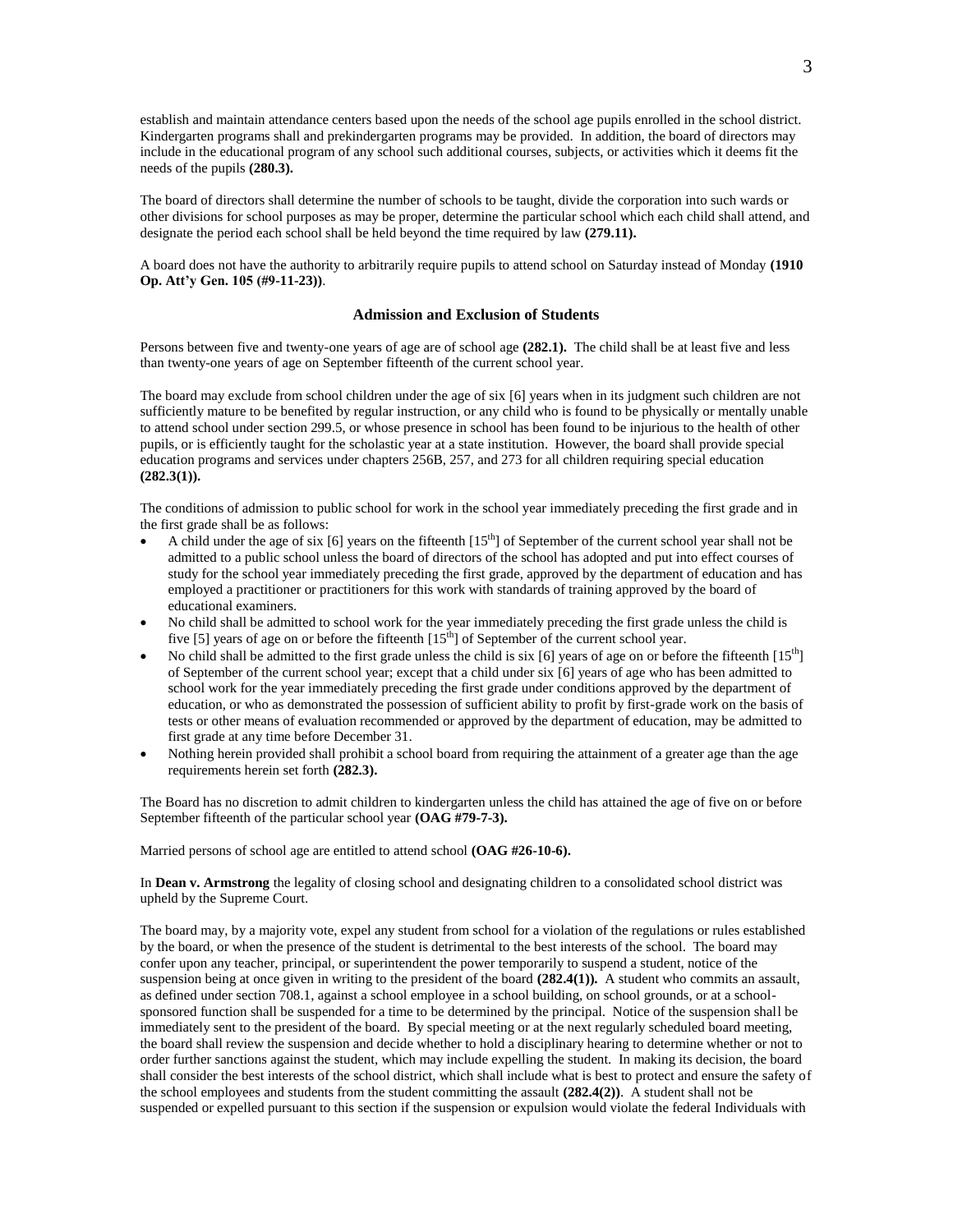Disabilities Education Act (IDEA) **(282.4(3)).** Notwithstanding section 282.6 [nonresident tuition], if a student has been expelled or suspended from school and has not met the conditions of the expulsion or suspension, the student shall not be permitted to enroll in a school district until the board of directors of the school district approve, by a majority vote, the enrollment of the student **(282.4(4)).**

When a student is suspended by a teacher, principal, or superintendent, pursuant to section 282.4, the student may be readmitted by the teacher, principal, or superintendent when the conditions of the suspension have been met, but when expelled by the board the student may be readmitted only by the board or in the manner prescribed by the board **(282.5).**

Notwithstanding sections 275.55A [dissolution of district], 256F.4 [charter schools], and 282.18 [open enrollment], or any other provision to the contrary, prior to knowingly enrolling an individual who is required to register as a sex offender under chapter 692A, but who is otherwise eligible to enroll in a public school, the board of directors of a school district shall determine the educational placement of the individual. Upon receipt of notice that a student who is enrolled in the district is required to register as a sex offender under chapter 692A, the board shall determine the educational placement of the student. The tentative agenda for the meeting of the board of directors at which the board will consider such enrollment or educational placement shall specifically state that the board is considering the enrollment or educational placement of an individual who is required to register as a sex offender under chapter 692A. If the individual is denied enrollment in a school district under this section, the school district of resident shall provide the individual with educational services in an alternative setting. Notwithstanding section 692A.121, or any other provision of law to the contrary, the county sheriff shall provide to the boards of directors of the school districts located within the county the name of any individual under the age of 21 who is required to register as a sex offender under chapter 692A **(282.9).**

### **Definitions**

### **Minimum School Calendar and Day of Instruction**

The school year shall begin on the first day of July and each regularly established elementary and secondary school shall begin no sooner than a day during the calendar week in which the first day of September falls but no later than the first Monday in December. However, if the first day of September falls on a Sunday, school may begin on a day during the calendar week which immediately precedes the first day of September. School shall continue for at least one hundred eighty days, except as provided in subsection 3, and may be maintained during the entire calendar year. However, if the board of directors of a district extends the school calendar because inclement weather caused the district to temporarily close school during the regular school calendar, the district may excuse a graduating senior who has met district or school requirements for graduation from attendance during the extended school calendar. A school corporation may begin employment of personnel for in-service training and development purposes before the date to begin elementary and secondary school **(279.10(1)).**

The board of directors shall hold a public hearing on any proposal prior to submitting it to the department of education for approval **(279.10(2)).**

The board of directors of a school district may request approval from the department of education for a pilot program for an innovative school year. The number of days per year that school is in session may be more or less than those specified in subsection 1, but the innovative school year shall provide for an equivalent number of total hours that school is in session.

*a.* The board shall file a request for approval with the department not later than November 1 of the preceding school year. The request shall include a listing of the savings and goals to be attained under the innovative school year subject to rules adopted by the department under chapter 17A. The department shall notify the districts of the approval or denial of pilot programs not later than the next following January 15.

*b.* A request to continue an innovative school year pilot project after its initial year also shall include an evaluation of the savings and impacts on the educational program in the district.

*c.* Participation in a pilot project shall not modify provisions of a master contract negotiated between a school district and a certified bargaining unit pursuant to chapter 20 unless mutually agreed upon **(279.10(3)).**

The director of the department of education may grant a request made by a board of directors of a school district stating its desire to commence classes for regularly established elementary and secondary schools prior to the earliest starting date specified in subsection 1. A request shall be based upon the determination that a starting date on or after the earliest starting date specified in subsection 1 would have a significant negative educational impact **(279.10(4)).**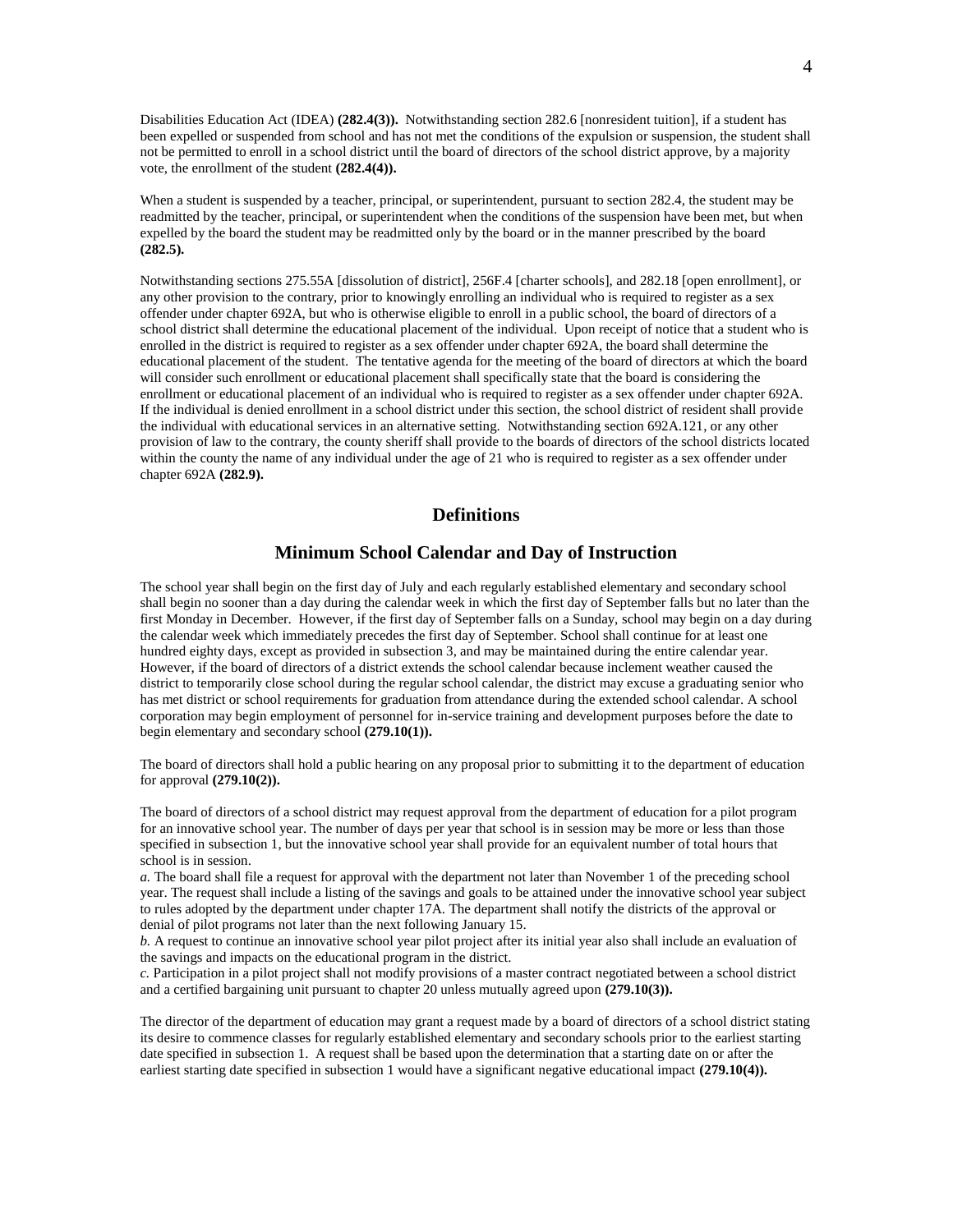The board of directors of a school district and the authorities in charge of an accredited nonpublic school shall adopt a school calendar that sets the number of days or hours of required attendance for student instruction, staff development and in-service time, and time for parent-teacher conferences. Prior to adopting the school calendar, the board of directors of a school district shall hold a public hearing on any proposed school calendar. The board and authorities in charge of an accredited nonpublic school shall notify the department annually of their decision to have a calendar based on days or based on hours. The length of the school calendar does not dictate the length of contract hours or days of employment for instructional and noninstructional staff. Time recorded under either a days or hours calendar system may include passing time between classes but shall exclude the lunch period. Time spent on parent-teacher conferences shall be considered instructional time. The school calendar may be operated any time during the school year of July 1 to June 30 as defined by Iowa Code section 279.10 as amended by 2013 Iowa Acts, House File 215, section 81. A minimum of 180 days or 1,080 hours of instruction shall be set in the school calendar, for school districts and accredited nonpublic schools beginning no sooner than a day during the calendar week in which the first day of September falls, and shall be used for student instruction. However, if the first day of September falls on a Sunday, school may begin any day during the calendar week preceding September 1. These 180 days shall meet the requirements of "day of school" for those districts or accredited nonpublic schools that are utilizing a schedule based on days, defined in paragraph 12.1(8) "a, " "minimum school day" defined in subrule 12.1(9), and "day or hour of attendance" defined in subrule 12.1(10). (Exception: A school or school district may, by board policy, excuse graduating seniors up to five days or 30 hours of instruction after school or school district requirements for graduation have been met.) If additional days are added to the regular school calendar because of inclement weather, a graduating senior who has met the school district's requirements for graduation may be excused from attendance during the extended school calendar. A school district may begin employment of instructional and noninstructional staff, for inservice training and development purposes, earlier than the first day of school. A school or school district choosing a schedule based on hours shall follow the definition of "hour of school" set forth in paragraph 12.1(8)*"b."* **(279.10(1), IAC 281--12.1(7)).**

### **Day and Hour of School**

A day of school is a day during which the school or school district is in session and students are under the guidance and instruction of the instructional professional staff. School shall be considered in session during parent-teacher conferences as well as during activities such as field trips if pupils are engaged in school programs or activities under the guidance and direction of the instructional professional staff. All grade levels of the school or school district must be operated and available for attendance by all students. An exception is if either the elementary or secondary grades are closed and provided that this time missed is made up at some other point during the school calendar so as to meet the minimum of 180 days or 1,080 hours of instruction for all grade levels 1 through 12 **(IAC 281--12.1(8)).**

For schools or school districts adopting a calendar based on a 1,080-hour minimum schedule, an official hour of school is an hour in which the school or school district is in session and students are under the guidance and instruction of the instructional professional staff. For purposes of this rule, an "hour" is defined as 60 minutes. The calculation of minimum hours shall exclude the lunch period. Passing time between classes may be counted as part of the hour requirement. School shall be considered in session during parent-teacher conferences as well as during activities such as field trips if students are engaged in programs or activities under the guidance and direction of the instructional professional staff. All grade levels of the school or school district must be operated and available for attendance by all students. Schools or school districts have flexibility on how they can reach the threshold of 1,080 hours of instruction but must keep annual documentation of how they met that standard. The school calendar may include more than or less than or may equal the 180-day schedule. The hours included in an individual day under an hours format may vary **(IAC 281--12.1(8)).**

### **Minimum School Day**

A school day, for those utilizing a school calendar based on days, shall consist of a minimum of 6 hours of instructional time for all grades 1 through 12. The minimum hours shall exclude the lunch period. Passing time between classes may be counted as part of the 6-hour requirement. School shall be considered in session during parent-teacher conferences as well as during activities such as field trips if students are engaged in programs or activities under the guidance and direction of the instructional professional staff. **(256.7(19), IAC 281--12.1(9))**.

## **Day of Attendance**

A day or hour of attendance shall be a day or hour during which students were present and under the guidance and instruction of the instructional professional staff. When staff development designated by the board occurs outside the time required for a "minimum school day," students shall be counted in attendance **(IAC 281--12.1(10)).**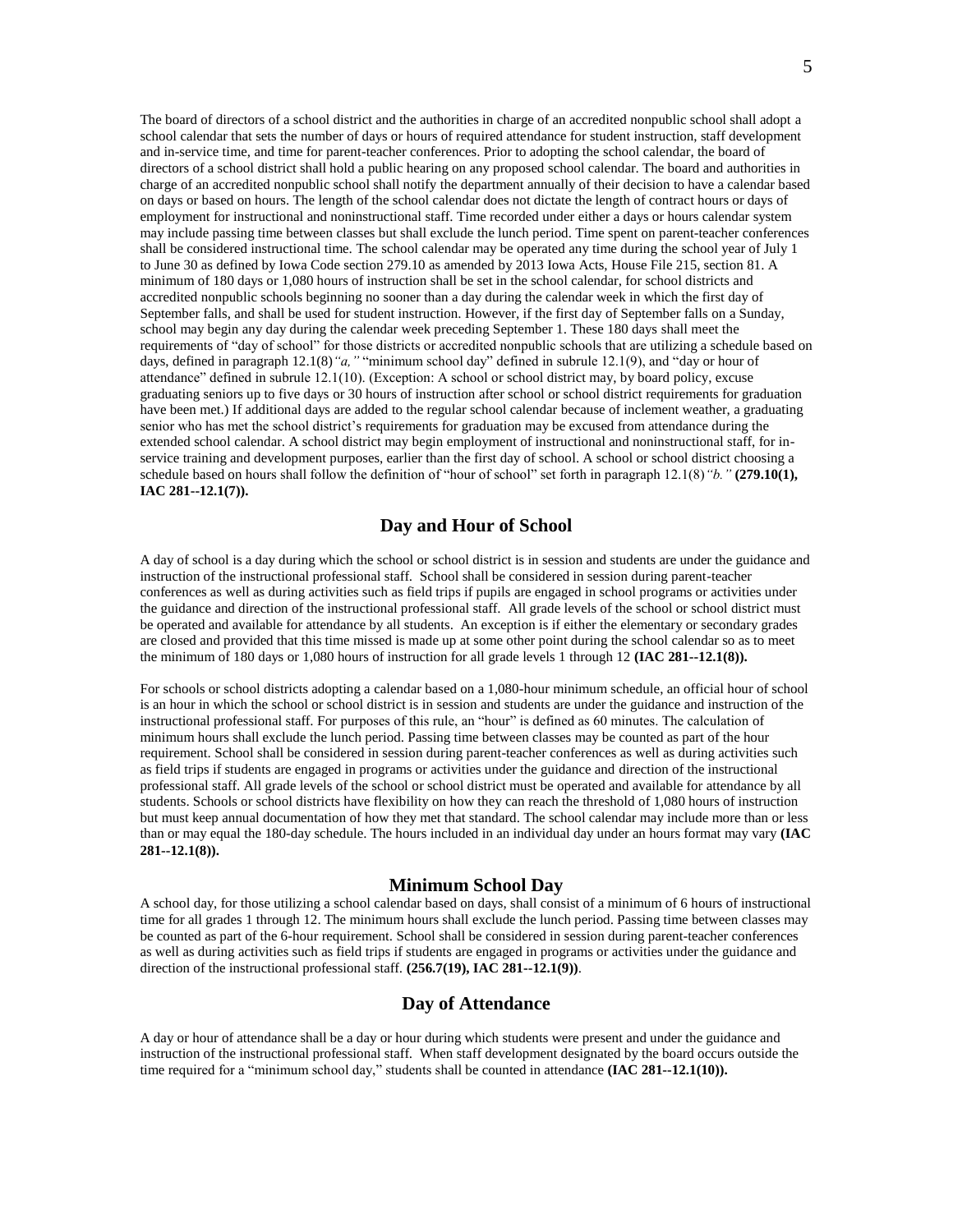The number of instructional days or hours within the school calendar and the length of the school day for kindergarten shall be defined by the board or by authorities in charge of an accredited nonpublic school that operates a kindergarten program **(IAC 281—12.1(11)).**

As another exception to subrule 12.1(10) above and for calculation of average daily attendance and average daily membership for federal funding purposes, a pupil shall not be counted in attendance during school calendar days designated by the board for staff development or for parent-teacher conferences unless students are actually present and under the guidance and instruction of the instructional professional staff for the time required for a "minimum school day." Accordingly, that day shall not be counted as a day in session if that day does not qualify as a day of attendance for these calculations.

### **Reports**

It is a duty of the director of the department of education to prepare forms and procedures necessary to be used by AEA boards, district boards, school officials, principals, teachers, and other employees, and to insure uniformity, accuracy, and efficiency in keeping records in both pupil and cost accounting, the execution of contracts, and the submission of reports, and notify the board or school authorities when a report has not been filed in the manner or on the dates prescribed by law or by rule that the school will not be accredited until the report has been properly filed **(256.9(18)).**

Each board shall require its administrative staff to establish and maintain a system of student records. This system shall include for each student a permanent office record and a cumulative record. Evidence of attendance is maintained as a part of the permanent office record **(IAC 281--12.3(4)).**

Each teacher shall keep a daily register which shall correctly exhibit the name or number of the school, the district and county in which it is located, the day of the week, month, year, and the name, age, and attendance of each scholar, and the branches taught, and when scholars reside in different districts, separate registers shall be kept for each district, and a certified copy of the register shall, immediately at the close of the school, be filed by the teacher in the office of the secretary of the board **(294.4).**

The teacher shall file with the school superintendent and the director of the department of education such reports and in such manner as may be required **(294.5).** Student attendance and enrollment records are provided by the schools/school district through the BEDS and Project EASIER transmittal, but were previously part of the Certified Annual Report (CAR) required under section 291.10.

### **Reports from Accredited Nonpublic Schools**

Within ten (10) days from receipt of notice from the secretary of the school corporation within which an accredited nonpublic school is conducted, the principal of the accredited nonpublic school shall, once during each school year, and at any time when requested in individual cases, furnish to such secretary of the public school district within which the accredited nonpublic school is located, a certificate and report in duplicate on forms provided by the public school district of the names and ages of each pupil of the accredited nonpublic school who is of compulsory attendance age and the grade level of each pupil during the preceding year and from the time of the last preceding report to the time at which a report is required. In addition, the report shall identify all students of compulsory attendance age who were truant as defined by law or school policy and the number of days of truancy for the period covered by the report, and children who dropped out, withdrew from enrollment, or transferred to another Iowa school and the date their attendance ceased at the accredited nonpublic school. The secretary shall retain one of the reports and file the other with the secretary of the AEA **(299.3).**

### **Reports as to Private Instruction**

The parent, guardian, or legal custodian of a child who is of compulsory attendance age, who places the child under competent private instruction under section 299A.2, not in an accredited school or a home school assistance program operated by a school district or accredited nonpublic school, shall furnish a report in duplicate on forms provided by the public school district, to the district by the earliest starting date specified in section 279.10, subsection 1. The secretary shall retain and file one copy and forward the other copy to the district's area education agency. The report shall state the name and age of the child, the period of time during which the child has been or will be under competent private instruction for the year, an outline of the course of study, texts used, and the name and address of the instructor. The parent, guardian, or legal custodian of a child, who is placing the child under competent private instruction for the first time, shall also provide the district with evidence that the child has had the immunizations required under section 139A.8, and, if the child is elementary school age, a blood lead test in accordance with section 135.105D. The term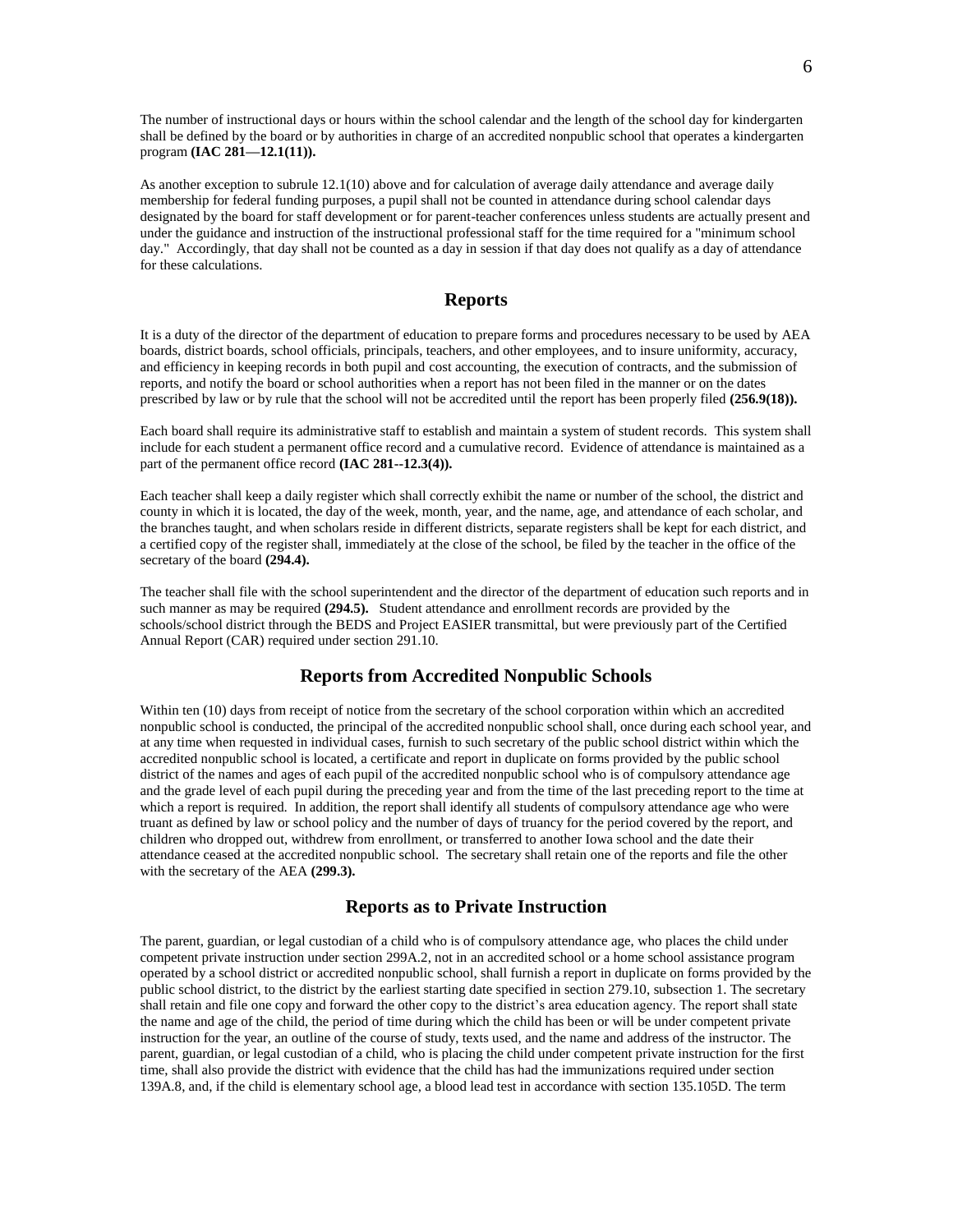*"outline of course of study"* shall include subjects covered, lesson plans, and time spent on the areas of study **(299.4(1)).**

A home school assistance program operated by a school district or accredited nonpublic school shall furnish a report on forms provided by the department. The report shall, at a minimum, state the name and age of the child and the period of time during the school year in which the child has been or will be under competent private instruction by the home school assistance program **(299.4(2)).**

All such certificates, reports, and proofs shall be filed and preserved in the office of the secretary of the school corporation as a part of the records of the office, and the secretary shall furnish certified copies thereof to any person requesting the same **(299.7).**

# **Residency**

"Resident" means a child who is physically present in a district, whose residence has not been established in another district by operation of law, and who meets any of the following conditions:

- 1. Is in the district for the purpose of making a home and not solely for school purposes.
- 2. Meets the definitional requirements of the term "homeless individual" under 42 U.S.C. section 11302 (a) and (c).
- 3. Lives in a juvenile detention center, foster care facility, or residential facility in the district **(282.1).**

For purpose of section 282.6, "resident" means a person who is physically present in a district, whose residence has not been established in another district by operation of law, and who meets any of the following conditions:

- 1. Is in the district for the purpose of making a home and not solely for school purposes.
- 2. Meets the definitional requirements of the term "homeless individual" under 42 U.S.C. section 11302(a) and (c).
- 3. Lives in a residential correctional facility in the district **(282.6).**

The Iowa Supreme Court stated: "Ordinarily, the legal residence of a minor is the same as that of the parents, but a minor may have a residence for school purposes other than that of the parents. The test of residence which will confer school privileges is not the same as the test for taxation or for the exercise of the right of suffrage." The court construed "residence" to mean the place, abode, or dwelling of the person, and this opinion is quite carefully followed in determining pupil residence for school purposes **(Mt. Hope School District v. Hendrickson, 197 Iowa 191,193 (1924)).**

"In the acquisition of a school domicile two factors concur - actual resident and intention." If a pupil leaves home with the intention of living independently and making a home where the pupil works, the pupil is entitled to all the privileges of a resident, including free schooling, but all surrounding facts must be considered to determine whether or not residence was established only for school purposes **(OAG #37-2-19(L); 1958 Op. Att'y Gen. 198 (#57-3-6)).**

The place where the occupant mainly and substantially performs those acts and offices which characterize a home, such as sleeping, sitting, eating and receiving visitors, is determined as the residence. If it is impossible to determine in which school district the occupant performs these acts and offices, then the occupant must elect one for the purposes of taxation and school attendance, and that election would be binding upon the statutory authorities in those matters **(OAG #46-9-5(L)).**

When a taxpayer lives in a home in one district and other buildings are in another district, the taxpayer's children would attend the district in which the home is located **(OAG #26-2-25, OAG #46-9-5).**

Residence for school purposes is not the same as legal domicile. A temporary residence, if not taken for the primary purpose of obtaining free schooling, may be sufficient for school privileges. For instance, children residing in mobile home parks, by reason of employment of parents, are entitled to tuition-free schooling in the school district where the mobile home park is located **(OAG #55-9-7(L)).**

Residence for school purposes is determined by intention of the parties and is broader than resident for taxation or suffrage **(OAG #27-10-20).**

A child cannot be expelled because of non-residence until a court has determined actual residence **(OAG #28-11-20).**

# **Enrolled Student**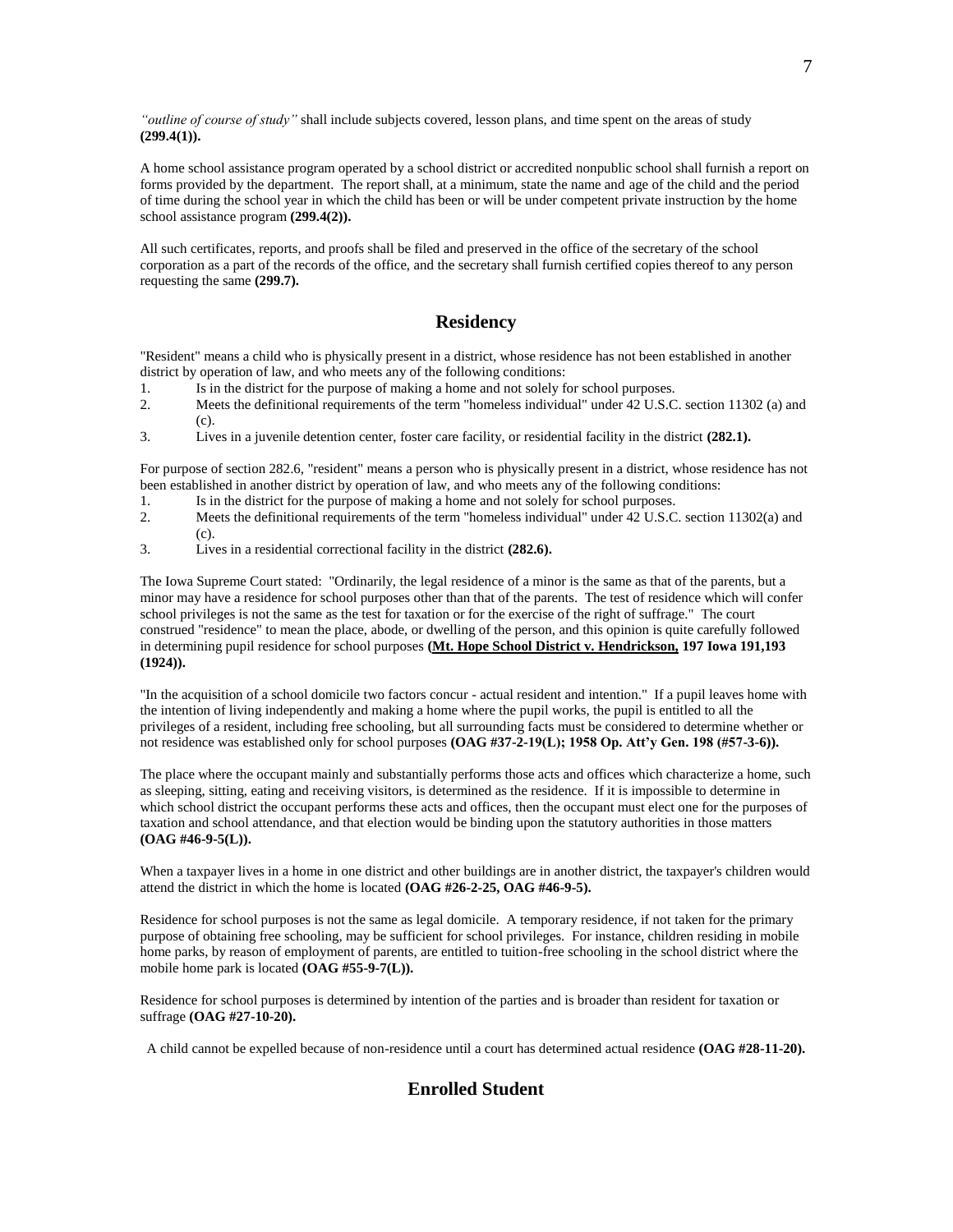An enrolled student is a person that has officially registered with the school district and taking part in the educational program **(IAC 281--12.2).**

Pupils in a regular curriculum attending all their classes in the district in which they reside, taught by teachers employed by that district, and having administrators employed by that district, are assigned a weighting of one **(257.11(1)).**

Note that enrollment for budget purposes includes all students enrolled and taking part in the educational program on October 1, or the first Monday in October if October 1 falls on a Saturday or Sunday, who meet one of the classifications in section 257.6. Also note that some classifications must be counted as full-time-equivalents (FTE). Although districts may calculate additional or supplementary weighting for certain categories of students under other sections of the Code, no student may be counted as enrolled more than a total of 1.0 (FTE) under section 257.6.

# **Actual Enrollment for Budget Purposes**

Actual enrollment is determined annually on October 1, or the first Monday in October if October 1 falls on a Saturday or Sunday, and includes all of the following:

- 1) Resident pupils who were enrolled in public schools within the district in grades kindergarten through twelve and including prekindergarten pupils enrolled in special education programs. Actual enrollment includes prekindergarten special education program students **(OAG #80-4-6).**
- 2) Full-time equivalent resident pupils of high school age for which the district pays tuition to attend an Iowa community college.
- 3) Shared-time and part-time pupils of school age enrolled in public schools within the district, irrespective of the districts in which the pupils reside, in the proportion that the time for which they are enrolled or receive instruction for the school year is to the time that full-time pupils carrying a normal course schedule, at the same grade level, in the same school district, for the same school year, are enrolled and receive instruction. Tuition charges to the parent or guardian of a shared-time or part-time nonresident pupil shall be reduced by the amount of any increased state aid by the counting of the pupil. [*Note that the resident district, if it is not the one providing the instruction for these shared-time and part-time students, would not count these students in basic enrollment nor pay tuition for these students unless served pursuant to an IEP in a public school program. Also note that the requirement on how to calculate shared time FTE is identical to the requirement for calculating maximum tuition for the part-time attendance of students so it would result in no tuition billed to parents.]* This subparagraph applies to pupils enrolled in grades nine through twelve under section 299A.8 and to pupils from accredited nonpublic schools accessing classes or services on the accredited nonpublic school premises or the school district site, but excludes accredited nonpublic school pupils receiving classes or services funded entirely by federal grants or allocations.
- 4) Eleventh or twelfth grade nonresident Iowa pupils who were residents of the district during the preceding school year and are enrolled in the district until the pupils graduate. Tuition for those pupils shall not be charged by the district in which the pupils are enrolled and the requirements of section 282.18 [Open Enrollment] do not apply. [*As an exception, students served pursuant to an IEP would be counted by the resident district who would pay tuition to the former district of residence where the student is continuing his/her education under this juniorsenior rule* **(OAG #88-8-3(L)).] [***This paragraph 4 does not include students who moved out of state and want to continue education in Iowa—those students pay tuition* **(OAG #08-9-1).]**
- 5) Resident pupils receiving competent private instruction from a licensed practitioner provided through a public school district pursuant to chapter 299A shall be counted as three-tenths of one pupil (0.3).
- 6) Resident pupils receiving competent private instruction under dual enrollment pursuant to chapter 299A shall be counted as one-tenth of one pupil (0.1).
- 7) A student attending an accredited nonpublic school or receiving competent private instruction under chapter 299A, who is participating in a program under chapter 261E [senior year plus] shall be counted as a shared-time student in the school district in which the nonpublic school of attendance is located for state foundation aid purposes **(257.6(1)).**

If a parent, guardian, or legal custodian of a school-age child who is receiving competent private instruction under chapter 299A submits a request, the child shall also be registered in a public school for dual enrollment purposes. If the child is enrolled in a public school district for dual enrollment purposes, the child shall be permitted to participate in any academic activities in the district and shall also be permitted to participate on the same basis as public school children in any extracurricular activities available to children in the children's grade or group. Dual enrollment of a child solely for purposes of accessing the annual achievement evaluation shall not constitute a dual enrollment purpose. If the child is enrolled for dual enrollment purposes, the child shall be included in the public school's basic enrollment under section 257.6. A pupil who is participating only in extracurricular activities shall be counted under section 257.6(1), paragraph "a" subparagraph (6). A pupil enrolled in grades 9 through 12 under section 299A.8 shall be counted in the same manner as a shared-time pupil under section 257.6(1), paragraph "a" subparagraph (3) **(299A.8).**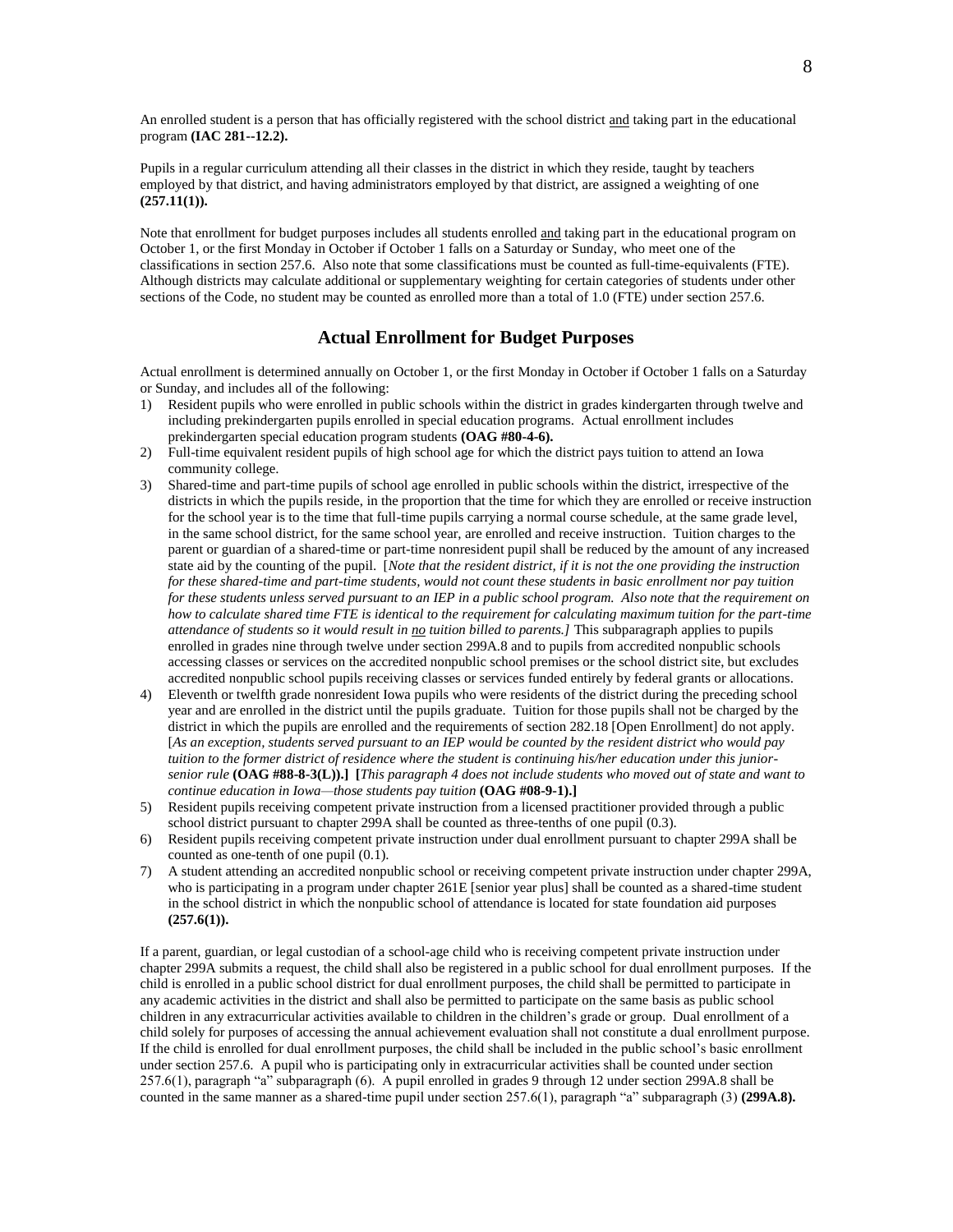A parent may not use dual enrollment to enroll a child in all courses except one. Districts may set their own policy to limit the number of courses **(D.o.E. App. Dec. 44).**

A child under dual enrollment must receive at least ¼ of the child's instruction by way of competent private instruction and no more than  $\frac{3}{4}$  by way of the district's academic programs **(IAC 281-31.6(2)).** 

Competent private instruction may include, but is not limited to, a home school assistance program (HSAP) which provides instruction or instructional supervision offered through an accredited nonpublic school or public school district by a teacher, who is employed by the accredited nonpublic school or public school district, who assists and supervises a parent, guardian, or legal custodian in providing instruction to a child. If competent private instruction is provided through a public school district, the child shall be enrolled and included in the basic enrollment of the school district as provided in section 257.6 **(299A.2).** The legislature defined the home school assistance program (HSAP) as a program that provides instruction or instructional supervision by teachers employed by the district to parents, guardians, or legal custodians who are providing instruction to their children or wards in the district (**Laws of the 74th GA, 1992 Session (chapter 1136), section 13).**

A home school assistance program is not dual enrollment, but the parent, guardian, or legal or actual custodian of a child enrolled in a home school assistance program may request dual enrollment in addition to enrollment in a home school assistance program **(IAC 281—31.5(5)).**

For purposes of chapter 299 and 299A, private instruction means instruction using a plan and a course of study in a setting other than a public or organized accredited nonpublic school **(299A.1).**

The parent, guardian, or legal custodian of a child of compulsory attendance age who places the child under private instruction shall provide, unless otherwise exempted, competent private instruction or independent private instruction in accordance with chapter 299A **(299A.1).**

A parent, guardian, or legal custodian of a child of compulsory attendance age who places the child under private instruction which is not competent private instruction or independent private instruction, or otherwise fails to comply with the requirements of chapter 299A, is subject to the provisions of sections 299.1 through 299.4 and the penalties provided in section 299.6 [compulsory attendance] **(299A.1).**

Competent private instruction means private instruction provided on a daily basis for at least 148 days during a school year, to be met by attendance for at least 37 days each school quarter, by or under the supervision of a licensed practitioner in the manner provided under section 299A.2 [licensed practitioner], or other person under section 299A.3 [nonlicensed person], which results in the student making adequate progress **(299A.1).**

*"Independent private instruction"* means instruction that meets the following criteria:

(1) Is not accredited.

(2) Enrolls not more than four unrelated students.

(3) Does not charge tuition, fees, or other remuneration for instruction.

(4) Provides private or religious-based instruction as its primary purpose.

(5) Provides enrolled students with instruction in mathematics, reading and language arts, science, and social studies. (6) Provides, upon written request from the superintendent of the school district in which the independent private instruction is provided, or from the director of the department of education, a report identifying the primary instructor, location, name of the authority responsible for the independent private instruction, and the names of the students enrolled.

(7) Is not a nonpublic school and does not provide competent private instruction as defined in this subsection.

(8) Is exempt from all state statutes and administrative rules applicable to a school, a school board, or a school district, except as otherwise provided in chapter 299 and this chapter **(299A.1).**

If a licensed practitioner provides competent instruction to a school-age child, the practitioner shall possess a valid license or certificate which has been issued by the state board of educational examiners under chapter 272 and which is appropriate to the ages and grade levels of the children to be taught **(299A.2).**

A parent, guardian, or legal custodian of a child of compulsory attendance age providing competent private instruction to the child may meet all of the following requirements:

- 1. Complete and send, in a timely manner, the report required under section 299.4 [report of private instruction] to the school district of residence of the child.
- 2. Ensure that the child under the parent's, guardian's, or legal custodian's instruction is evaluated annually to determine whether the child is making adequate progress, as defined in section 299A.6.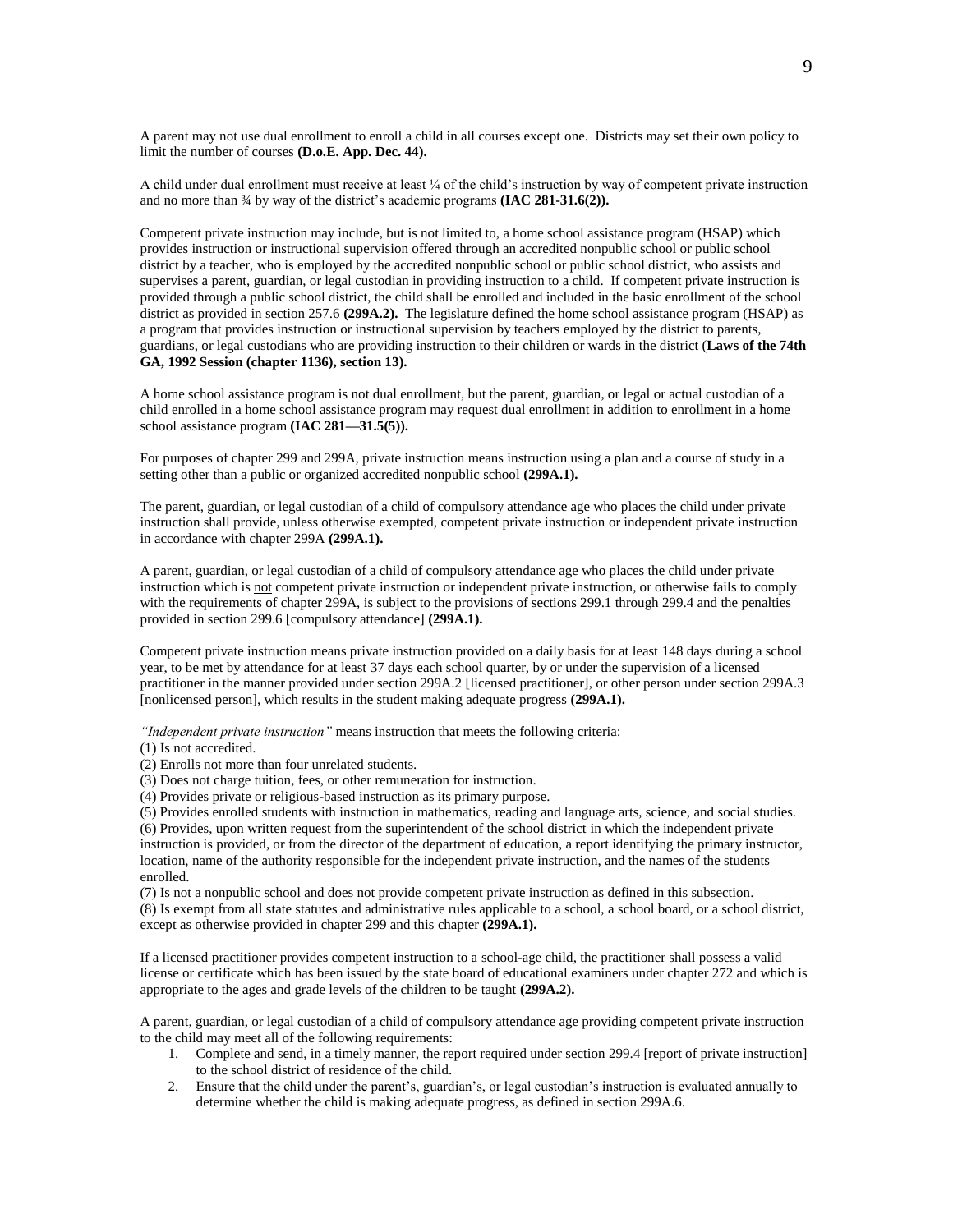3. Ensure that the results of the child's annual evaluation are reported to the school district of residence of the child and to the Department of Education by a date not later than June 30 of each year in which the child is under private instruction **(299A.3).**

Revenues received by a school district attributed to a school district's weighted enrollment pursuant to this subparagraph shall be expended for the purposes for which the weighting was assigned under this subparagraph. A home school assistance program shall not provide moneys received pursuant to 257.6(1) to parents or students utilizing the program. Moneys received by a school district pursuant to this subparagraph shall be used as provided in section 299A.12 **(257.6(1)"a"(5)).**

A school district shall not make monetary payments, including cash and cash equivalents, or give publicly funded resources, directly or indirectly to the parent, guardian, or legal or actual custodian or to a child receiving competent private instruction. A school district shall not purchase texts or supplementary materials for or on behalf of a child receiving competent private instruction if such texts or supplementary materials are not appropriate for use by regularly enrolled students of the school district **(IAC 281—31.5(4)**"a").

Each school district shall, by October 15, annually report the school district's actual enrollment on October 1 by the student's county of residency. The county of residency for each of the students shall be the county in which the student lives in accordance with Iowa Code section 282.1. The county of residency for an emancipated minor attending the school district shall be the county in which the emancipated minor is living. If a school district cannot determine an enrolled student's county of residency or if the county of residency is not a county in which the school district is located, the county of residency shall be the county in which the school district certifies its budget. **(IAC 281--96.2).**

# **Tuition**

Persons between five [5] and twenty-one [21] years of age are of school age. Nonresident children shall be charged the maximum tuition rate as determined in subsection 282.24(1), with the exception that those residing temporarily in a school corporation may attend school in the corporation upon terms prescribed by the board. A school district discontinuing grades under section 282.7, subsection 1 or 3, shall be charged tuition as provided in subsection 282.24(1) **(282.1).**

Every school shall be free of tuition to all actual residents between the ages of 5 and 21 years and to resident veterans as defined in section 35.1, as many months after becoming 21 years of age as they have spent in the armed forces of the United States before they became 21, provided, however, fees may be charged covering instructional costs for a summer school or driver education program. The board of education may, in a hardship case, exempt a student from payment of the above fees. Every person, however, who shall attend any school after graduation from a four-year course in an approved high school or its equivalent [GED] shall be charged a sufficient tuition fee to cover the cost of the instruction received by the person. This section shall not apply to tuition authorized by chapter 260C [Community Colleges]. For purpose of this section, "resident" means a person who is physically present in a district, whose residence has not been established in another district by operation of law, and who meets any of the following conditions:

- 4. Is in the district for the purpose of making a home and not solely for school purposes.
- 5. Meets the definitional requirements of the term "homeless individual" under 42 U.S.C. section 11302(a) and (c).
- 6. Lives in a residential correctional facility in the district **(282.6).**

A student enrolled in 9th, 10th, or 11th grade during the school year preceding the effective date of a dissolution proposal, who was a resident of the school district that dissolved, may enroll in a school district to which territory of the school district that dissolved was attached until the student's graduation from high school, unless the student was expelled or suspended from school and the conditions of expulsion or suspension have not been met. The student under expulsion or suspension shall not be enrolled until the board of directors of the school district to which territory of the dissolved school district was attached approves, by majority vote, the enrollment of the student. Notwithstanding section 282.24, the district of residence of the student, determined in the dissolution proposal, shall pay tuition to the school district selected by the student in an amount not to exceed the district cost per pupil of the district of residence and the school district selected by the student shall accept that tuition payment and enroll the student **(275.55A).** Open enrollment requirements would not apply. If the student is served pursuant to an IEP, tuition would be the actual costs of the special education instructional program rather than the district cost per pupil.

A school district that provides driver education to students enrolled in a parochial school located within the district shall charge tuition for students who are nonresidents of the district **(OAG #82-5-16(L)).**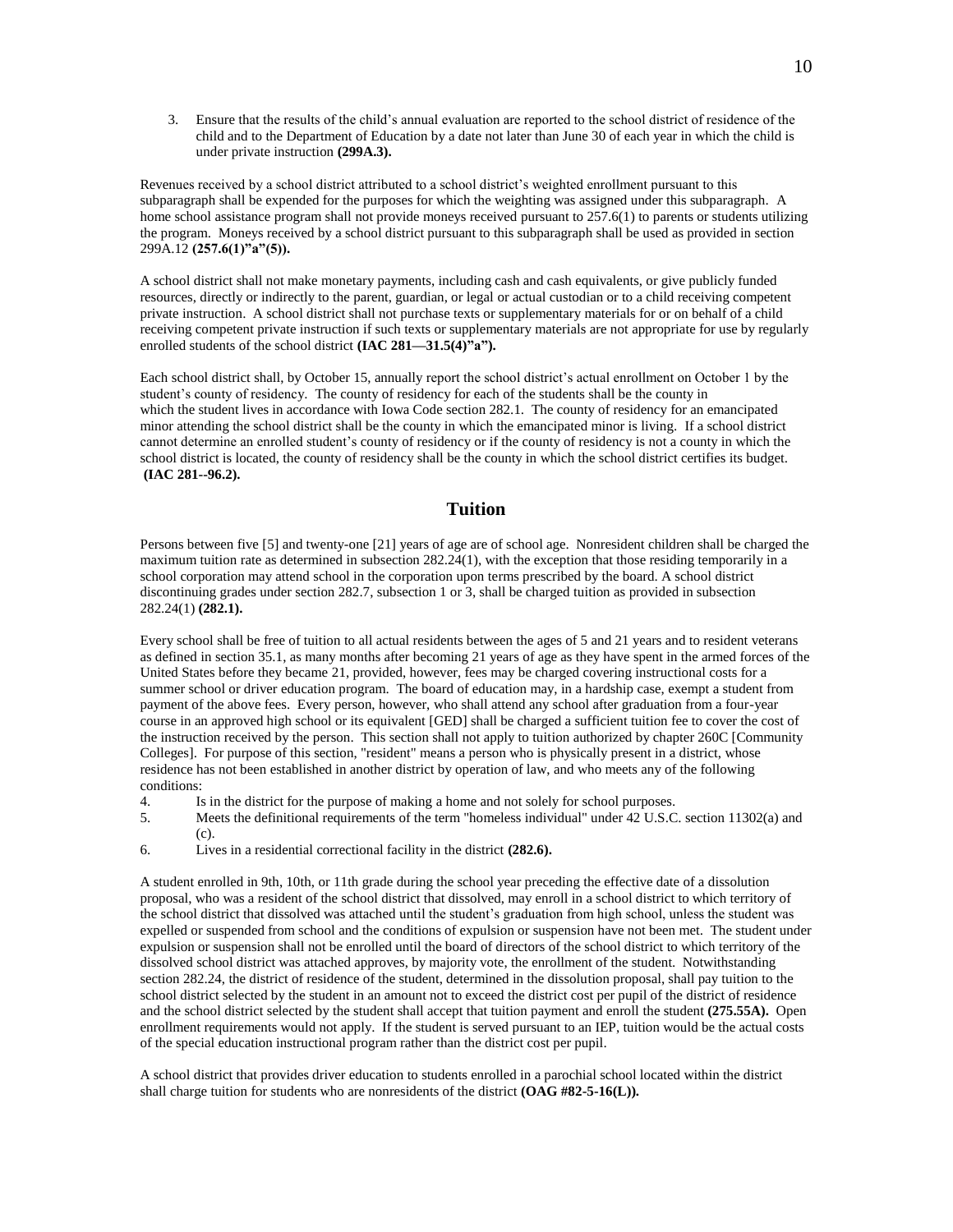Tuition charges to the parent or guardian of a shared-time or part-time nonresident pupil shall be reduced by the amount of any increased state aid received by the district by the counting of the pupil. [*Note that the resident district, if it is not the one providing the instruction for these shared-time and part-time students, would not count these students*  in basic enrollment nor pay tuition for these students unless served pursuant to an IEP in a public school program. *Also note that the requirement on how to calculate shared time FTE is identical to the requirement for calculating maximum tuition for the part-time attendance of students so it would result in no tuition billed to parents.]* **257.6(1)"a"(3)).**

The maximum tuition fee that may be charged for elementary and high school [means secondary] students residing within another school district or corporation except students attending school in another district under section 282.7, subsection 1 or 3 [discontinued grades, whole grade sharing], is the district cost per pupil of the receiving district as computed in section 257.10. This does not prevent the corporation or district in which the student resides from paying a tuition in excess of the maximum computed tuition rates, if the actual per pupil cost of the preceding year so warrants, but the receiving district or corporation shall not demand more than the maximum rate **(282.24(1), OAG #53-9-8).**  Note that because districts can only pay for expenditures that are just obligations of the district under section 279.29 and cannot donate district resources to other outside entities, this application of voluntarily paying more than is billed or due is unlikely to pass the requirements to be audited and allowed as a just claim against the corporation.

Unless specifically authorized, no other per pupil funding shall be added to the maximum tuition rate.

The school corporation in which the student resides shall pay from the general fund to the secretary of the corporation in which the student is permitted to enroll, a tuition fee as prescribed in section 282.24. It shall be unlawful for any school district to rebate to any pupils or their parents, directly or indirectly, any portion of the tuition collected or to be collected or to authorize or permit such pupils to receive at the expense of the district, directly or indirectly, any special compensation, benefit, privilege, or other thing of value that is not and cannot legally be made available to all other pupils enrolled in its schools. Any superintendent or board members responsible for such unlawful act shall each be personally liable to a fine not to exceed one hundred dollars. Action to recover such penalty or action to enjoin such unlawful act may be instituted by the board of any school district or by a taxpayer in any school district. On or before February 15 and July 15 of each year the secretary of the creditor district shall deliver to the secretary of the debtor district an itemized statement of such tuition fees **(282.20).**

Iowa Code section 282.21 sets up the method for the collection of tuition fees owed from one local board to another but not paid, and subsection 285.1(13) provides the method of collection of transportation costs **(OAG #52-2-7(L)).**

If [tuition] payment is not made, the board of the creditor corporation shall file with the auditor of the county of the pupil's residence a statement certified by its president specifying the amount due for tuition, and the time for which the same is claimed. The auditor shall transmit to the county treasurer an order directing the county treasurer to transfer the amount of such account from the funds of the debtor corporation to the creditor corporation, and the county treasurer shall pay the same accordingly **(282.21).**

A school district which waives the right to collect tuition from a nonresident pupil must provide equal treatment to all other nonresident pupils enrolled in its schools **(OAG #73-3-15).** Waiving collection of legitimate tuition revenue may violate the public interest.

A school corporation cannot discriminate in the rate of tuition which it charges pupils for the same school advantages, whether the pupils live within the state or without the state **(OAG #28-5-24(L)).** 

School-age pupils whose parents are residents of the school district are entitled to free tuition even though their parents are state employees, that is, if the parents reside in the district and have no other place of residence **(OAG #24-11- 24(L)).**

School-age pupils whose parents are aliens and who are residents of Iowa are entitled to school privileges without tuition in the district wherein they reside **(OAG #27-12-2).**

Schools having students whose parents are residents of the district but who work on federal property should be aware of the provisions of Public Law 874 and, if eligible, shall secure the proper application forms from the department of education.

When parents move during the school year, a change in schools or payment of tuition is ordinarily necessary **(Nishna Valley Community School District v. Malvern Community School District, 255 Iowa 132, 138; 121 N.W. 2d 646 (1963)).**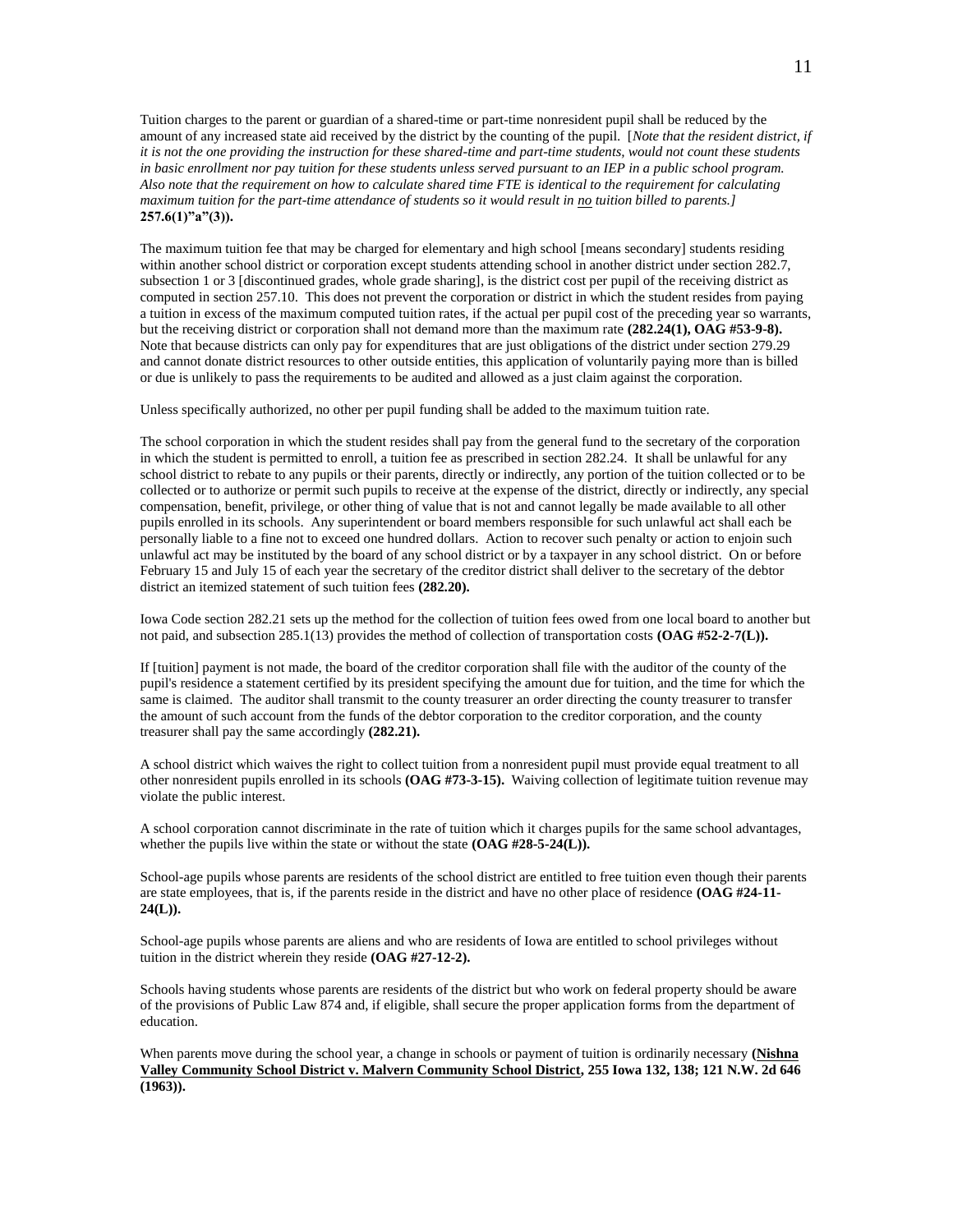If a non-resident pupil enters school at the beginning of the school year but is forced by sickness or other reasons to be absent from school for several weeks, and if the pupil returns and makes up schoolwork, the receiving district is entitled to full tuition. This would not apply for the part of the year in which the pupil was not enrolled after the beginning of the term **(OAG #30-8-12(L)).**

A school board cannot use the funds of a district to pay tuition to a private or parochial school **(OAG #28-8-27(L)).**

#### **Offsetting Tax**

The parent or guardian whose child or ward attends school in a district of which the parent or guardian is not a resident shall be allowed to deduct the amount of school tax paid by the parent or guardian in said district from the amount of tuition required to be paid **(282.2).**

The benefit provided to offset tuition by the amount of school tax is also available for tuition charged to nonresident pupils who receive shared time instruction pursuant to a relationship between a public and an accredited nonpublic school **(OAG #83-1-8(L)).**

When a tenant rents property in two districts, living in one district where there is a school but sending the children to a school in another district, the tenant must pay tuition. But if the tenant pays any school tax in the district where the children attend school, the tenant is entitled to deduct such school tax from the amount of tuition **(OAG #23-2-10(L)).**

Property tax on trust property for which a parent is not liable is not available to offset nonresident tuition charges **(OAG #88-1-7(L)).**

### **Foreign Exchange Program Students**

The term "legal resident of Iowa" should be defined as a residence in the county with the good faith intention of making a home in said county coupled with the physical facts showing such intention. That is, the residence must not be for a temporary purpose only but must be with the present good faith intention of making it a home without any present intention of removing therefrom **(1930 Op. Att'y Gen. 153).**

Aliens in the United States on temporary student visas are not residents of Iowa **(OAG #79-6-12).**

Visiting students on visas do not meet the two basic criteria for tuition-free residence in Iowa public schools under 282.1: They are not and cannot become residents of the school districts in which they live in the state because of the temporary nature of the residence inherent in the visa and the visa status indicates that they are in the United States for the primary purpose of obtaining an education **(1 D.P.I. Dec. Rul. 80).**

Omnibus Authorization Bill for the Commerce, State and Justices Department, **P.L. 104-208**, "Illegal Immigration Reform and Immigrant Responsibility Act of 1996," requires that visiting students on F-1 visas must pay tuition to attend public elementary and secondary schools or publicly funded adult education programs. There is no exception to this law. Federal law does not apply to students on J-1 visas. Iowa school districts can continue to waive collection of tuition for students on J-1 visas based on the 'nonresident children residing temporarily in the district' provision in section 282.1 **(Iowa Superintendents Update, Department of Education, 1996-97).** Waiving tuition does not authorize the district to consider the students on J-1 visas to be resident students.

#### **Special Education Tuition**

Instructional services are the specially designed instruction and accommodations provided by special education instructional personnel to eligible individuals. These services are ordinarily provided by the school district but, in limited circumstances, may be provided by another school district, the AEA or another recognized agency through contractual agreement. An agency must use the procedure and criteria described in subrule 281—41.408(2) for creating a delivery system for instructional services **(IAC 281--41.408(1)).**

The law that allows eleventh and twelfth grade students to move from a district but to continue attending the district until graduation without the payment of tuition does not include those students who require special education and are counted in the "weighted enrollment" for the generation of funds. Special education students may still participate in the "junior-senior rule option," however, the district of residence must pay tuition to the former district of residence continuing to serve the student **(OAG #88-8-3(L)).** Open enrollment requirements do not apply.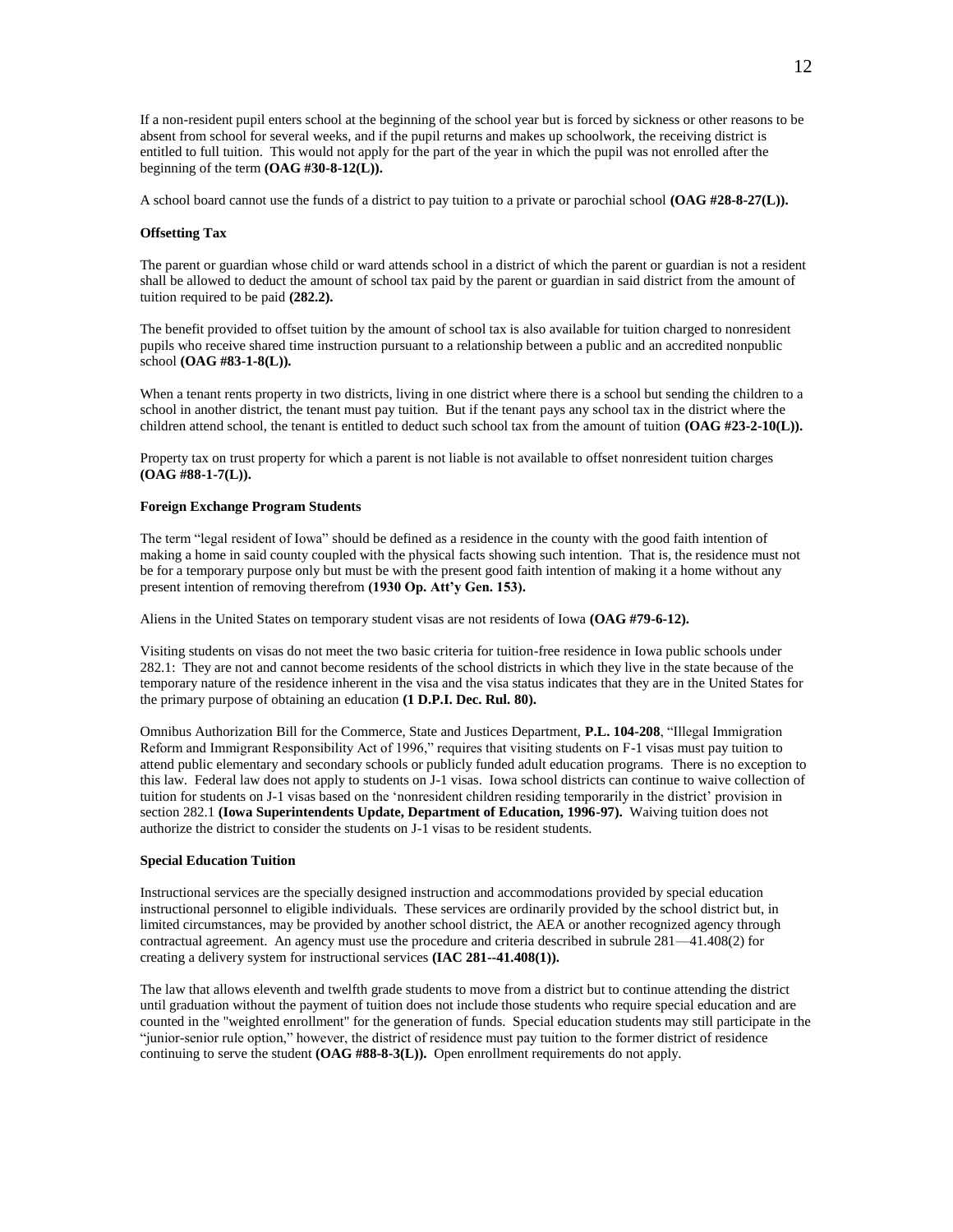The law that allows eleventh and twelfth grade students to move from a district but to continue attending the district until graduation without the payment of tuition does not include those students who have moved outside of the state of Iowa **(OAG #08-9-1).**

The program costs charged by a school district or an AEA for an instructional program for a nonresident eligible individual shall be the actual costs incurred in providing that program **(IAC 281—41.907(1)).**

An AEA or school district may make provisions for resident eligible individuals through contracts with public or private agencies that provide appropriate and approved special education. The program costs charged by or paid to a public or private agency for special education instructional programs shall be the actual costs incurred in providing that program **(IAC 281--41.907(2)).**

Any special education instructional program not provided directly by a school district or any special education support service not provided by an AEA can only be provided through a contractual agreement. The board shall approve contractual agreements for AEA-operated special education instructional programs and contractual agreements permitting special education support services to be provided by agencies other than the AEA **(IAC 281—41.903(1)).**

The resident school district shall be liable only for instructional costs incurred by an agency for those individuals certified as eligible in accordance with these rules unless required by 34 C.F.R. section 301.104 **(IAC 281--41.907(3)).**

Support service funds may not be utilized to supplement any special education programs authorized to use special education instructional funds generated through the weighting plan **(IAC 281—41.907(4)).**

Eligible individuals who are living in a licensed individual or agency child foster care facility, as defined in Iowa Code 237.1, or in unlicensed relative foster care placement shall remain enrolled in and attend an accredited school in the school district in which the child resided and is enrolled at the time of placement, unless it is determined by the juvenile court or a public or private agency of this state that has responsibility for the child's placement that remaining in such school is not in the best interests of the child. If such a determination is made, the child may be enrolled in the district in which the child is placed and not in the district in which the child resided prior to receiving foster care. The costs of the special education required by this IAC chapter 281—41 shall be paid, in either case, by the school district of residence of the eligible individual **(IAC 281—41.907(5)"a").** 

For eligible individuals who are living in a facility as defined in Iowa Code section 125.2, the school district in which the facility is located must provide special education if the facility does not maintain a school. The costs of the special education, however, shall be paid by the school district of residence of the eligible individual **(IAC 281— 41.907(5)"b").** 

If the school district of residence of the eligible individual cannot be determined, and this individual is not included in the weighted enrollment of any school district in the state, the school district in which the facility is located may certify the costs to the director of education by August 1 of each year for the preceding fiscal year. Payment shall be made from the general fund of the state **(IAC 281--41.907(5)"c").**

For eligible individuals placed by the district court, and for whom parental rights have been terminated by the district court, the school district in which the facility or home is located must provide special education. Costs shall be certified to the director of education by August 1 of each year for the preceding fiscal year by the director of the AEA in which the eligible individual has been placed. Payment shall be made from the general fund of the state **(IAC 281-- 41.907(6)).**

The Department of Education may establish procedures by which it determines which district initially pays the costs of special education and related services and seeks reimbursement in situations where a parent of a child cannot be located, parental rights have been terminated, or parents are deceased **(IAC 281—41.907(10)).**

Special education instructional funds generated through the weighting plan may be utilized to provide special education instructional services both in state and out of state with the exception of itinerate instructional services under subrule 41.410(1) and special education consultant services which shall utilize special education support service funds for both in-state and out-of-state placements **(IAC 281—41.907(7)).**

#### **Tuition to Postsecondary Institutions**

Not later than June 30 of each year, a school district shall pay a tuition reimbursement amount to a postsecondary institution that has enrolled its resident eligible students under chapter 261E, unless the eligible student is participating in open enrollment under section 282.18, in which case, the tuition reimbursement amount shall be paid by the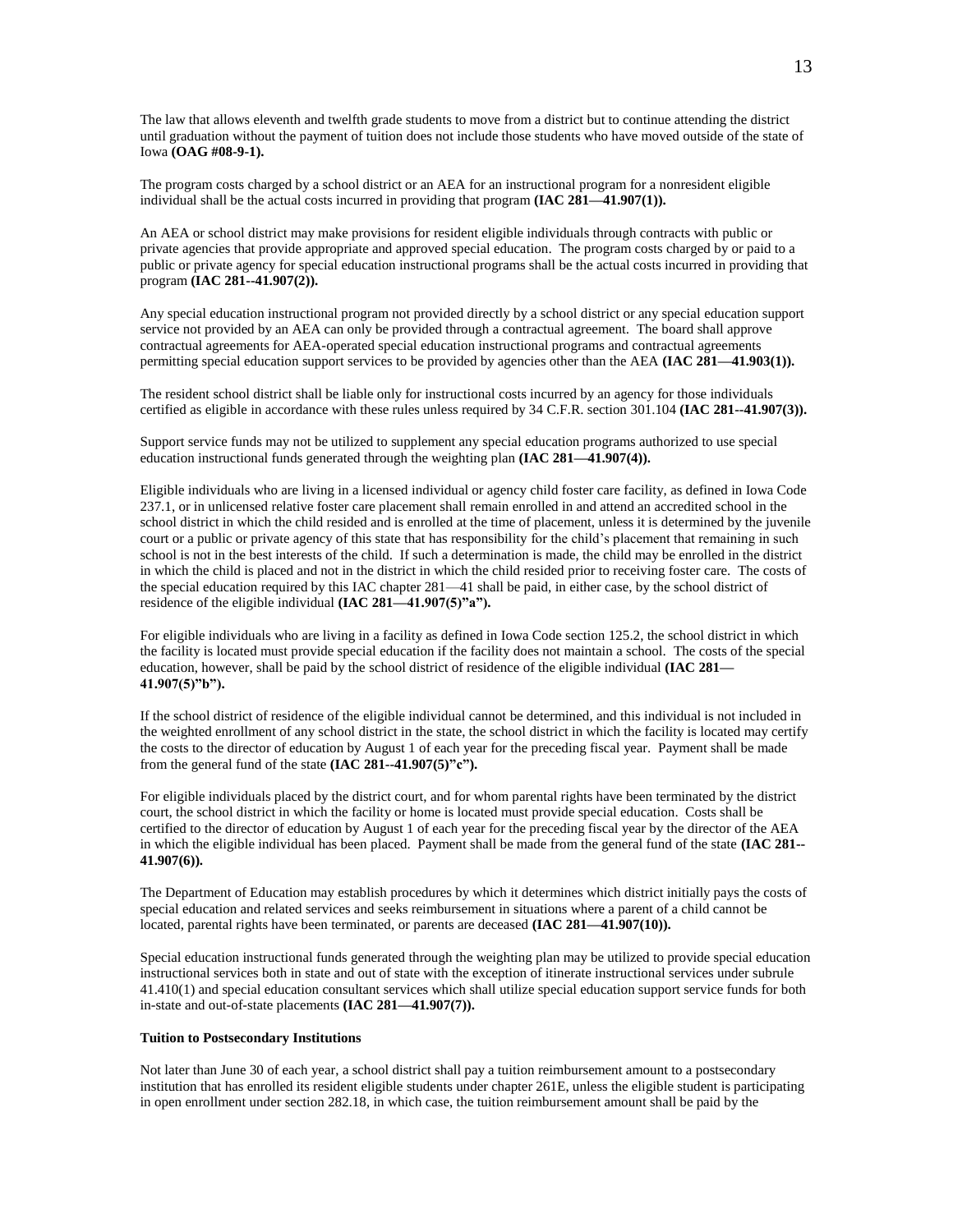receiving district. However, if a child's residency changes during a school year, the tuition shall be paid by the district in which the child was enrolled as of the date specified in section 257.6(1), or the district in which the child was counted under section 257.6(1)"a"(6). For students enrolled at the Iowa school for the deaf and the Iowa braille and sight saving school, the state board of regents shall pay a tuition reimbursement amount by June 30 of each year. The amount of tuition reimbursement for each separate course shall equal the lesser of:

- a. The actual and customary costs of tuition, textbooks, materials, and fees directly related to the course taken by the eligible student.
- b. Two hundred fifty dollars [\$250] **(261E.7(1)).**

A student participating in the postsecondary enrollment options act program is not eligible to enroll on a full-time basis in an eligible postsecondary institution. A student enrolled on such a full-time basis shall not receive any payments under this section **(261E.7(2)).**

An eligible postsecondary institution that enrolls an eligible student under section 261E.7 shall not charge that student for tuition, textbooks, materials, or fees directly related to the course in which the student is enrolled except that the student may be required to purchase equipment that becomes the property of the student. For the purposes of this subsection, equipment shall not include textbooks. However, if the student fails to complete and receive credit for the course, the student is responsible for all costs directly related to the course as provided in subsection 261E.7(1) and shall reimburse the school district for its costs. If the student is under 18 years of age, the student's parent or legal guardian shall sign the student registration form indicating that the parent or legal guardian is responsible for all costs directly related to the course if the student fails to complete and receive credit for the course. If documentation is submitted to the school district that verifies that the student was unable to complete the course for reasons including but not limited to the student's physical incapacity, a death in the student's immediate family, or the student's move to another school district, that verification shall constitute a waiver to the requirement that the student or parent or legal guardian pay the costs of the course to the school district **(261E.7(3)).**

An eligible postsecondary institution shall make pro rata adjustments to tuition reimbursement amounts based upon federal guidelines established pursuant to 20 U.S.C. section 1091b **(261E.7(4)).**

In addition to postsecondary enrollment options act classes, Community Colleges may provide the following programs for high school age students under a written agreement with the school district:

- Programs for all students of high school age who may best serve themselves by enrolling for vocational and technical training while also enrolled in a local high school, public or private **(260C.1(5)).** It is the duty of the director to enter into contracts with local school boards within the area that have and maintain a technical or vocational high school and with private schools or colleges in the cooperative or merged areas to provide courses or program of study in addition to or as part of the curriculum made available in the community college **(260C.5(7)).**
- Programs for students of high school age to provide advanced college placement courses not taught at a student's high school while the student is also enrolled in the high school **(260C.1(6))).** It is the duty of the director to make arrangements with boards of merged areas and local school districts to permit students attending high school to participate in vocational-technical programs and advanced college placement courses and obtain credit for such participation for application toward the completion of a high school diploma. The granting of credit is subject to the approval of the director of the Department of Education **(260C.5(8)).**
- A district-to-community college sharing or concurrent enrollment program is established to be administered by the Department of Education to promote rigorous academic or career and technical pursuits and to provide a wider variety of options to high school students to enroll part-time in eligible nonsectarian courses at or through community colleges. The program shall be made available to all resident students in grades 9 through 12. Notice of the availability of the program shall be included in a school district's student registration handbook and the handbook shall identify which courses, if successfully completed, generate college credit under the program. A student and the student's parent or legal guardian shall also be made aware of this program as a part of the development of the student's core curriculum plan in accordance with section 279.61. A school district shall grant high school credit to a student enrolled in a course under this chapter if the student successfully completes the course as determined by the community college and the course was previously approved by the school board pursuant to subsection 3. The board of directors of the school district shall determine the number of high school credits that shall be granted to a student who successfully completes a course. District-to-community college sharing agreements or concurrent enrollment programs that meet the requirements of section 257.11, subsection 3, are eligible for funding under that provision. **(261E.8).**

Except for students enrolled under 261E.6 [PSEO], if a local school district pays tuition for a resident pupil of high school age, the amount of tuition shall be determined by the board of directors of the community college with the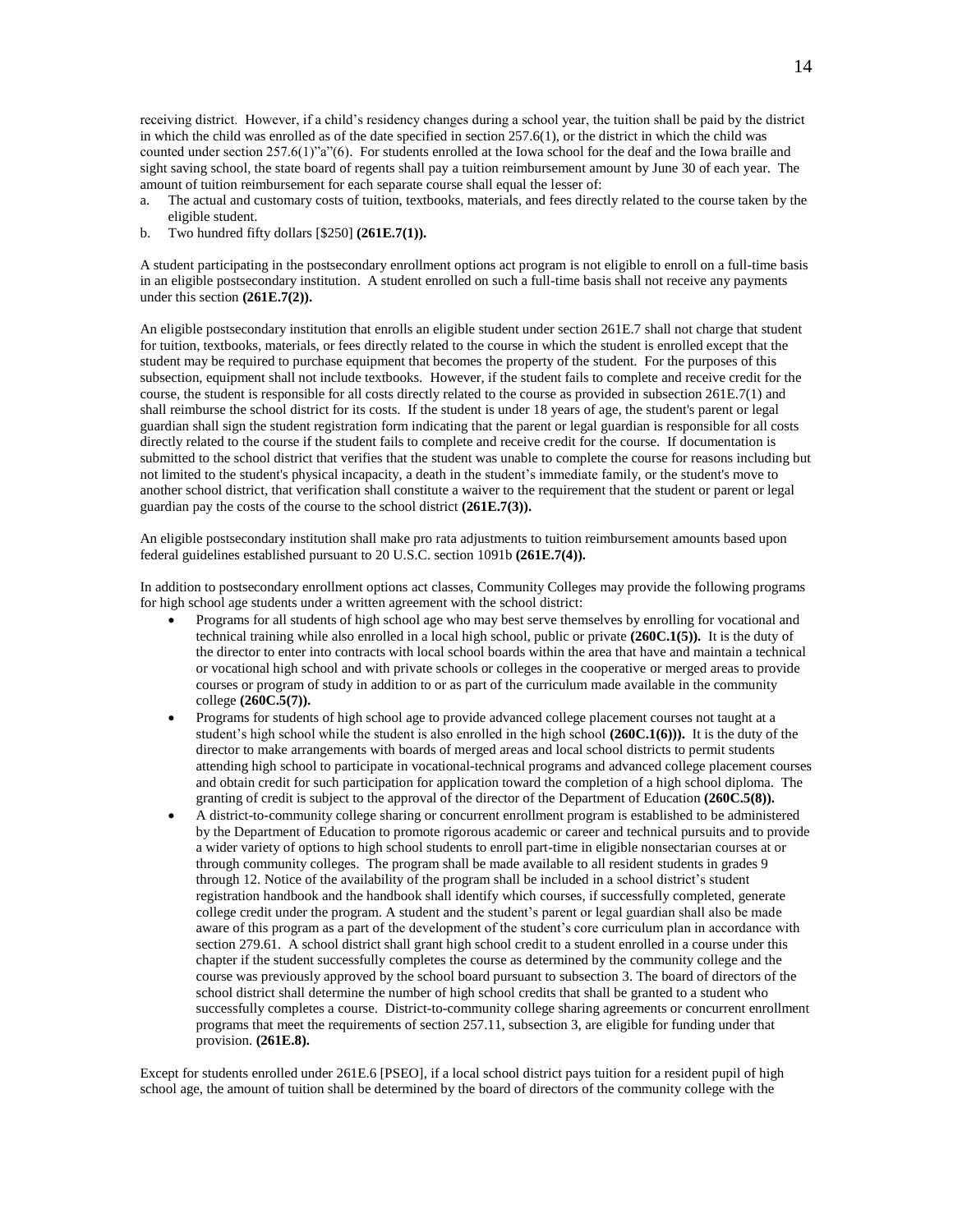consent of the local school board, and the pupil shall not be included in the full-time equivalent [FTE] enrollment of the community college for the purpose of computing general aid to the community college **(260C.14(2)).**

The board of any community college may, by mutual agreement with any college or university, permit any specially qualified high school student to attend advanced courses of academic instruction at the college or university. The state board of regents and the state board of education may by rule permit such students to attend any institution of higher learning under their jurisdiction. Credit earned in any such course at a college or university may be applied toward credit for high school graduation. Public school funds shall not be expended for payment of tuition or other costs for such attendance at a college or university, unless the payment is expressly permitted or required by law. The foregoing provisions shall also apply to college and universities in adjacent states when the institutions are located nearer to the homes or schools of the school district than the closest college or university within the state **(282.26).** *This provision of Code is not PSEO. This provision would happen if a student has exhausted all options of coursework provided by the high school and community college or needs greater academic rigor than is available at the high school or community college.*

### **Tuition from the State Board of Regents**

The state board of regents shall pay to the local school boards the tuition payments and transportation costs, as otherwise authorized by statutes for the elementary or high school education of students residing on land owned by the state and under the control of the state board of regents. Such payments for the three institutions of higher learning, the state University of Iowa, the Iowa State University of science and technology and the University of Northern Iowa, shall be made from the funds of the respective institutions other than state appropriations, and for the two noncollegiate institutions, the Iowa braille and sight saving school and the state school for the deaf the payments and costs shall be paid from moneys appropriated to the state board of regents **(262.43).**

#### **Discontinued Grades and Sharing**

The board of directors of a school district by record action may discontinue any or all of grades seven through twelve and negotiate an agreement for attendance of the pupils enrolled in those grades in the schools of one or more contiguous school districts having accredited school systems. If the board designates more than one contiguous district for attendance of its pupils, the board shall draw boundary lines within the school district for determining the school districts of attendance of the pupils. The portion of a district so designated shall be contiguous to the accredited school district designated for attendance. Only entire grades may be discontinued under subsection 282.7(1) and if a grade is discontinued, all higher grades in that district shall also be discontinued. The boards of directors entering into an agreement under this section shall provide for sharing the costs and expenses as provided in sections 282.10 through 282.12 [whole grade sharing]. The agreement shall provide for transportation and authority and liability of the affected boards **(282.7(1)).**

A school district may negotiate an agreement for attendance of its pupils in a school district located in a contiguous state subject to a reciprocal agreement by the two state boards in the manner provided in 282.7(3). A school district that negotiates an agreement with a school district in a contiguous state under subsection 282.7(3) is not eligible for supplementary weighting as a result of that agreement **(282.7(3)).**

Whole grade sharing is a procedure used by school districts whereby all or a substantial portion of the pupils in any grade in two or more school districts share an educational program for all or a substantial portion of a school day under a written agreement pursuant to section 256.13, 280.15, or 282.7, subsection 1 or 3. Whole grade sharing may either be one-way or two-way sharing. One-way whole grade sharing occurs when a school district sends pupils to one or more other school districts for instruction and does not receive a substantial number of pupils from those districts in return. Two-way whole grade sharing occurs when a school district sends pupils to one or more other school districts for instruction and receives a substantial number of pupils from those school districts in return. A whole grade sharing agreement shall be signed by the boards of the districts involved in the agreement not later than February 1 of the school year preceding the school year for which the agreement is to take effect. The boards of the districts shall negotiate as part of the new or existing agreement the disposition of funding provided under chapter 284 [teacher quality] **(282.10).**

Within the 30-day period prior to the signing of the whole grade sharing agreement, the parent or guardian of an affected pupil may request the board of directors to send the pupil to another contiguous school district. For the purpose of this section, affected pupils are those who under the whole grade sharing agreement are attending or scheduled to attend the school district specified in the agreement, other than the district of residence, during the term of the agreement. The request shall be based upon one of the following:

- 1. That the agreement will not meet the educational program needs of the pupil.
- 2. That adequate consideration was not given to geographical factors.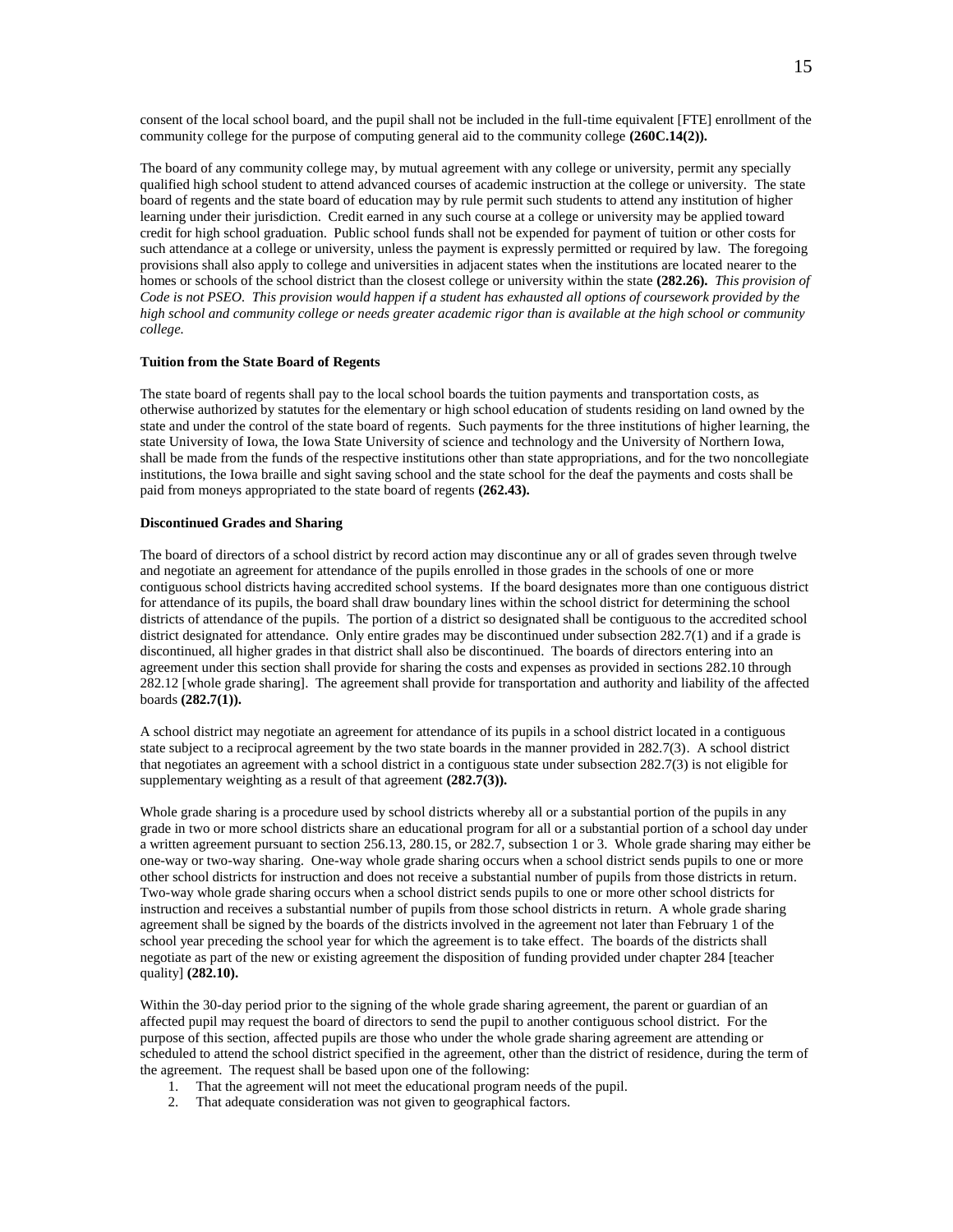The board shall allow or disallow the request prior to the signing of the agreement, or the request shall be deemed granted. If the board disallows the request, the board shall indicate the reasons why the request is disallowed and shall notify the parent or guardian that the decision of the board may be appealed as provide in section 282.11. The basis for the appeal shall be the same as the basis for the request to the board. An appeal shall specify a contiguous school district to which the parent or guardian wishes to send the affected pupil. If the parent or guardian appeals, the standard of review of the appeal is a preponderance of evidence that the parent's or guardian's hardship outweighs the benefits and integrity of the sharing agreement. The state board may require the district of residence to pay tuition to the contiguous school district specified by the parent or guardian, or may deny the appeal by the parent or guardian. If the state board requires the district of residence to pay tuition to the contiguous school district specified by the parent or guardian, the tuition shall be equal to the tuition established in the sharing agreement **(282.11).**

An agreement for whole grade sharing shall establish a method for determination of costs, if any, associated with the sharing agreement. For one-way sharing, the sending district shall pay no less than one-half of the district cost per pupil of the sending district. For two-way sharing, the costs shall be determined by mutual agreement of the boards. The number of pupils participating in a whole grade sharing agreement shall be determined on the date specified in subsection 257.6(1), and on third Friday of February of each year **(282.12).** The maximum tuition fee that may be charged for elementary and high school [secondary] students residing within another school district or corporation except students attending school in another district under section 282.7, subsection 1 or 3, is the district cost per pupil of the receiving district as computed in section 257.10 **(282.24).** *It should be noted that 282.24 does not include an exception for students whole grade shared under section 282.10, and therefore, the maximum tuition rate would apply.*

Two or more public school districts may jointly employ and share the services of any school personnel, or acquire and share the use of classrooms, laboratories, equipment, and facilities. If students attend classes in another school district under this section under an agreement that provides for whole grade sharing, the boards of directors of the districts entering into these agreements shall provide for sharing the costs and expenses as provided in sections 282.10 through 282.12 **(280.15).** 

The boards of directors of two or more school districts may by agreement provide for attendance of pupils residing in one district in the schools of another district for the purpose of taking courses not offered in the district of their residence. The boards may also provide by agreement that the districts will combine their enrollments for one or more grades. The board of directors of districts entering into such agreements may provide for sharing the costs and expenses of the courses. If the agreement provides for whole grade sharing, the costs and expenses shall be paid as provided in sections 282.10 through 282.12 **(256.13).**

A student enrolled in ninth, tenth, or eleventh grade during the school year preceding the effective date of a dissolution proposal, who was a resident of the school district that dissolved, may enroll in a school district to which territory of the school district that dissolved was attached until the student's graduation from high school, unless the student was expelled or suspended from school and the conditions of expulsion or suspension have not been met. The student under expulsion or suspension shall not be enrolled until the board of directors of the school district to which territory of the dissolved school district was attached approves, by majority vote, the enrollment of the student. Notwithstanding section 282.24, the district of residence of the student, determined in the dissolution proposal, shall pay tuition to the school district selected by the student in an amount not to exceed the district cost per pupil of the district of residence and the school district selected by the student shall accept that tuition payment and enroll the student **(275.55A).**

The boards of directors of school districts located near the state boundaries may designate schools of equivalent standing across the state lines for attendance of both elementary and high school pupils when the public school in the adjoining state is nearer than any appropriate public school in a pupil's district of residence or in Iowa. Distance shall be measured by the nearest traveled public road. Arrangements shall be subject to reciprocal agreements made between the chief state school officers of the respective states. Notwithstanding section 282.1, arrangements between districts pursuant to the reciprocal agreements made under this section shall establish tuition and transportation fees in an amount acceptable to the affected boards, but the tuition and transportation fees shall not be less than the lower average cost per pupil for the previous school year of the two affected school districts. For the purpose of this section average cost per pupil for the previous school year is determined by dividing the district's operating expenditures for the previous school year by the number of children enrolled in the district in the previous school year on the date specified in subsection 257.6(1) **(282.8).**

#### **Open Enrollment**

It is the goal of the general assembly to permit a wide range of educational choices for children enrolled in schools in this state and to maximize ability to use those choices. It is therefore the intent that section 282.18 be construed broadly to maximize parental choice and access to educational opportunities which are not available to children because of where they live **(282.18(1)).**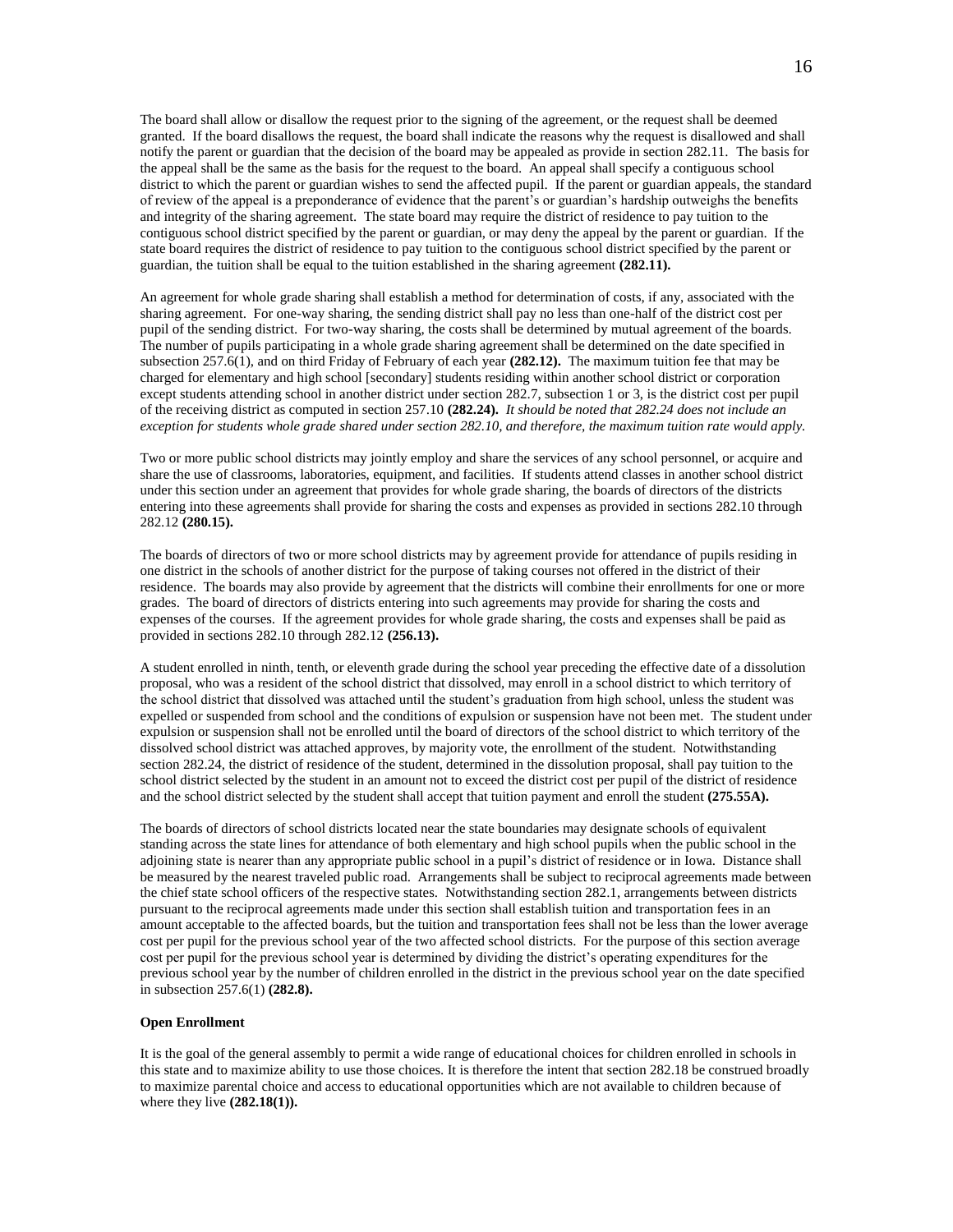For the school year commencing July 1, 1989, and each succeeding school year, a parent or guardian residing in a school district may enroll the parent's or guardian's child in a public school in another school district in the manner provided in section 282.18 [which includes a deadline of March 1 for grades 1-12 and September 1 for kindergarten] **(282.18(1)).**

The board of the receiving district shall enroll the pupil in a school in the receiving district for the following school year unless the receiving district does not have classroom spaced for the pupil **(282.18(2)).**

The superintendent of a district subject to a voluntary diversity or court-ordered desegregation plan, as recognized by rules of the state board of education, may deny a request for transfer under section 282.18 if the superintendent finds that enrollment or release of a pupil will adversely affect the district's implementation of the desegregation order or diversity plan, unless the transfer is requested by a pupil whose sibling is already participating in open enrollment to another district or unless the request for transfer is submitted to the district in a timely manner as required under subsection 2 prior to the adoption of a desegregation plan by the district. The decision is appealable **(282.18(3)).**

For requests received after March 1 of the preceding school year and until the date specified in subsection 257.6(1) [October 1], the board of the receiving district shall take action to approve the request if good cause exists. A denial of a request by the board of a receiving district is not subject to appeal. Good cause means a change in a child's residence due to a change in family residence, a change in the state in which the family residence is located, a change in a child's parents' marital status, a guardianship or custody proceeding, placement in foster care, adoption, participation in a foreign exchange program, or participation in a substance abuse or mental health treatment program, a change in the status of child's resident district such as removal of accreditation by the state board, surrender of accreditation, or permanent closure of a nonpublic school, revocation of a charter school contract as provided in section 256F.8, the failure of negotiations for a whole grade sharing, reorganization, dissolution agreement or the rejection of a current whole grade sharing agreement, or reorganization plan. If a resident district believes that a receiving district is violating this subsection the resident district may appeal **(282.18(4)).**

Open enrollment applications filed after March 1 of the preceding school year that do not qualify for good cause shall be subject to the approval of the board of the resident district and the board of the receiving district. The parent or guardian shall send notification to the district of residence and the receiving district that the parent or guardian seeks to enroll the parent's or guardian's child in the receiving district. A decision of either board to deny an application filed under this subsection involving repeated acts of harassment of the student or serious health condition of the student that the resident district cannot adequately address is subject to appeal. The state board shall exercise broad discretion to achieve just and equitable results that are in the best interest of the affect child or children **(282.18(5)).** Denial of open enrollment by the resident district also does not obligate the parent to return the child to enrollment in the resident district.

Subsection 282.18(7) states that a pupil participating in open enrollment shall be counted for state school foundation aid purposes in the pupil's district of residence. If the resident district denies the open enrollment request that was filed after March 1 that did not qualify for good cause, then the student is not under open enrollment and the district of residence cannot count the student on its certified enrollment. In addition, an enrolled student is defined as a student who is registered and served. If the resident district is not providing for the student's education through payment of tuition, then the student is not served by the resident district, and again the resident district is not permitted to count that student for certified enrollment. By denying open enrollment, the resident district will not be required to pay tuition for that student for open enrollment, but will also not be allowed to generate any funding for that student.

For a pupil participating in open enrollment, the board of directors of the district of residence shall pay to the receiving district the state cost per pupil for the previous school year, plus any moneys received for the pupil as a result of non-English speaking weighting under subsection 280.4(3) for the previous year multiplied by the state cost per pupil for the previous year. If the pupil participating in open enrollment is also an eligible pupil under section 261E.6 [PSEO], the receiving district shall pay the tuition reimbursement amount to an eligible postsecondary institution as provided in section 261E.7 **(282.18(7)).**

For children requiring special education under chapter 256B, the board of directors of the district of residence shall pay to the receiving district the actual costs incurred in providing the appropriate special education **(282.18(8), IAC 281— 17.11)**. The prior year's state cost per pupil is not relevant for open enrolled special education students because tuition must be based on actual costs. Actual costs of the current year program are calculated on current year actual costs rather than the prior year's actual costs except for any limited English proficiency weighting.

### **Tuition Billing Comparison on Special Education Students Who are and are not Open Enrolled**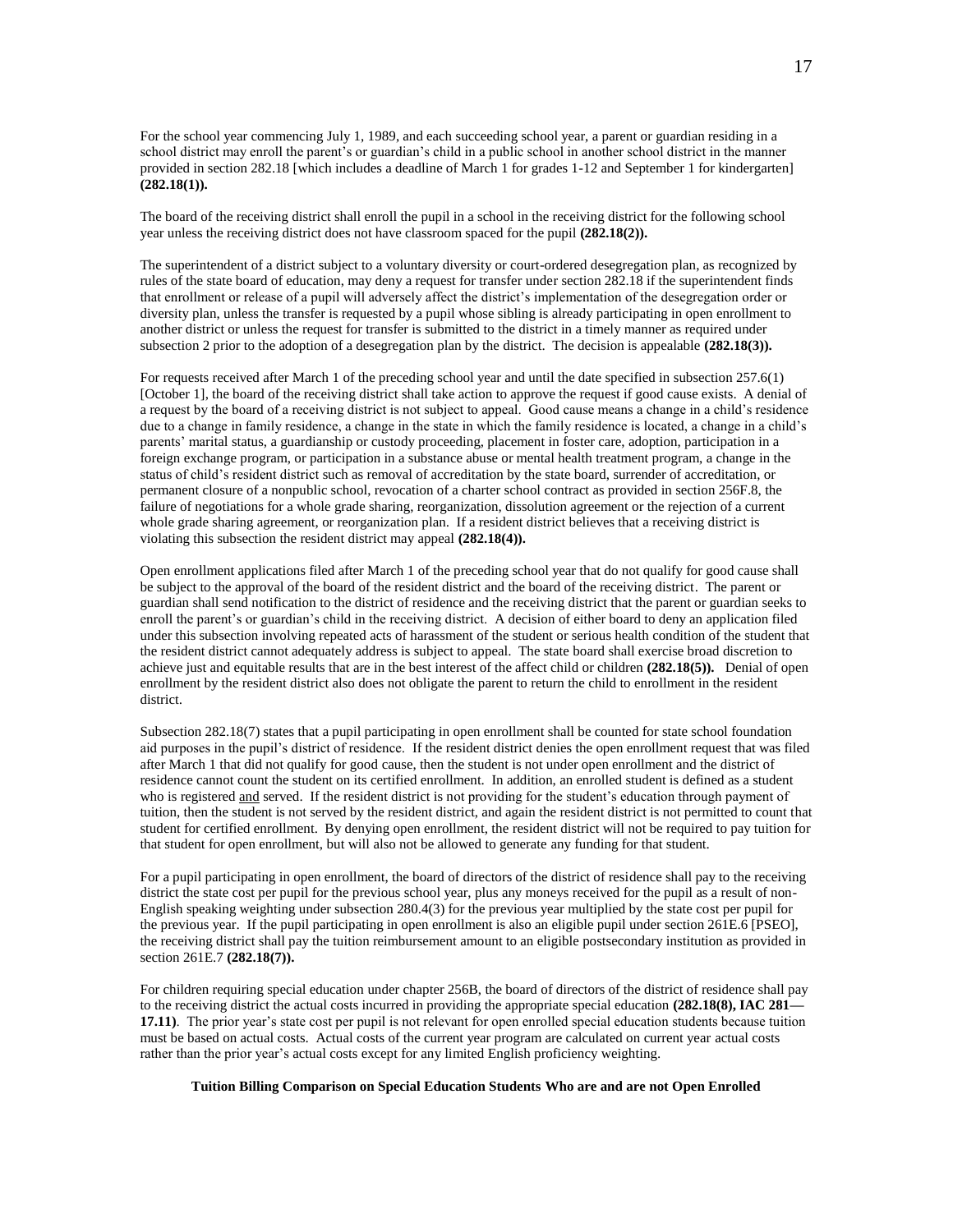| SPECIAL EDUCATION STUDENT BILLING |                                                                                                                                                                                                                                                                                                                                                                                                                    |                                                                                                                                                                                                                                                                                    |  |  |  |
|-----------------------------------|--------------------------------------------------------------------------------------------------------------------------------------------------------------------------------------------------------------------------------------------------------------------------------------------------------------------------------------------------------------------------------------------------------------------|------------------------------------------------------------------------------------------------------------------------------------------------------------------------------------------------------------------------------------------------------------------------------------|--|--|--|
|                                   | <b>OPEN ENROLLED IN</b>                                                                                                                                                                                                                                                                                                                                                                                            | <b>TUITIONED IN</b>                                                                                                                                                                                                                                                                |  |  |  |
| SP ED PROGRAM COSTS               | (Actual cost of special education<br>program at the appropriate level divided<br>by student days for that level) multiplied<br>by the student days of the student for<br>whom this billing is being calculated.                                                                                                                                                                                                    | (Actual cost of special education<br>program at the appropriate level<br>divided by student days for that level)<br>multiplied by the student days of the<br>student for whom this billing is being<br>calculated.                                                                 |  |  |  |
| <b>GEN ED PROGRAM COSTS</b>       | ((District cost per pupil of the serving<br>district times the appropriate general<br>purpose percentage [GPP] for the level)<br>divided by 180 days or actual days in<br>session) multiplied by the student days<br>of the student for whom this billing is<br>being calculated.                                                                                                                                  | ((District cost per pupil of the serving)<br>district times the appropriate general<br>purpose percentage [GPP] for the<br>level) divided by 180 days or actual<br>days in session) multiplied by the<br>student days of the student for whom<br>this billing is being calculated. |  |  |  |
| <b>LEP FUNDING</b>                | If moneys are received for the pupil as a<br>result of the non-English speaking<br>weighting under subsection 280.4(3) for<br>the previous school year, then ((LEP<br>weighting of prior year multiplied by<br>the state cost per pupil for the previous<br>year) divided by 180 days or actual days<br>in session) multiplied by the student<br>days of the student for whom this billing<br>is being calculated. | Does not follow student.                                                                                                                                                                                                                                                           |  |  |  |
| <b>TLS FUNDING</b>                | If moneys are received by the resident<br>district for TLS funding under chapter<br>284, and the receiving district is<br>participating in the TLS program, then<br>((the TLS state cost per pupil for the<br>previous year) divided by 180 days or<br>actual days in session) multiplied by the<br>student days of the student for whom<br>this billing is being calculated.                                      | Does not follow student.                                                                                                                                                                                                                                                           |  |  |  |
| <b>SUPPLEMENTARY</b><br>WEIGHTING | If the concurrent enrollment or PLTW<br>course eligible for supplementary<br>weighting is determined to have no<br>relationship to the pupil's disability,<br>forward the weighting generated for the<br>concurrent or PLTW enrollment for that<br>student using the DCPP of the current<br>school year.                                                                                                           | Does not follow student.                                                                                                                                                                                                                                                           |  |  |  |

Quarterly payments shall be made to the receiving district **(282.18(9), IAC 281—17.10(5)).** In the event that the pupil who is under open enrollment withdraws from school, moves into the district of attendance, moves out of state, moves to another district in the state of Iowa and elects to attend that district, graduates at midyear, is allowed to return to the district of residence during the school year, or other similar set of circumstances that result in the pupil no longer attending in the receiving district, payment of cost per pupil will be prorated **(IAC 281—17.10(6)).** Note that open enrollment tuition is still a per diem amount, but it is billed and paid quarterly. Also note that students with IEPs can be open enrolled, but their tuition is paid through the tuition in billing program (TIB) on a semester basis and not quarterly.

If a parent or guardian of a child, who is participating in open enrollment under section 282.18, moves to a different school district during the course of either district's academic year [after count date], the child's first district of residence shall be responsible for payment of the cost per pupil plus [LEP] weightings or special education costs to the receiving school district for the balance of the school year in which the move took place. The new district of residence shall be responsible for the payments during succeeding years **(282.18(9)).**

If a request to transfer is due to a change in family residence, change in the state in which the family residence is located, a change in a child's parents' marital status, a guardianship proceeding, placement in foster care, adoption, participation in a foreign exchange program, or participation in a substance abuse or mental health treatment program, and the child, who is the subject of the request is enrolled in any grade from kindergarten through grade twelve at the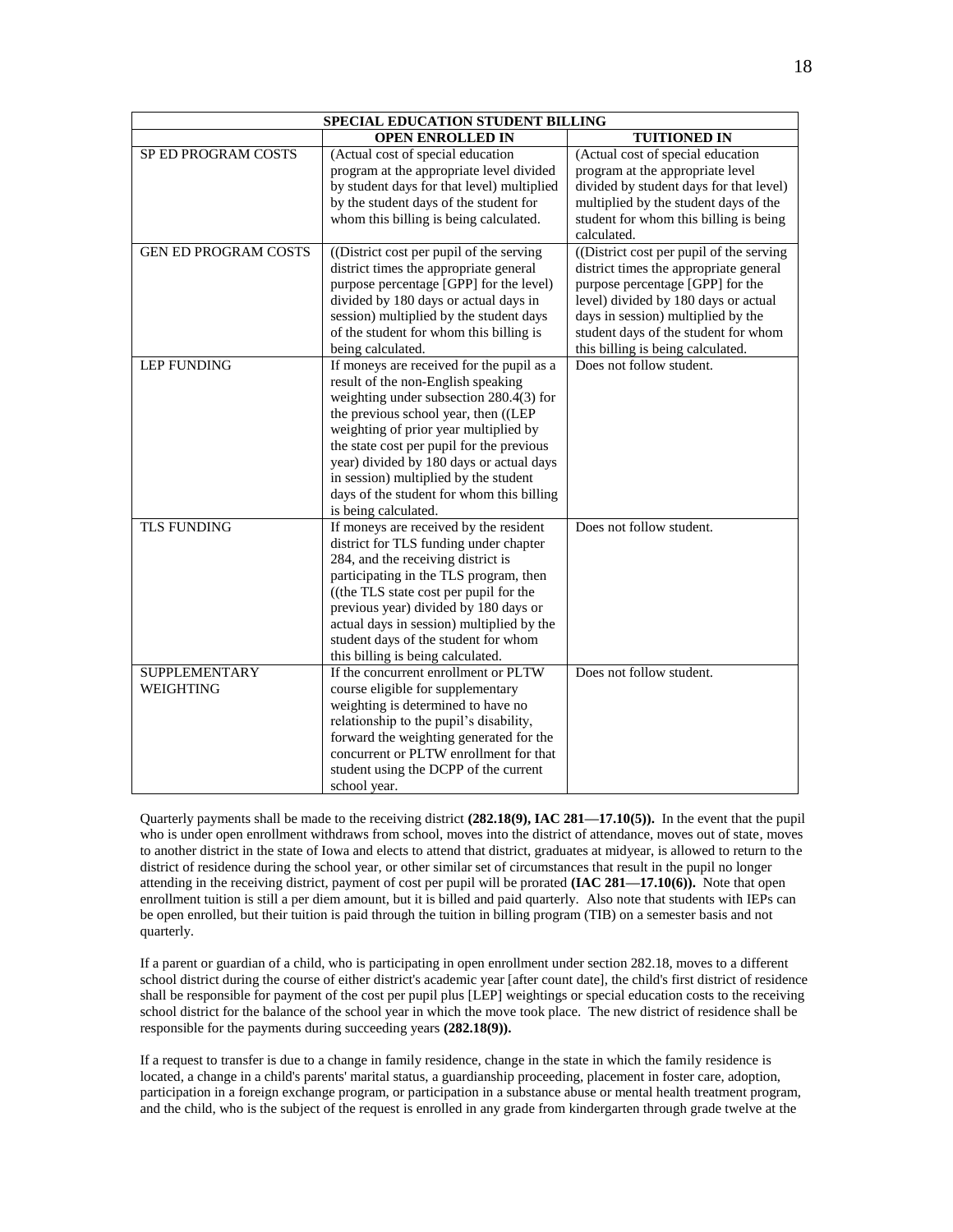time of the request and is not currently using any provision of open enrollment, the parent or guardian of the child shall have the option to have the child remain in the child's original district of residence under open enrollment with no interruption in the child's educational program. If a parent or guardian exercises this option, the child's new district of residence is not required to pay the amount calculated in 282.18(7) [state cost per pupil for the previous year plus LEP] until the start of the first full year of enrollment of the child **(282.18(9)).**

If open enrollment begins on or after the date specified in Iowa Code section 257.6, subsection 1, the resident district is not required to pay per pupil costs or applicable weighting or special education costs to the receiving district until the first full year of the open enrollment **(IAC 281—17.10(7)).**

### Open enrollment applies to the research and development school [Malcolm Price Laboratory School] **(256G.3(1)"c").**

If a request under section 282.18 is for transfer to a laboratory school, as described in chapter 256G, the student, who is the subject of the request, shall be included in the basic enrollment of the student's district of residence and the board of directors of the district of residence shall pay to a laboratory school the state cost per pupil for the previous school year, plus any moneys received for the pupil as a result of the non-English speaking weighting under section 280.4, subsection 3, for the previous school year multiplied by the state cost per pupil for the previous year **(282.18(15)"a").**

If a transfer of a pupil from one district to another results in a transfer from one AEA to another, the sending district shall forward a copy of the request to the sending district's AEA. The receiving district shall forward a copy of the request to the receiving district's AEA. Any moneys received by the AEA of the sending district for the pupil who is the subject of the request shall be forwarded to the receiving district's AEA **(282.18(9)).**

A district of residence may apply to the school budget review committee (SBRC) if a student was not included in the resident district's enrollment count during the fall of the year preceding the student's transfer under open enrollment **(282.18(9)).** This situation would occur if the student moved into the district after the official count date in the previous school year, or was not enrolled in school in the previous school year, or was enrolled in a nonpublic school or home schooling without dual enrollment or home school assistance in the previous school year. This section does not apply if the student was enrolled in school on the official count date in the previous year but the resident district omitted the student from the enrollment count.

If the parent or guardian of a pupil who is participating in open enrollment changes the school district of residence during the term of the agreement, the parent or guardian shall have the option to leave the pupil in the receiving district under open enrollment, to open enroll to another school district, or to enroll the pupil in the new district of residence, thus terminating the open enrollment agreement. If the choice is to leave the pupil under open enrollment or to open enroll to another school district, the original district of residence shall be responsible for payment of the cost per pupil plus any applicable weightings or special education costs for the balance of the school year, if any, in which the move took place on or after the date specified in Iowa Code section 257.6, subsection 1. The new district of residence shall be responsible for these payments during succeeding years of the agreement. If the move takes place between after the end of one school year and before the date specified in Iowa Code section 257.6, subsection 1, of the following school year, the new district of residence shall be responsible for that year's payment as well as succeeding years **(IAC 281-- 17.8(6)).**

If a parent or guardian moves out of the school district or residence, and the pupil is not currently under open enrollment, the parent or guardian has the option for the pupil to remain in the original district of residence as an open enrollment pupil with no interruption in the education program or to open enroll to another school district. This option is not available to the parent or guardian of a student who is entering kindergarten for the first time. The parent or guardian exercising this option shall file an open enrollment request form with the new district of residence for processing and record purposes. This request shall be made on or before the date specified in Iowa Code section 257.6, subsection 1. Timely requests under this subrule shall not be denied. If the move is on or after the date specified in Iowa Code section 257.6, subsection 1, the new district of residence is not required to pay per-pupil costs or applicable weighting or special education costs to the receiving district until the first full year of the open enrollment transfer **(IAC 281--17.8(7)).**

Open enrollment ends when a student drops out of school or when the student graduates, moves into the receiving district, moves into a third district and does not elect to continue attending in the receiving district, moves out of state, elects to attend a nonpublic school instead of the receiving district, or any circumstances not excepted below that results in the pupil no longer attending the receiving district. The exception to this rule is if the student is placed temporarily in foster care, a juvenile detention center, mental health or substance abuse treatment facility, or other similar placement. In these cases the open enrollment status will automatically be reinstated when the student returns **(IAC 281—17.8(10)).** Open enrollment tuition payment is also terminated or suspended as the open enrollment status is terminated or suspended.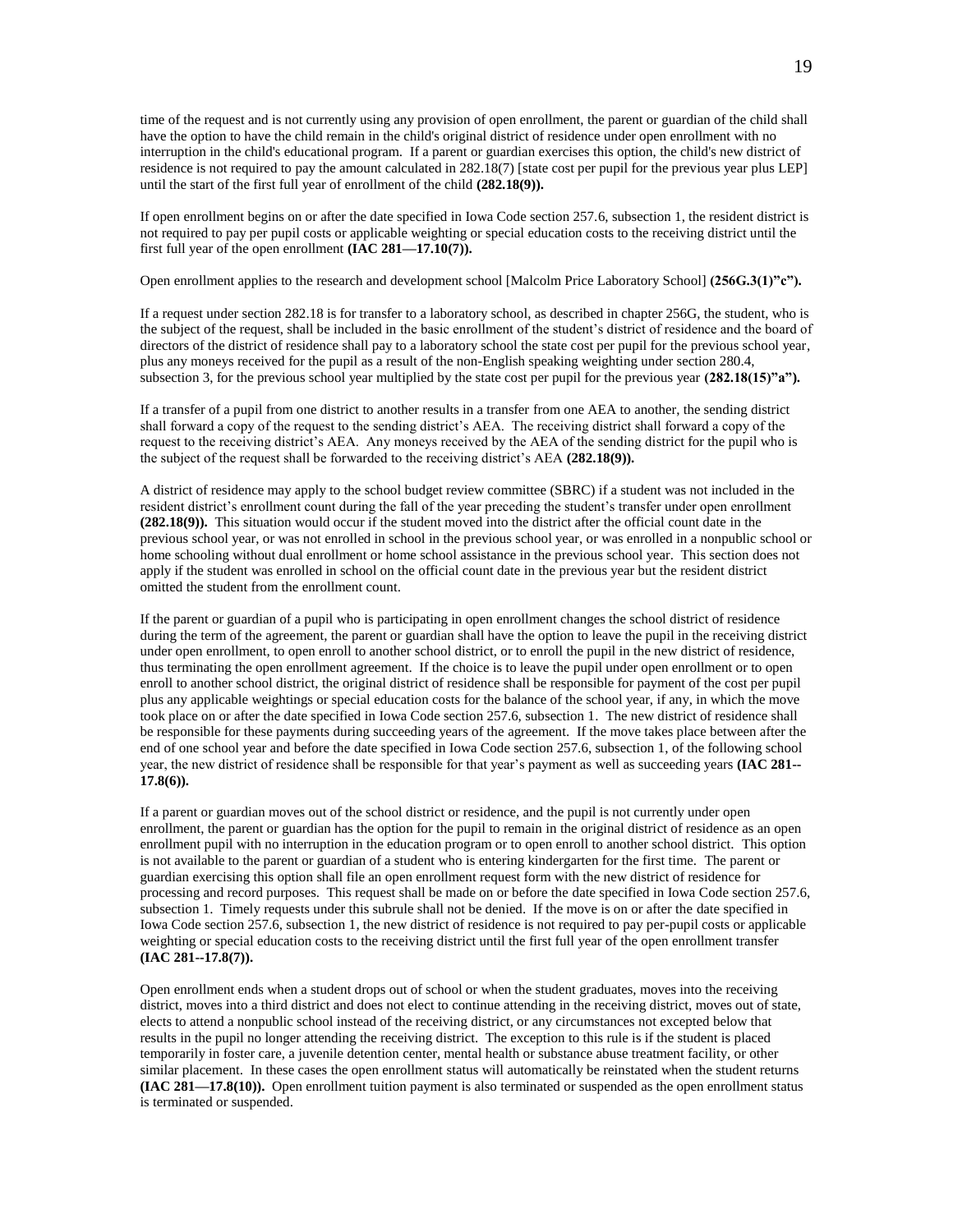Open enrollment options shall be made available for pupils at no instructional cost to their parents or guardians. Open enrollment pupils shall be considered enrolled resident pupils in the resident district and shall be included in the certified enrollment count of that district for the purposes of generating school foundation aid **(IAC 281--17.10).**

For full-time pupils, the resident district shall pay each year to the receiving district an amount equal to the state cost per pupil for the previous year plus any moneys received for the pupil as a result of non-English speaking weighting provided by Iowa Code section 280.4 **(IAC 281--17.10(1)).**

For pupils who receive competent private instruction and are dual enrolled, the resident district shall pay each year to the receiving district an amount equal to 0.1 times the state cost per pupil for the previous year plus any moneys received for the pupil as a result of non-English speaking weighting provided by Iowa Code section 280.4. However, a pupil dual enrolled in grades 9 through 12 shall be counted by the receiving district in the same manner as a sharedtime pupil under Iowa Code section 257.6(1)"c" [nonpublic shared time] **(IAC 281--17.10(2)).**

For pupils who receive competent private instruction and are registered for a home school assistance program, the resident district shall pay each year to the receiving district an amount equal to .3 times the state cost per pupil for the previous year plus any moneys received for the pupil as a result of non-English speaking weighting provided by section 280.4 **(IAC 281--17.10(3)).**

The resident district may deduct any transportation assistance funds for which the pupil is eligible as provided by subrule 17.9(2**) (IAC 281--17.10(4)).**

These moneys shall be paid to the receiving district on a quarterly basis. The district cost per pupil for nonspecial education students shall be the cost calculated each year for the school year preceding the school year for which the open enrollment takes place. Costs for special education students shall be as outlined in rule 17.11 **(IAC 281— 17.10(5)).**

In the event that the pupil who is under open enrollment withdraws from school, moves into the district of attendance, moves out of state, moves to another district in the state of Iowa and elects to attend that district, graduates at midyear, is allowed to return to the district of residence during the school year, or other similar set of circumstances that result in the pupil no longer attending in the receiving district, payment of the cost per pupil will be prorated [on a per diem basis for the quarter and for the year] **(IAC 281--17.10(6)).**

The resident district and the receiving district boards by mutual agreement may effectuate the change in enrollment of an open enrollment pupil at any time following receipt of a petition for transfer which is approved by the two boards. A change due to good cause is a late change in enrollment. If any change in enrollment is made on or after the date specified in Iowa Code section 257.6, subsection 1, the resident district is not required to pay per-pupil costs or applicable weighting or special education costs to the receiving district until the first full year of the open enrollment **(IAC 281--17.10(7)).**

Open enrollment provisions do not apply to a student enrolled in ninth, tenth, or eleventh grade during the school year preceding the effective date of a dissolution proposal, who was a resident of the school district that dissolved, who may enroll in a school district to which territory of the school district that dissolved was attached until the student's graduation from high school under section 275.55A.

Open enrollment provisions do not apply to eleventh and twelfth grade students who were residents of another Iowa district during the preceding school year and are enrolled in the former district of residence until the students graduate **(257.6(1)"a"(4)).** If the students are receiving a special education program pursuant to an IEP, the new district of residence counts the students and pays tuition to the former district of residence for the enrollment of the students. These students are considered tuitioned out rather than open enrolled out **(OAG #88-8-3(L)).**

# **Special Enrollments and Payments**

### **Vocational Education Aid**

If a school corporation maintains an approved vocational school, department, or classes in accordance with the rules adopted by the state board, and rules and standards adopted by the board of educational examiners, and the state plan for vocational education, adopted by the board for vocational education and approved by the United States department of education, the director of the department of education shall reimburse the school corporation at the end of the fiscal year for its expenditures for salaries and authorized travel of vocational teachers from federal and state funds.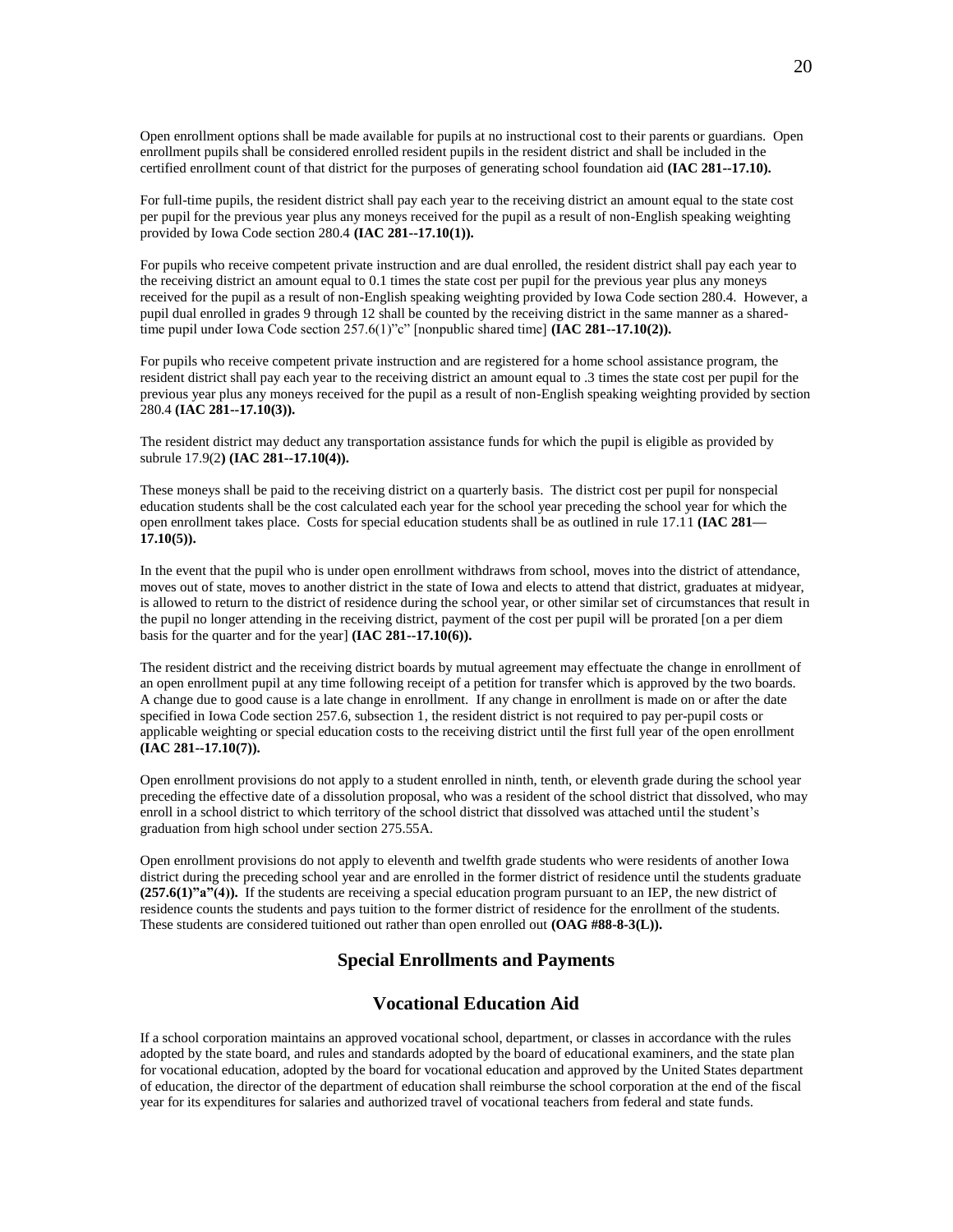However, a school corporation shall not receive from federal and state funds a larger amount than one-half the sum which has been expended by the school corporation for that particular type of program. If federal and state funds are not sufficient to make the reimbursement to the extent provided in this section, the director shall prorate the respective amounts available to the corporations entitled to reimbursement **(258.5).**

## **Child Living in Psychiatric Hospitals or Institutions**

The public school district in which is located a psychiatric unit of a hospital licensed under chapter 135B or a psychiatric medical institution for children licensed under chapter 135H, which is not operated by the state, shall be responsible for the provision of educational services to children residing in the unit or institution. Children residing in the unit or institution shall be included in the basic enrollment of their districts of residence, as defined in subsection 282.31(4) **(282.27).**

The board of directors of each district of residence shall pay to the school district in which is located such psychiatric unit or institution, for the provision of educational services to the child, a portion of the district of residence's district cost per pupil for each of such children based upon the proportion that the time each child is provided educational services while in such unit or institution is to the total time for which the child is provided educational services during a normal school year **(282.27).**

### **Children Residing in State Mental Health Institutes or State Institutions**

A child who resides in an institution for children under the jurisdiction of the director of human services referred to in section 218.1, subsection 3, 5, 7, or 8 [Cherokee MHI, Independence MHI, Eldora State Training School, or Iowa Juvenile Home in Toledo], and who is not enrolled in the educational program of the district of residence of the child, shall receive appropriate educational services. The institution in which the child resides shall submit a proposed program and budget based on the average daily attendance of the children residing in the institution to the Department of Education and the Department of Human Services by January 1 for the next succeeding school year. The institution shall submit an accounting for the actual cost of the program to the Department of Education by August 1 of the following school year. The approved accounting amount shall be compared with any amounts paid to the institution and any differences added to or subtracted from the October payment made for the next school year. Any amount paid shall be deducted monthly from the state foundation aid paid under section 257.16 to all school districts in the state during the subsequent fiscal year. The portion of the total amount of the approved budget that shall be deducted from the state aid of a school district shall be the same as the ratio that the budget enrollment for the budget year of the school district bears to the total budget enrollment in the state for that budget year in which the deduction is made **(282.33).** The costs of these programs shall not otherwise be billed to school districts.

### **Children Placed by District Court**

Notwithstanding subsection 282.31(1), a child who has been identified as requiring special education, who has been placed in a facility, home, or other placement by the district court, and for whom parental rights have been terminated by the district court, shall be provided special education programs and services on the same basis as the programs and services are provided for children requiring special education who are residents of the school district in which the child has been placed. The special education instructional costs shall be paid as provided in section 282.31, subsection 2 or 3 **(282.29).**

## **Interstate Compact--Children Placed by District Court Out of State**

Sending agency means a party state, officer or employee thereof; a subdivision of a party state, or officer or employee thereof; a court of a party state; a person, corporation, association, charitable agency or other entity which sends, brings, or causes to be sent or brought any child to another party state **(232.158(2)"b").**

Receiving state means the state to which a child is sent, brought, or caused to be sent or brought, whether by public authorities or private persons or agencies, and whether for placement with state or local public authorities or for placement with private agencies or persons **(232.158)(2)"c").**

The sending agency shall retain jurisdiction over the child sufficient to determine all matters in relation to the custody, supervision, care, treatment and disposition of the child which it would have had if the child had remained in the sending agency's state, until the child is adopted, reaches majority, becomes self-supporting or is discharged with the concurrence of the appropriate authority in the receiving state. The sending agency shall continue to have financial responsibility for support and maintenance of the child during the period of the placement **(232.158(5)"a").**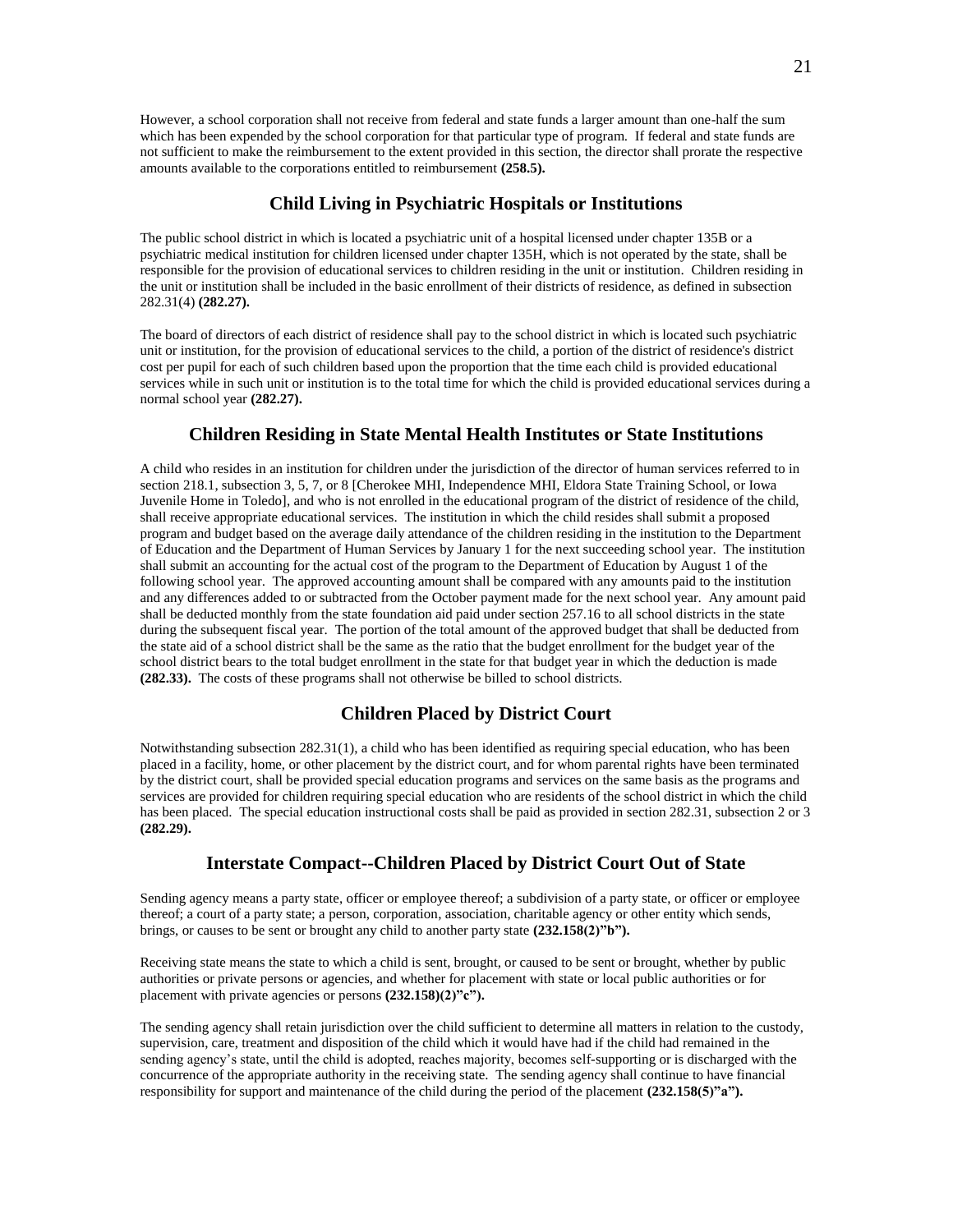The appropriate public authorities under the interstate compact is Iowa refers to the state department of human services **(232.160).**

Financial responsibility for any child placed pursuant to the provisions of the interstate compact on the placement of children shall be determined in accordance with the provisions in article V of 232.158 **(232.159).** The fee negotiated by the resident state and the out-of-state agency includes all services provided to that child, including educational services except the additional costs of special education services. No school district shall pay any charges related to students placed out of state except for the additional costs of special education services.

## **Child Living in a Substance Abuse or Foster Care Placement**

A child who is living in a facility that provides residential treatment as *"facility"* is defined in section 125.2, which is located in a school district other than the school district in which the child resided before entering the facility may enroll in and attend an accredited school in the school district in which the child is living. A child who is living in a licensed individual or agency child foster care facility, as defined in section 237.1, or in an unlicensed relative foster care placement, shall remain enrolled in and attend an accredited school in the school district in which the child resided and is enrolled at the time of placement, unless it is determined by the juvenile court or the public or private agency of this state that has responsibility for the child's placement that remaining in such school is not in the best interests of the child. If such a determination is made, the child may attend an accredited school located in the school district in which the child is living and not in the school district in which the child resided prior to receiving foster care. The instructional costs for students who do not require special education shall be paid as provided in section 282.31, subsection 1, paragraph *"b"* or for students who require special education shall be paid as provided in section 282.31, subsections 2 or 3**(282.19).**

Facility means an institution, a detoxification center, or an installation providing care, maintenance and treatment for persons with substance-related disorders licensed by the Iowa Department of Public Health under section 125.13, hospitals licensed under chapter 135B, or the state mental health institutes designated by chapter 226 [Mount Pleasant, Independence, Clarinda, and Cherokee] **(125.2(7)).**

"Child foster care" means the provision of parental nurturing, including but not limited to the furnishing of food, lodging, training, education, supervision, treatment or other care, to a child on a full-time basis by a person other than a relative or guardian of the child, but does not include:

- a. Care furnished by an individual person who receives the child of a personal friend as an occasional and personal guest in the individual person's home, free of charge and not as a business.
- b. Care furnished by an individual person with whom a child has been placed for lawful adoption, unless that adoption is not completed within two years after placement.
- c. Care furnished by a private boarding school subject to approval by the state board of education pursuant to section 256.11.
- d. Child care furnished by a child care center, a child development home, or a child care home as defined in section 237A.1.
- e. Care furnished in a hospital licensed under chapter 135B or care furnished in a nursing facility licensed under chapter 135C **(237.1(4)).**

The definition of "facility" and "licensee" includes that of a licensed foster parent and foster parent home even if it is a regular family dwelling with only one foster child **(AG, Informal advice, September 10, 1992).**

The Department of Human Services, as custodians for a child, has the authority to sign the consent forms necessary for the child to take part in school activities, get a driver's license and obtain certain types of medical care **(OAG #84-12- 9(L)).**

School districts in which any licensed foster care, residential treatment for substance abusers or other residential facilities not operated by the state is located are responsible for providing the educational program regardless of the residency of the students. A facility does not have the authority to provide an educational program unless contracted by the district to do so.

A child who lives in a facility or home pursuant to section 282.19, and who does not require special education and who is not enrolled in the educational program of the district of residence of the child, shall be included in the basic enrollment of the school district in which the facility or home is located  $(282.31(1)^{n}b^{n}(1))$ .

However, on June 30 of a school year, if the board of directors of a school district determines that the number of children under this paragraph who were counted in the basic enrollment of the school district on the official count date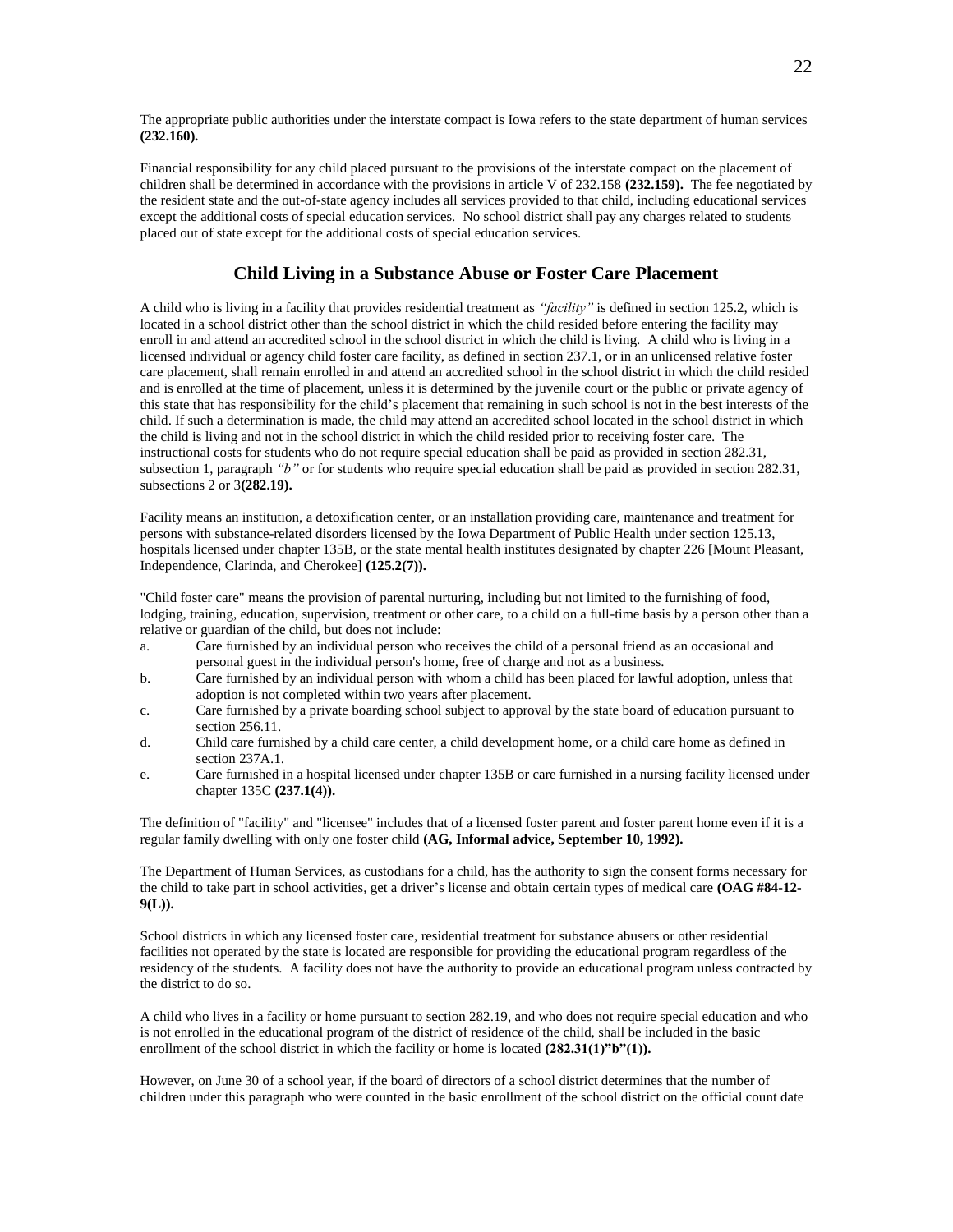in that school year is fewer than the sum of the number of months all children were enrolled in the school district under this paragraph during the school year divided by nine, the secretary of the school district may submit a claim to the Department of Education by August 1 following the school year for an amount equal to the district cost per pupil of the district for the previous school year multiplied by the difference between the number of children counted and the number of children calculated by the number of months of enrollment [or fraction thereof]. The amount of the claim shall be paid by the Department of Administrative Services to the school district by October 1. The Department of Administrative Services shall transfer the total amount of the approved claim of a school district from the moneys appropriated under section 257.16 and the amount paid shall be deducted monthly from the state foundation aid paid to all school districts in the state during the remainder of the subsequent fiscal year **(282.31(1)"b"(2)).**

The days of enrollment shall only include the regular school session, and shall not include days of summer session **(OAG 93-1-21(L)).**

The actual special education instructional costs incurred for a child that lives in a facility pursuant to section 282.19 or who have been placed in a facility or home by the district court, who requires special education and who is not enrolled in the educational program of the district of residence of the child but who receives an educational program from the district in which the facility or home is located, shall be paid by the district of residence of the child to the district in which the facility or home is located, and the costs shall include the cost of transportation **(282.31(2)"a").** 

A child shall not be denied special education programs and services because of a dispute over the determination of district of residence of the child. The director of the Department of Education shall determine the district of residence when a dispute arises regarding the determination of the district of residence for a child who requires special education pursuant to this subsection **(282.31(2)"b").**

The actual special education instructional costs, including transportation, for a child who requires special education shall be paid by the Department of Administrative Services to the school district in which the facility or home is located, only when a district of residence cannot be determined, and the child was not included in the weighted enrollment of any district pursuant to section 256B.9, and the payment pursuant to subsection 2, paragraph "a" was not made by any district. The district shall submit a proposed program and budget to the Department of Education by January 1 for the next succeeding school year. The district shall submit a claim by August 1 following the school year for the actual cost of the program. The total amount of the approved claim shall be paid by the Department of Administrative Services to the school district by October 1. The total amount paid by the Department of Administrative Services shall be deducted monthly from the state foundation aid paid under section 257.16 to all school districts in the state during the subsequent fiscal year. The portion of the total amount of the approved claims that shall be deducted from the state aid of a school district shall be the same as the ratio that the budget enrollment for the budget year of the school district bears to the total budget enrollment in the state for the budget year in which the deduction is made **(282.31(3)).**

For purposes of funding juvenile home and foster care programs, district of residence means the school district in which the parent or legal guardian of the child resides or the district in which the district court is located if the district court is the guardian of the child **(282.31(4)).**

Programs may be provided during the summer and funded under section 282.31 if the school district or AEA determines a valid educational reason to do so **(282.31(5)).**

For eligible individuals placed by the district court, and for whom parental rights have been terminated by the district court, the school district in which the facility or home is located must provide special education. Costs shall be certified to the director of the Department of Education by August 1 of each year for the preceding fiscal year by the director of the AEA in which the pupil has been placed. Payment will be made from the general fund of the state (IAC **281--41.907(6)).**

A local school district may appeal a decision made pursuant to section 282.31 to the state board of education. The decision of the state board is final **(282.32).**

### **Child Living in a Shelter Care Home or Juvenile Detention Home**

An AEA shall provide or make provision for an appropriate educational program for each child living in the following types of facilities located within its boundaries:

1) An approved or licensed shelter care home. A juvenile shelter care home means a physically unrestricting facility used only for the shelter care of children **(232.2(34)).**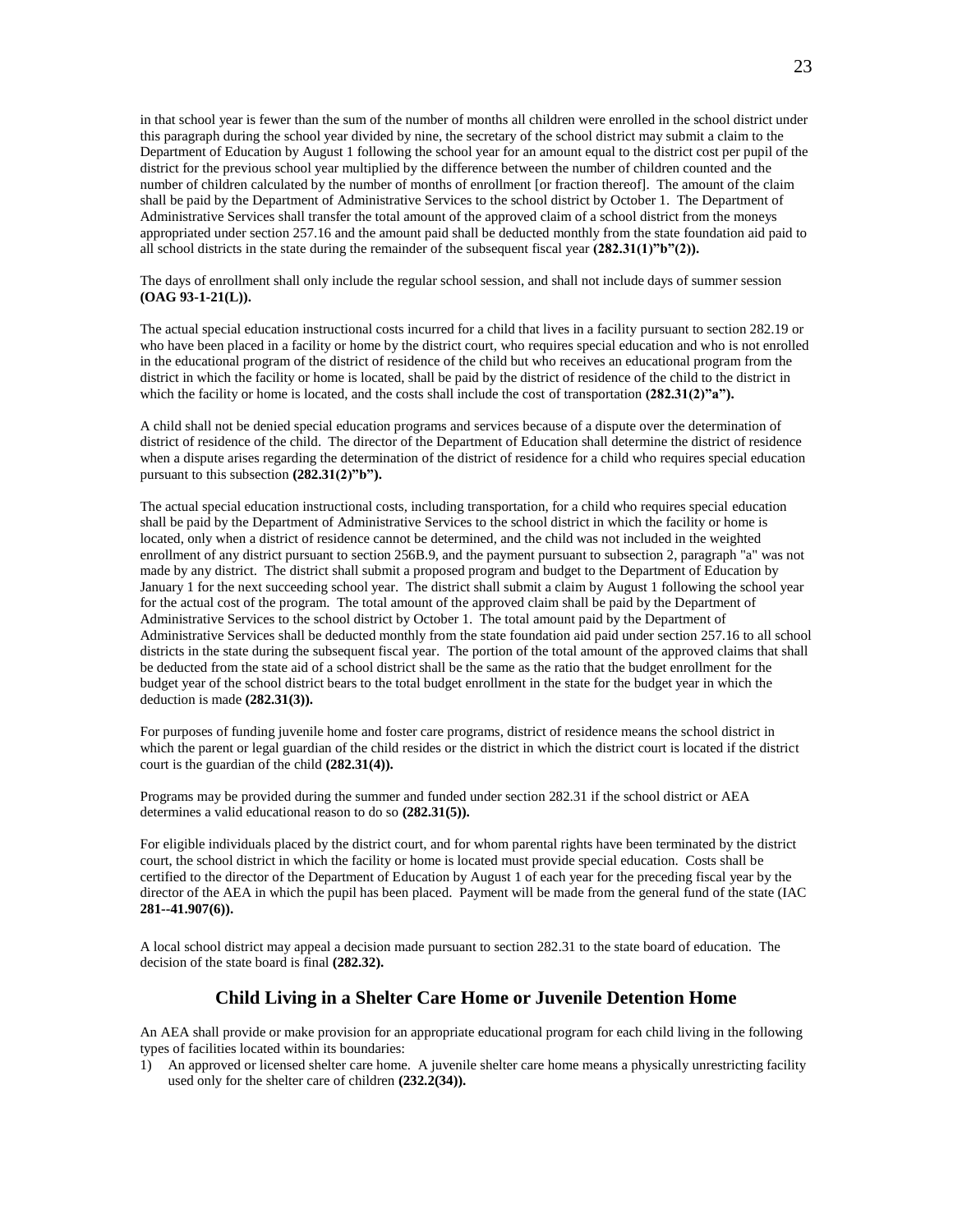2) An approved juvenile detention home. A juvenile detention home means a physically restricting facility used only for the detention of children **(232.2(32)).**

The AEA shall provide the educational program by any one of, but not limited to, the following:

- 1) Providing for the enrollment of the child in the district of residence of the child, subject to the approval of the district in which the child is living.
- 2) Cooperating with the district of residence of the child and obtaining the course of study and textbooks of the child for use in the special facility into which the child has been placed.
- 3) Providing for the enrollment of the child in the district in which the child is living, subject to the approval of the district in which the child is living.

An AEA shall not provide educational services to a facility unless the facility makes a request for educational services to the AEA by either of the following dates:

- 1) December 1 of the school year prior to the beginning of the school year for which the services are being requested.
- 2) Ninety (90) days prior to the beginning of the time for which the services are being requested **(282.30(1)).**

The AEA where the child is living, the school district of residence, the other appropriate AEA or agencies, and other appropriate agencies involved with the care or placement of the child shall cooperate with the school district where the child is living in sharing educational information, textbooks, curriculum, assignments, and materials in order to plan and to provide for the appropriate education of the child living in such facility **(282.30(2)).**

A child who lives in a facility [juvenile shelter care home or juvenile detention home] and who is not enrolled in the educational program of the district of residence of the child, shall receive appropriate educational services. The AEA shall submit a proposed program and budget to the Department of Education by January 1 for the next succeeding school year. The Department of Administrative Services shall pay the approved budget amount for an AEA in monthly installments beginning September 15 and ending June 15 of the next succeeding school year. The AEA shall submit an accounting for the actual cost of the program to the Department of Education by August 1 of the following school year. The approved accounting amount shall be compared with any amounts paid by the Department of Administrative Services to the AEA and any differences added to or subtracted from the October payment made for the next school year. Any amount paid by the Department of Administrative Services shall be deducted monthly from the state foundation aid paid under section 257.16 to all school districts in the state during the subsequent fiscal year. The portion of the total amount of the approved budget that shall be deducted from the state aid of a school district shall be the same as the ratio that the budget enrollment for the budget year of the school district bears to the total budget enrollment in the state for that budget year in which the deduction is made  $(282.31(1)$ "a").

If juvenile home students not requiring special education attend a local school district, other than the district of residence, tuition shall be calculated in the manner prescribed in Iowa Code section 282.24 for determining tuition costs for any nonresident student attending a local school district. In lieu of paying tuition to the local school district for these students, the AEA may request the local school district to account for these students through the foster care facility claim process **(IAC 281—63.16(2)(a)).**

Tuition for students provided a special education program pursuant to an IEP shall be paid by the district of residence, in accordance with the rules of special education and pursuant to Iowa Code chapter 282, to the district in which the juvenile home is located or to the AEA, whichever is providing the special education. The district in which the juvenile home is located or the AEA, whichever is providing the special education, shall notify the district of residence if the child was being served on official count date by the district in which the home is located or by the AEA. The district in which the juvenile home is located or the AEA, whichever is providing the special education, shall also notify the district of residence if the child was being served on the official special education headcount date by the district in which the home is located or by the AEA **(IAC 281—63.16(2)(b)).** 

An AEA may appeal a decision made pursuant to section 282.31 to the state board of education. The decision of the state board is final **(282.32).**

### **Day Programs**

Students placed in day programs are counted by the resident district if placed by the resident district, DHS, or the court system, and should not be counted as residents of the district in which the facility is locate. The resident district [or the parent if parent-placed], pays the tuition **(15 DoE Appeal Dec. 181).**

### **Student Fees**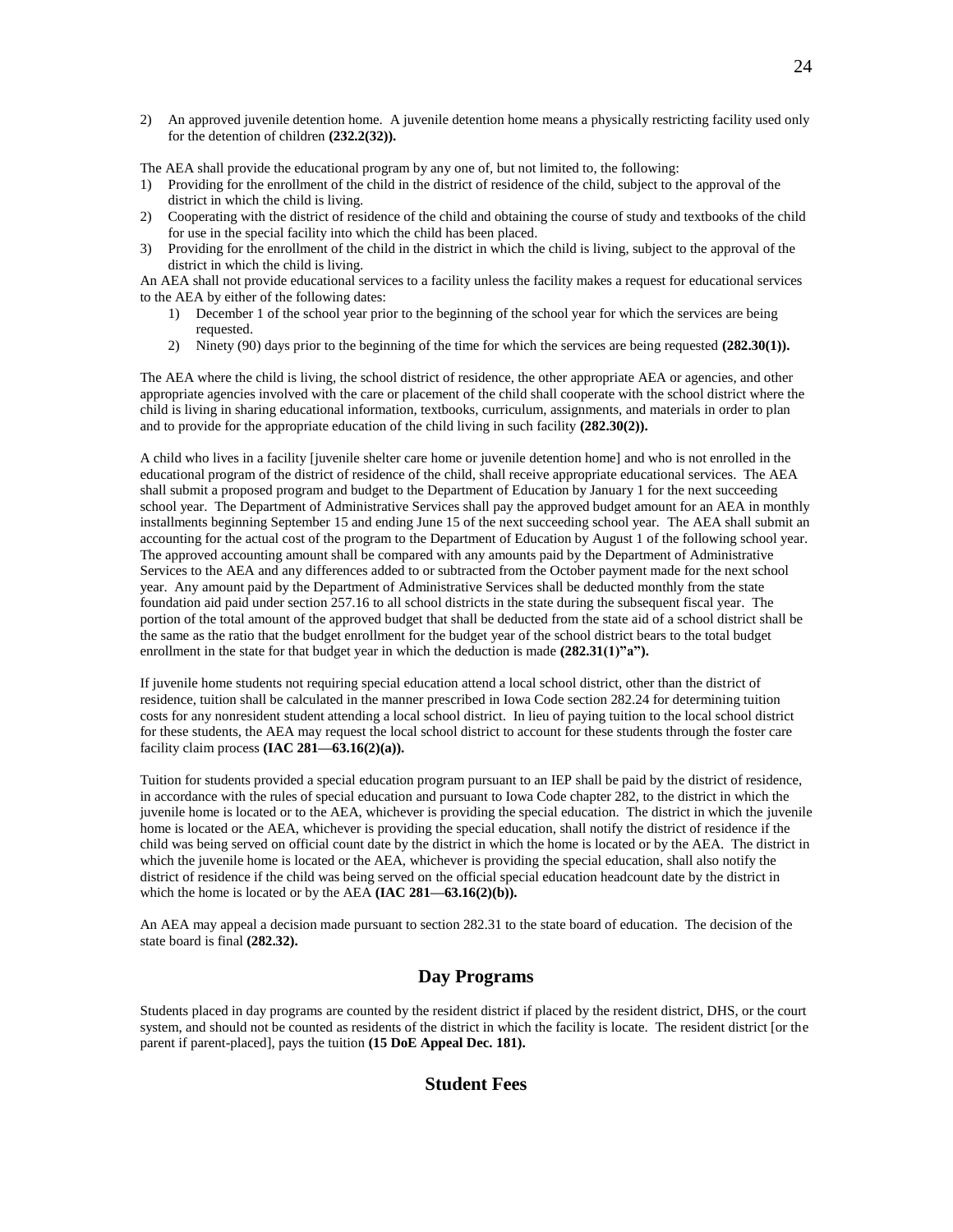It is the policy of the department of education that no Iowa student enrolled in a public school be excluded from participation in or denied the benefits of course offerings and related activities due to the student's or the student's parent's or guardian's financial inability to pay a fee associated with the class, program, or activity **(IAC 281--18.1).**

The board of directors of a pubic school district shall adopt a policy regarding the charging and collecting of fees for course offerings and related activities, and for transportation provided to resident students who are not entitled to transportation under Iowa Code section 285.1. The policy established by the board of directors shall apply to any fees charged. The board shall require that procedures be developed to implement the policy pursuant to these rules **(IAC 281—18.2).**

The policy required by rule 18.2 shall include provisions for granting a waiver, partial waiver, or temporary waiver of student fees upon application by the student. The policy shall include a provision stating that when an application for any fee waiver is granted, the fee or fees waived under the application are not collectable **(IAC 281—18.3).**

Fines assessed for damage or loss to school property are not fees and need not be waived **(IAC 281--18.4).**

Nothing is this chapter shall be construed to authorize the charging of a fee for which there is no authority in law **(IAC 281—18.4).**

Iowa Code expressly authorizes the following fees:

- Textbooks **(301.1).**
- School supplies **(301.1).**
- Summer school programs **(282.6).**
- Driver education programs **(282.6).**
- Transportation fees for resident students who are not otherwise entitled to free transportation **(285.1(1)).**
- Eye protective devices **(280.10).**
- Ear protective devices **(280.11).**
- School meals **(283A).**
- Nonresident student tuition **(282.1).**

The board of directors of each and every school district is authorized and empowered to contract for and buy books and any and all other necessary school supplies at contract prices, and to sell the same to the pupils of their respective districts at cost, loan such textbooks to such pupils free, or rent them to such pupils at such reasonable fee as the board shall fix, and the money so received shall be returned to the general fund **(301.1).**

The board shall hold pupils responsible for any damage to, loss of, or failure to return any such books, and shall adopt such rules and regulations as may be reasonable and necessary for the keeping and preservation thereof. Any pupil shall be allowed to purchase any textbook used in the school at cost. No pupil already supplied with textbooks shall be supplied with others without charge until needed **(301.26).**

Fees may be charged resident pupils to cover instructional costs for a summer school program or driver education program. The board of education may, in a hardship case, exempt a student from payment of the fees **(282.6).**

Boards in their discretion may provide transportation for some or all resident pupils attending public school or pupils who attend nonpublic school who are not entitled to transportation. Boards in their discretion may collect from the parent or guardian of the pupil not more than the pro rata cost for such optional transportation  $(285.1(1)$ "c").

Boards in districts operating buses may transport nonresident pupils who attend public school, kindergarten through junior college, who are not entitled to free transportation provided they collect the pro rata cost of transportation from the parents **(285.1(11)).**

The board of directors of each local public school district shall provide the safety devices required for eye-protection. Such devices may be paid for from the general fund, but the board may require students and teachers to pay for the safety devices and shall make them available to students and teachers at no more than the actual cost to the district **(280.10).**

The board of directors of each local public school district shall provide the safety devices required for ear-protection. Such devices may be paid for from the general fund, but the board may require students and teachers to pay for the safety devices and shall make them available to students and teachers at no more than the actual cost to the district **(280.11).**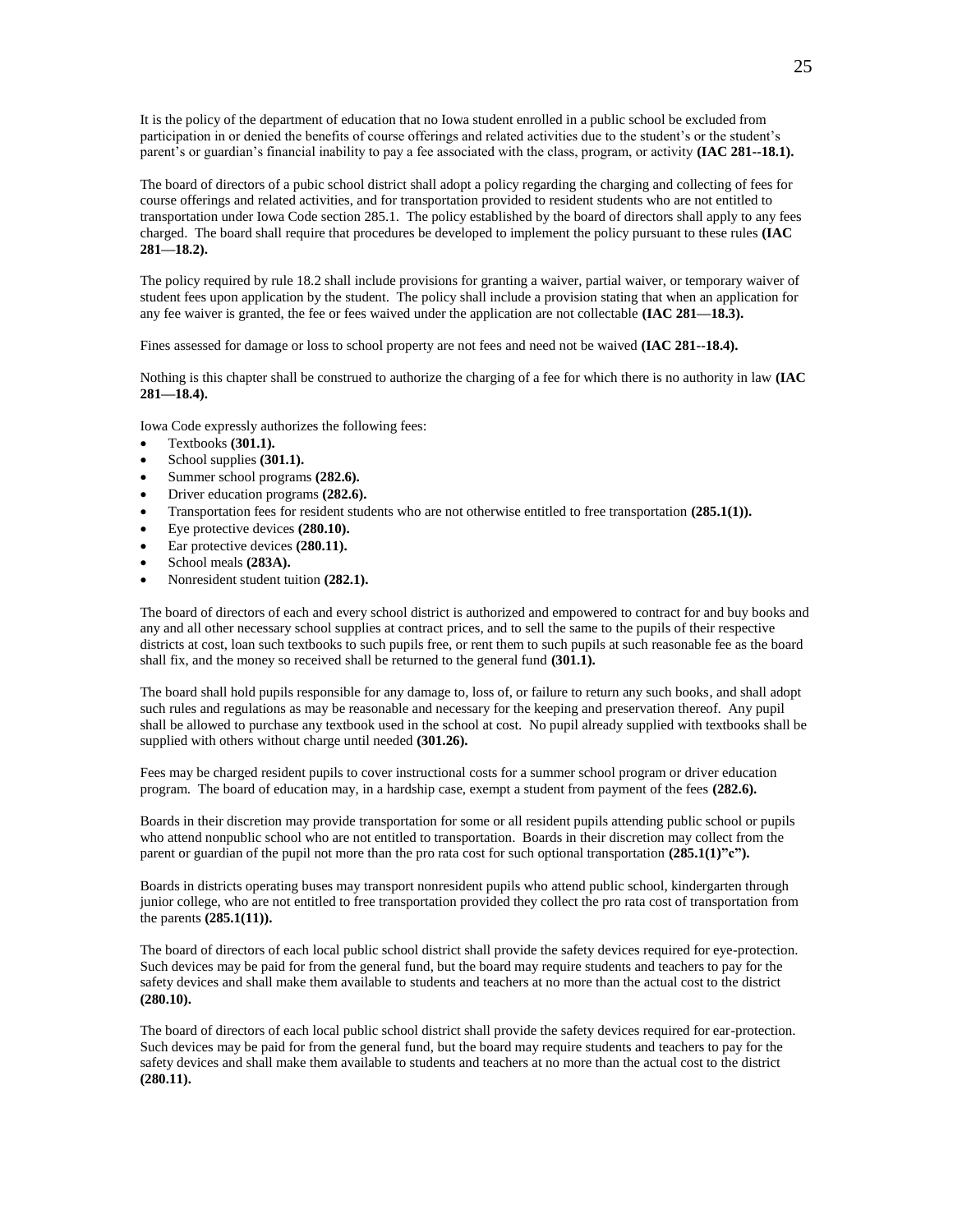A school breakfast or lunch program means a program under which breakfasts or lunches are served by any public school on a nonprofit basis to children in attendance **(283A.1(4)).** School boards may use gifts, funds disbursed to them under the provisions of Chapter 283A, funds received from the sale of school breakfasts or lunches, and any other funds legally available for the purpose of operating a school breakfast or lunch program **(283A.2(1)).**

Nonresident children shall be charged the maximum tuition rate with the exception that those residing temporarily in a school corporation may attend school in the corporation upon terms prescribed by the board. A school district discontinuing grades under whole grade sharing shall be charged tuition as provided in section 282.24, subsection 1 **(282.1).**

A board may require a fee for special work in music but not for regular courses established by the board **(OAG #27-6- 21).**

All facilities, supplies, and other items which are necessary or essential to instruction must be provided free of charge [except as expressly allowed by Code] in a tuition-free school which is required by law. A school district may purchase other supplies and distribute them to students, but they must be provided for free, rented for a reasonable fee, or sold at cost **(OAG #79-12-22).**

Public schools may not charge fees for courses offered as part of their educational program [except as expressly allowed by Code] as such fees constitute tuition. Schools may not charge fees for extracurricular activities as no express or necessarily implied statutory authority exists for such fees **(OAG #81-8-29).**

A school district may not assess fees for items which are necessary or essential to the instruction of a class unless such a fee is specifically authorized by the Code; however, a district may assess fees for school supplies which represent the cost of the item or a reasonable rental fee. The cost of items which are necessary or essential to the instruction of a class must be properly characterized as tuition rather than school supplies. Examples are art supplies for art classes and chemicals for science classes. In contract, pens and paper used by students to take notes would be properly characterized as school supplies **(OAG #93-7-3(L)).**

The following questions and answers on student fees has been developed by the Department:

**Question:** Can a district charge an annual party fee to students to cover the costs of classroom celebrations? **Answer:** No. That is not a fee authorized by Code.

**Question:** Can high school student clubs charge membership dues?

**Answer:** If joining the club is voluntary and it is not necessary for some classroom purpose, then yes, the club can charge dues to students who want to join the club.

**Question:** Our band goes on a trip every 4 years. They fund-raise those four years to pay for the cost of the trip (does not include spending \$). One of our students has raised money above and beyond, as she was raising the extra money thinking her mother would go along as a chaperone and this would help with her mothers' expenses. This mother was not selected to go and wants her daughter to have the excess money raised as her "spending money". Can the district do this?

**Answer:** No. Money cannot be given to a student nor used for that student's personal benefit. All of the money raised belongs to the district, is under the control of the board, and needs to be used according to law, board policy, and what was publicized during the fundraisers.

**Question:** Can students be required to pay class dues in order to participate in events like Prom? **Answer:** Class dues are not mandatory dues. There is no way to compel any accountability related to payment or nonpayment, and there can be no repercussion related to nonpayment.

**Question:** May a district charge a participation fee to students for student activities or student athletics? **Answer:** No. Students cannot be charged to participate in district-sponsored or provided activities. However, a district could have a sharing agreement with another district under certain circumstances and charge the resident district for the cost of the student participating.

**Question:** Can a district charge a field trip fee to students for the year's anticipated field trips? **Answer:** No. That is not a fee authorized by Iowa Code.

**Question:** Can a board require parents to pay a fee for children to go on a field trip that is scheduled during regular school hours?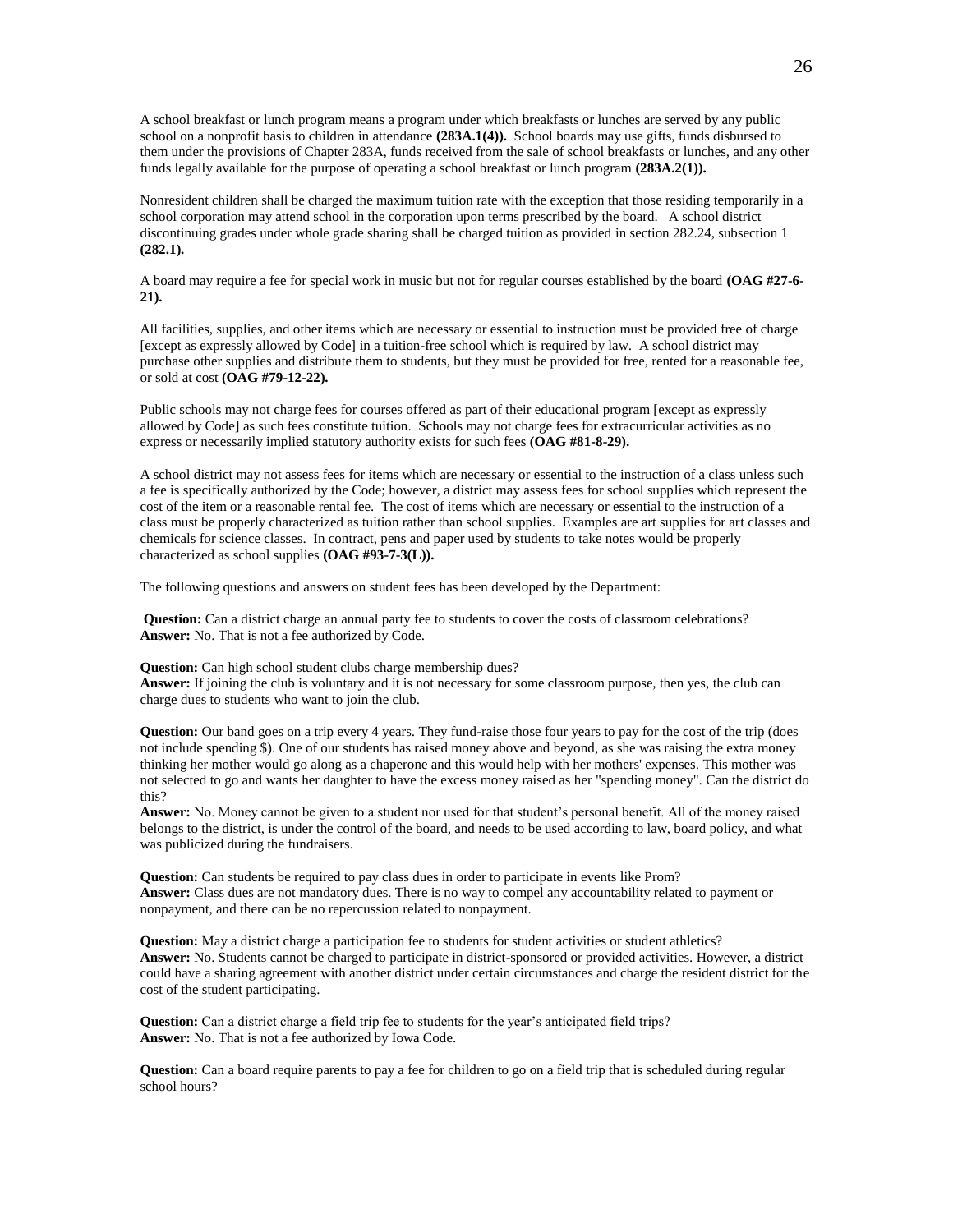**Answer:** No. Any field trip offered on a day of school and for which the students have been counted as present and the school day has been counted as a day of instruction, would be paid by the district instead of a student fee.

**Question:** Can a board require parents to pay a fee for children to go on a field trip that is not part of the school day and participation is voluntary and is not connected to the classroom?

**Answer:** Yes. The parents could be charged actual costs for their students to participate in an optional field trip outside of school instruction. For example, weekend enrichment or day camp activities.

**Question:** Can a district require students to bring a sack lunch or to pay a fee for a district-provided sack lunch to go on a field trip that is scheduled during regular school hours?

**Answer:** No. If the day of the field trip is a day of attendance, the district is required to provide the school lunch program the same as any other day. The district could provide a sack lunch from the school's kitchen, or purchase a lunch during the field trip for students. The student may, but cannot be required to, bring a sack lunch from home or bring money to purchase lunch if there is a place to purchase lunch during the field trip.

**Question:** May organizations donate money for field trips? **Answer:** Yes. Organizations may raise funds and donate that money to the district to cover costs of field trips.

**Question:** May the district share costs with students for a field trip during the school day? For example, the district pays for the ski slope entrance fee and transportation, but requires the students to pay for ski rental and lift costs once at the ski slope location?

**Answer:** No. If the intent of the field trip is clearly to go skiing, and it is held during a school day, then the school should pay the costs of skiing. However, the students could be required to pay for optional activities available at the slopes, unrelated to skiing, such as snow tubing or snowboarding equipment and fees.

**Question:** May a district take students to an etiquette dinner where the sole purpose is to learn table manners, and require the students to share the costs of the meal?

**Answer:** If the trip occurs during the school day, the district may not charge a fee and must cover the costs. If the meal occurs after school hours and is optional, then the district may charge a fee for the entire meal. The district may want to consider using food from the school lunch program for the meal and having someone come to the school to provide the etiquette lesson.

**Question:** If a district makes all field trips optional, and provides alternatives for students at school during the field trips, is it then permissible to charge a fee to those students that chose to go on the field trip? **Answer:** No. If the field trip is during the school day and students that go on the field trip are counted as in attendance for a day of school, there can be no charge to the students for the trip, whether it is mandatory or optional.

**Question:** Can we charge a late fee to parents that do not attend our registration day and come in later to register their children for school.

**Answer**: No.

**Question:** Is there a limit on how high a fee could be, such as a textbook fee?

**Answer:** There is not a dollar amount in Code. Instead Iowa Code chapter 301 refers to "cost" when selling and "reasonable" for fees. Reading "reasonable" and "cost" together would suggest that a fee should be no more than the cost spread over the years the textbook is expected to be used (similar to straight line depreciation) and could be less.

**Question:** Can a district charge a rental fee for students to use football helmets and pads after the season is over for a post tournament football tournament that the school is not associated with?

**Answer:** Yes. This is equivalent to a normal rental fee for using district equipment by outside parties. The fee would be allowable as long as it is a reasonable fee and your district normally charges such fees for rental of school equipment by the community.

If your district does not normally charge rent for the community using school equipment, then the district could consider a deposit instead of a rental fee to cover any repair of damage if necessary and then return the deposit when the equipment is returned in good shape.

**Question:** Does Iowa Code section 279.8A give districts authority to charge parking fees, sell parking permits, or assess fines?

**Answer:** Iowa Code section 279.8A gives boards the authority to regulate parking on district property. Regulating parking can be accomplished without any fee charges to students or staff. However, the board can charge a fine for damage that occurred as a result of something the individual did. The fine could not include a penalty, such as a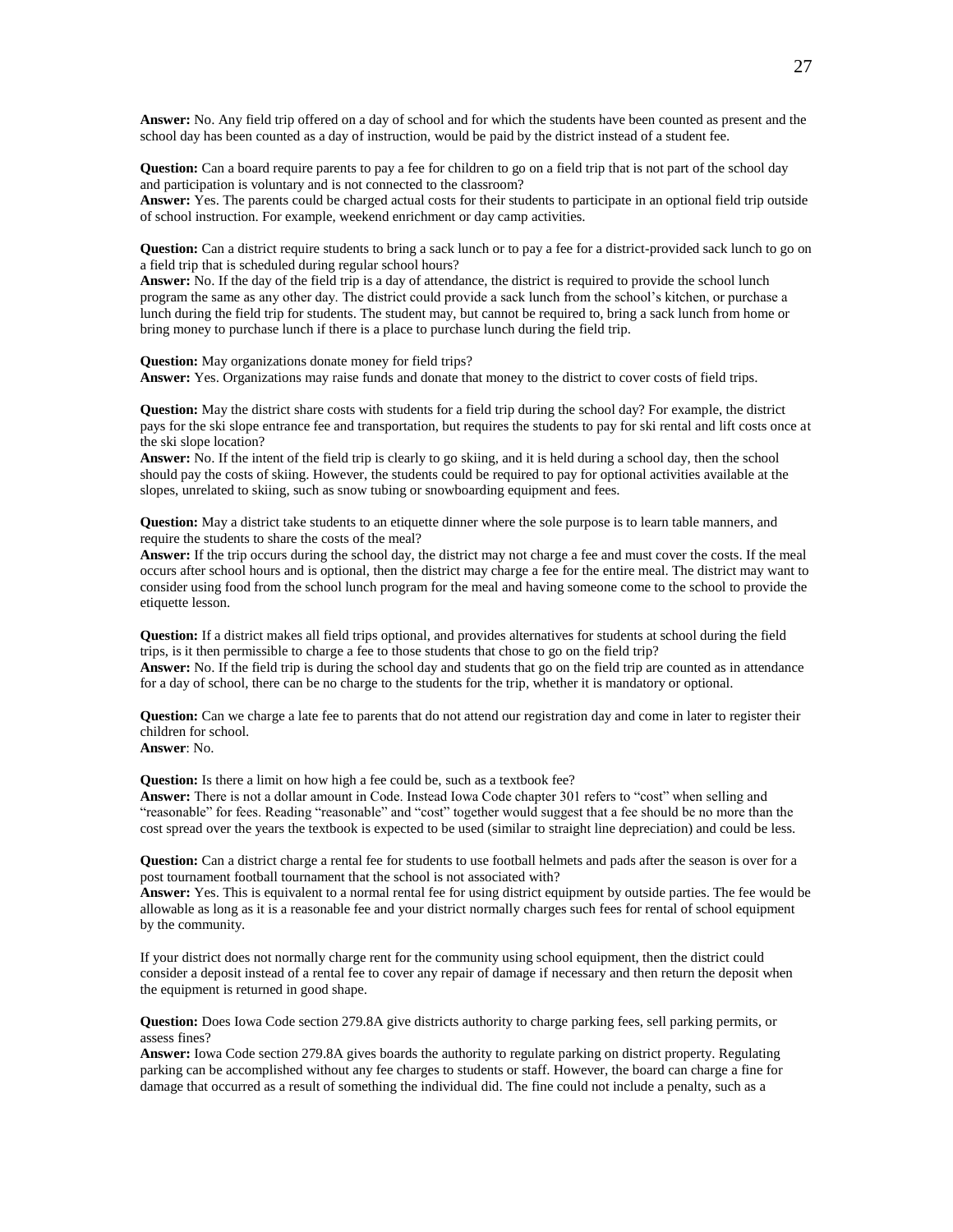punitive amount, where the violation did not cause the district to incur a cost as a result of the violation by the individual.

### **QUICK REFERNCE TUITION CHART**

**All tuition is per diem, and per portion of day if less than full day, and paid from General Fund.**

**No other funding follows students unless authorized in Iowa Code.**

- **(1) Chapter 284 funding is negotiated and follows only in Whole Grade Sharing (WGS).**
- **(2) As an exception to (1), Teacher Leadership Supplement (TLS) will follow open enrolled out students in certain situations.**
- **(3) Supplementary Weighting for concurrent enrollment courses (only) (CCSW) is counted by resident district and is paid to serving district as the current year's weighting times the current year's district cost per pupil of the resident district on open enrolled out students.**
- **(4) Limited English proficiency (LEP) weighting is counted by resident district and is paid to the serving district on open enrolled out students. Payment is the prior year's LEP weighting times the prior year's state cost per pupil.**

| <b>TUITION TYPE</b>                                                                                               | <b>COST BASIS</b>                                                                                                                                                                                                                     | <b>FOLLOWS TUITION</b>               | <b>DUE</b>                                                      | <b>CODE</b>     |
|-------------------------------------------------------------------------------------------------------------------|---------------------------------------------------------------------------------------------------------------------------------------------------------------------------------------------------------------------------------------|--------------------------------------|-----------------------------------------------------------------|-----------------|
|                                                                                                                   |                                                                                                                                                                                                                                       |                                      |                                                                 |                 |
| <b>Regular Education</b>                                                                                          | Maximum fee chargeable is the<br>district cost per pupil of the<br>receiving district.                                                                                                                                                |                                      | Billed on or before<br>February 15 and July   many OAGs<br>15.  | 282.20, 282.24, |
| <b>Special Education</b>                                                                                          | Actual costs for this student's<br>educational program pursuant<br>to IEP in the current year.                                                                                                                                        |                                      | Billed on or before<br>February 15 and July 256B<br>15.         | 282.20, 282.24, |
| Regular Education,<br>Whole grade sharing,<br>one-way.                                                            | Minimum fee chargeable is 1/2<br>the district cost per pupil of the<br>receiving district. Maximum<br>fee chargeable is the district<br>cost per pupil of the receiving<br>district.                                                  | Chapter 284 funding is<br>negotiated | Billed on or before<br>February 15 and July 282.12<br>15.       | 282.20, 282.24, |
| Regular Education,<br>Whole grade sharing,<br>two-way.                                                            | Method for determination of<br>costs shall be established by<br>mutual agreement of boards,<br>but may not exceed the district<br>cost per pupil of the receiving<br>district.                                                        | Chapter 284 funding is<br>negotiated | Billed on or before<br>February 15 and July 282.12<br>15.       | 282.20, 282.24, |
| Special Education in same<br>grades where regular<br>education is Whole grade<br>shared, one-way and two-<br>way. | Special Education is a separate<br>contract, not part of the WGS<br>agreement. Actual costs for<br>this student's educational<br>program pursuant to IEP in the<br>current year. (Same method as<br>those not whole grade shared.)    | Chapter 284 funding is<br>negotiated | Billed on or before<br>February 15 and July 282.12, 256B<br>15. | 282.20, 282.24, |
| Regular Education, from<br>or to adjoining state under<br>a written contract.                                     | As negotiated by boards<br>pursuant to state agreement but<br>not less than the lower average<br>cost per pupil of the two<br>districts for the prior year.<br>Generally average costs = total<br>general fund expenditures /<br>ADM. | None.                                | Billed on or before<br>February 15 and July $282.7(3)$<br>15.   | 282.20, 282.8,  |
| Special Education, Placed<br>out-of-state.                                                                        | Actual costs for this student's<br>educational program pursuant<br>to IEP in the current year (net<br>of GPP). Does not include<br>custodial costs.                                                                                   | None.                                | Billed on or before<br>February 15 and July 256B<br>15.         | 282.20, 282.24, |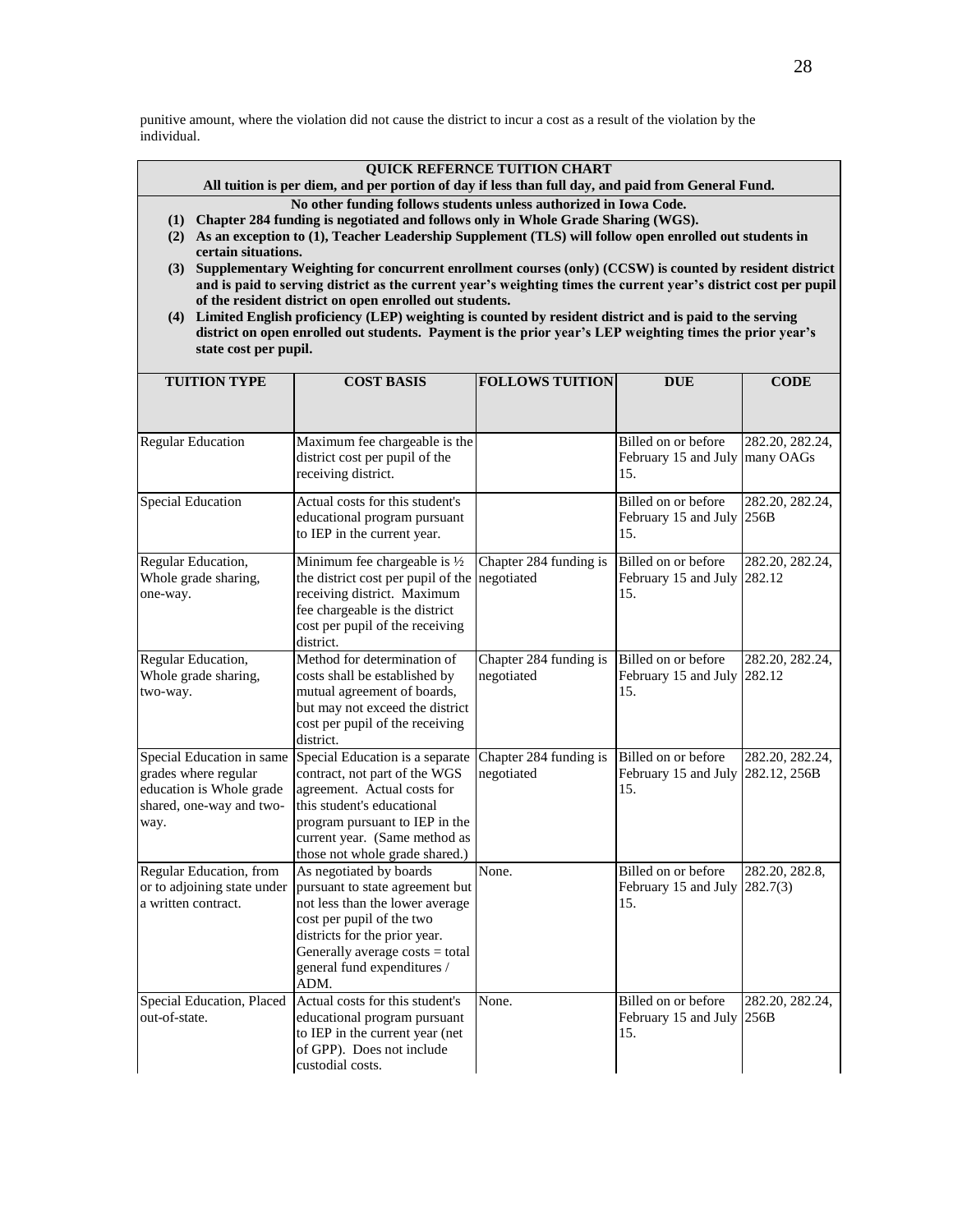| Regular Education, Placed None.<br>out-of-state by any entity<br>other than resident district.                                                                    |                                                                                                                                                                                                                                                                                                                                                                                                                                                                              | None.                                                                                           | None.                                                                                                                 | 232.159                                           |
|-------------------------------------------------------------------------------------------------------------------------------------------------------------------|------------------------------------------------------------------------------------------------------------------------------------------------------------------------------------------------------------------------------------------------------------------------------------------------------------------------------------------------------------------------------------------------------------------------------------------------------------------------------|-------------------------------------------------------------------------------------------------|-----------------------------------------------------------------------------------------------------------------------|---------------------------------------------------|
| Regular Education,<br>Parental Placement other<br>than a PMIC.                                                                                                    | None.                                                                                                                                                                                                                                                                                                                                                                                                                                                                        | None.                                                                                           | Parent pays.                                                                                                          |                                                   |
| Regular Education,<br>Open Enrollment,<br>Full time pupil.                                                                                                        | State cost per pupil for the<br>prior year.                                                                                                                                                                                                                                                                                                                                                                                                                                  | LEP, CCSW, TLS                                                                                  | Sending district shall<br>pay quarterly;<br>however a split<br>quarter is prorated on<br>a per diem basis.            | 282.18                                            |
| Regular Education,<br>Open Enrollment,<br>dual enrolled K-8 grade<br>student, or dual enrolled<br>for extracurricular<br>activities and is 9-12 grade<br>student. | Amount equal to 0.1 times the<br>state cost per pupil for the prior<br>year.                                                                                                                                                                                                                                                                                                                                                                                                 | LEP, TLS                                                                                        | Sending district shall 282.18,<br>pay quarterly;<br>however a split<br>quarter is prorated on<br>a per diem basis.    | $257.6(1)$ "a" $(6)$                              |
| Regular Education,<br>Open Enrollment,<br>9-12 grade student,<br>dual enrolled for academic<br>classes.                                                           | No tuition paid. The receiving<br>district counts these students<br>on an FTE basis and does not<br>bill for tuition.                                                                                                                                                                                                                                                                                                                                                        | None paid. The<br>receiving district counts<br>these students and does<br>not bill for tuition. | None.                                                                                                                 | 282.18,<br>$257.6(1)$ "a" $(3)$                   |
| Regular Education,<br>Open Enrollment,<br>home school assistance<br>program pupil.                                                                                | Amount equal to 0.3 times the<br>state cost per pupil for the prior<br>year.                                                                                                                                                                                                                                                                                                                                                                                                 | LEP, TLS at $0.3$                                                                               | Sending district shall 282.18,<br>pay quarterly;<br>however a split<br>quarter is prorated on<br>a per diem basis.    | $257.6(1)$ "a" $(5)$                              |
| Special Education,<br>Open Enrollment.                                                                                                                            | Actual costs for this student's<br>educational program pursuant<br>to IEP in the current year.                                                                                                                                                                                                                                                                                                                                                                               | LEP, CCSW, TLS                                                                                  | Sending district shall<br>pay quarterly;<br>however in practice,<br>billed on or before<br>February 15 and July<br>15 | 282.20, 282.24,<br>256B                           |
| Special Education,<br>attending accredited<br>nonpublic school located<br>within the district.                                                                    | Actual costs for this student's<br>educational program pursuant<br>to IEP in the current year<br>provided by the school district<br>in which the nonpublic school<br>is located. No general<br>education percentage (GPP)<br>may be billed to the resident<br>district. [If special education is<br>provided in the public schools,<br>the district in which the<br>nonpublic school is located<br>counts student for nonpublic<br>shared-time and reduced from<br>billing.] | None.                                                                                           | Billed on or before<br>February 15 and July<br>15.                                                                    | 282.20, 282.24,<br>$257.6(1)$ "a" $(3)$ ,<br>256B |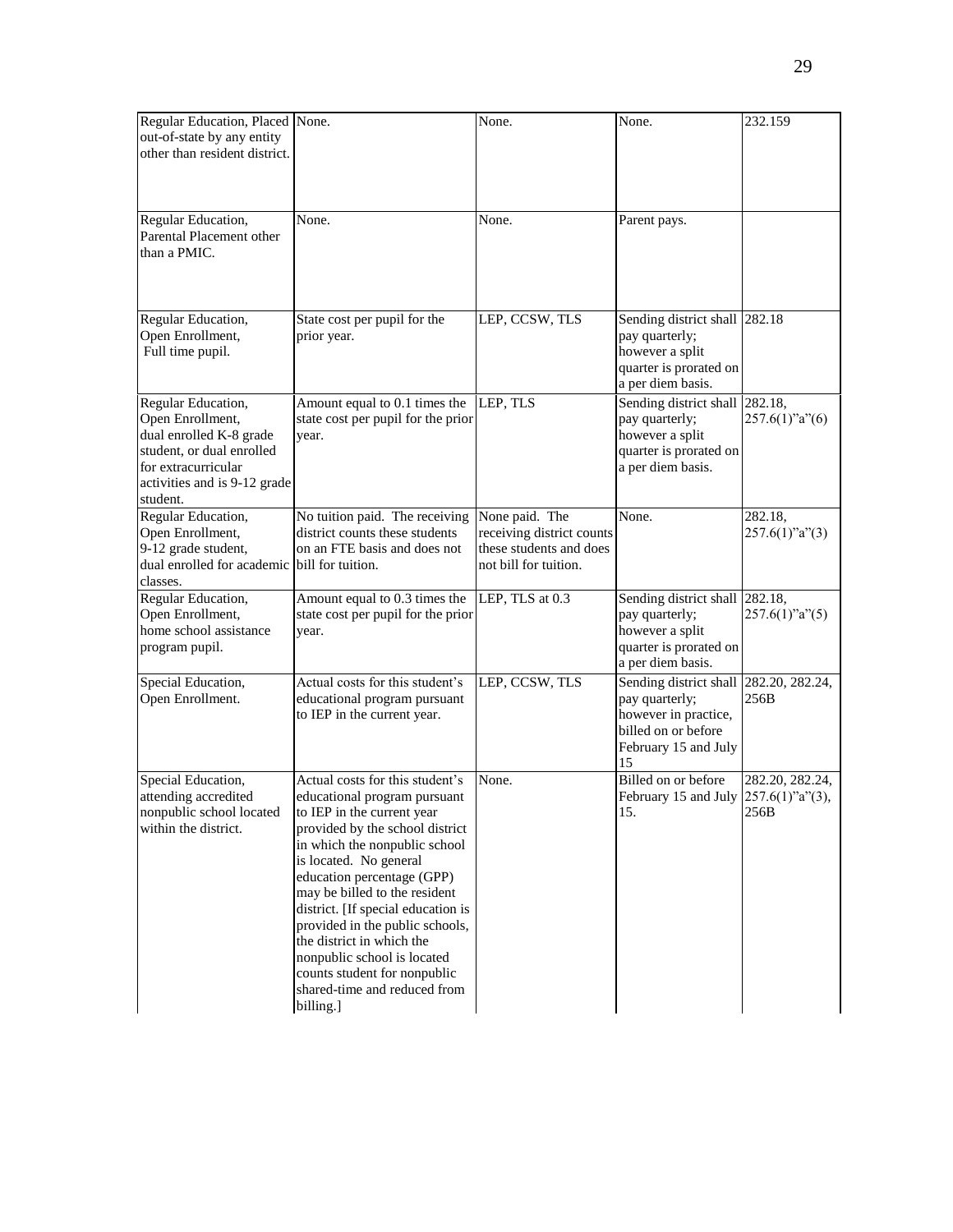| Options Act (PSEO).                                                                                                                                                                                                                     | Postsecondary Enrollment Lower of \$250 per student per<br>course or the actual and<br>customary costs of tuition,<br>textbooks, materials, and fees<br>directly related to the course. If<br>the student does not complete<br>the course, then none is paid.                                                | None. | Postsecondary<br>institutions shall bill<br>by May 1; district<br>shall pay by June 30. | 261E.6                                     |
|-----------------------------------------------------------------------------------------------------------------------------------------------------------------------------------------------------------------------------------------|--------------------------------------------------------------------------------------------------------------------------------------------------------------------------------------------------------------------------------------------------------------------------------------------------------------|-------|-----------------------------------------------------------------------------------------|--------------------------------------------|
| Community College,<br>contract, not PSEO.                                                                                                                                                                                               | As determined by board of the<br>Community College with the<br>consent of the local school<br>board.                                                                                                                                                                                                         | None. | As determined by<br>boards.                                                             | 260C.14(2)                                 |
| College or University,<br><b>Advanced Academic</b><br>Coursework, not PSEO<br>and not Community<br>College.                                                                                                                             | None.                                                                                                                                                                                                                                                                                                        | None. | Paid by student's<br>parents or guardians.                                              | 282.26                                     |
| Child Living in<br>Psychiatric Hospital or<br>Psychiatric Medical<br>Institute for Children<br>(PMIC), Not operated by<br>the state.                                                                                                    | District cost per pupil of the<br>resident district. State<br>hospitals and state PMICs<br>cannot bill districts or AEAs.                                                                                                                                                                                    | None. | Billed on or before<br>February 15 and July 282.27<br>15.                               | 282.20, 282.24,                            |
| Child Living in a Mental<br>Health Institute (MHI).                                                                                                                                                                                     | None.                                                                                                                                                                                                                                                                                                        | None. | None.                                                                                   | 282.33                                     |
| Special Education, Child<br>Enrolled in Iowa School<br>for the Deaf or Iowa<br><b>Braille and Sightsaving</b><br>School AND the resident<br>district is providing for<br>aide, or assistive<br>technology.                              | Actual cost to provide the<br>interpreter, aide, or assistive<br>technology for that student.<br>No other costs can be billed.<br>No general purpose percentage<br>(GPP) can be billed. Billed to<br>that child an interpreter, an resident district by AEA in<br>which the state institution is<br>located. | None. | Billed on or before<br>February 15 and July<br>15.                                      | 282.20                                     |
| Special Education, Child<br>Living in an Iowa prison<br>or correctional facility.                                                                                                                                                       | Actual cost to provide the<br>special education instruction<br>pursuant to IEP. No other<br>costs can be billed. No general<br>purpose percentage (GPP) can<br>be billed.                                                                                                                                    | None. | Billed on or before<br>February 15 and July<br>15.                                      | 282.20, 282.24,<br>256B                    |
| Regular Education, Child<br>Living in an Iowa prison<br>or correctional facility.                                                                                                                                                       | None.                                                                                                                                                                                                                                                                                                        | None. | None.                                                                                   |                                            |
| Regular Education or<br>Special Education, Child<br>Living at the Iowa<br>Juvenile Home or at the<br><b>State Training School</b>                                                                                                       | None.                                                                                                                                                                                                                                                                                                        | None. | None.                                                                                   |                                            |
| Regular Education, Child<br>Living in Foster Care,<br>Substance Abuse<br>Treatment or other<br><b>Residential Facility</b><br>located in the district:<br>Child was not resident of<br>the district prior to<br>entering facility care. | Receiving district files claim<br>with DE if aggregate days of<br>service to all such pupils<br>exceeds the number of such<br>pupils present and counted on<br>count date times 180 days.<br>Does not bill resident district.                                                                                | None. | Receiving district<br>shall file claim by<br>August 1.                                  | 282.31(1)"b",<br>282.19, 282.20,<br>282.24 |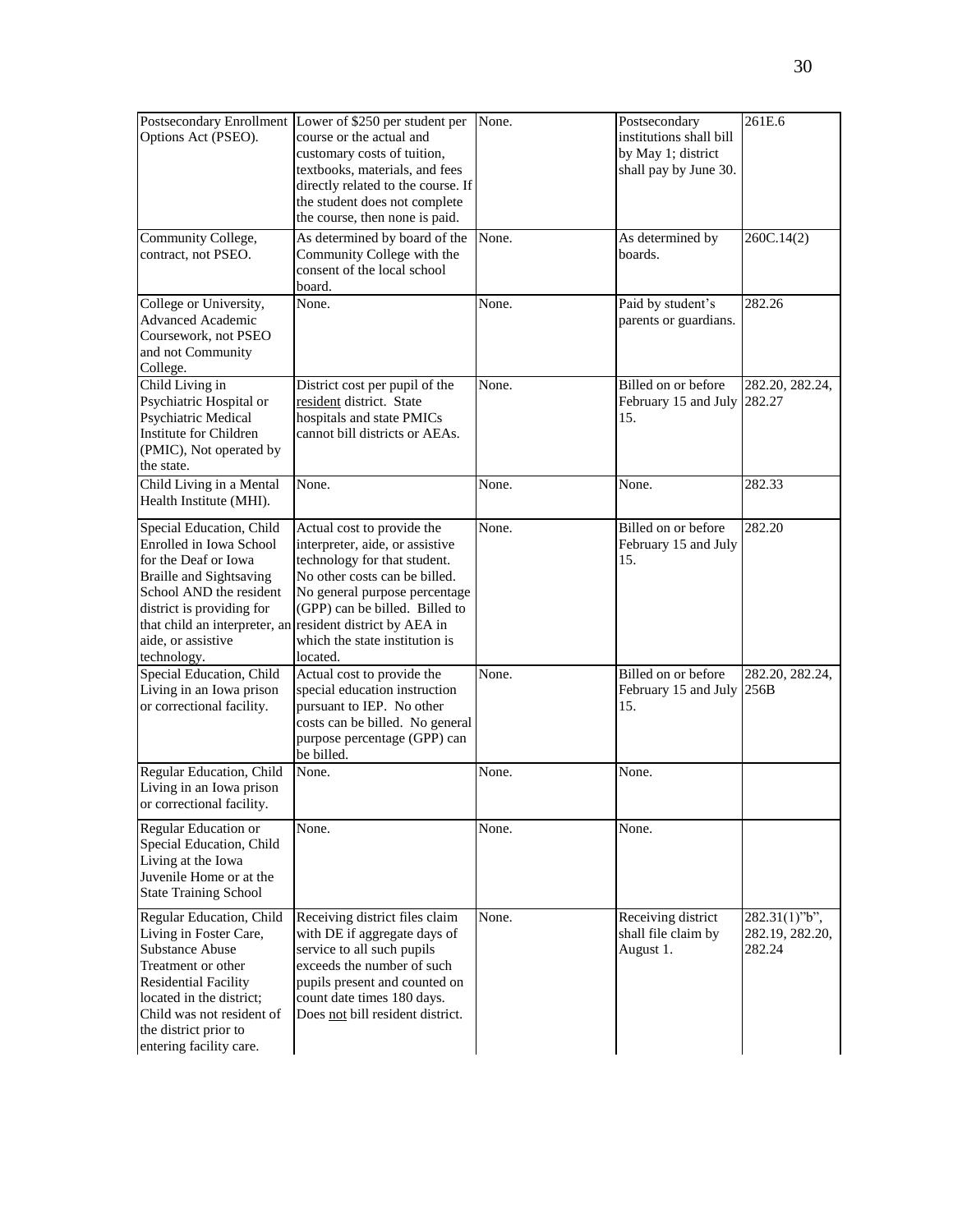| Special Education, Child<br>Living in Foster Care,<br><b>Substance Abuse</b><br>Treatment or other<br><b>Residential Facility</b><br>located in the district;<br>Child was not resident of<br>the district prior to<br>entering facility care.<br>District of residence can<br>be determined or has been<br>determined by director of<br>DE.  | Actual costs for this student's<br>educational program pursuant<br>to IEP in the current year<br>served by district in which<br>facility is located. Billed to<br>resident district.                                                                                                                                                                                      | None. | Billed on or before<br>February 15 and July 282.31(2),<br>15. | 282.20, 282.24,<br>282.19, 256B               |
|-----------------------------------------------------------------------------------------------------------------------------------------------------------------------------------------------------------------------------------------------------------------------------------------------------------------------------------------------|---------------------------------------------------------------------------------------------------------------------------------------------------------------------------------------------------------------------------------------------------------------------------------------------------------------------------------------------------------------------------|-------|---------------------------------------------------------------|-----------------------------------------------|
| Special Education, Child<br>Living in Foster Care,<br><b>Substance Abuse</b><br>Treatment or other<br><b>Residential Facility</b><br>located in the district;<br>District of residence<br>cannot be determined and<br>no district receives<br>weighting for this child by<br>counting this child in<br>current year's weighted<br>enrollment. | Receiving district files claim<br>with DE for the actual costs for<br>this student's educational<br>program pursuant to IEP in the<br>current year served by district<br>in which facility is located.<br>Does not include custodial<br>costs. Does not bill any other<br>district for the days the child<br>had no district of residence<br>determined.                  | None. | Receiving district<br>shall file claim by<br>August 1.        | 282.29,<br>$282.31(3)$ ,<br>282.19, 256B      |
| Special Education, Child<br>Placed by District Court,<br>(Parental rights<br>receives weighing for this<br>child by counting this<br>child in current year's<br>weighted enrollment.                                                                                                                                                          | Receiving district files claim<br>with DE for the actual costs for<br>this student's educational<br>terminated) and no district program pursuant to IEP in the<br>current year served by district<br>in which the child was placed.<br>Does not include custodial<br>costs. Does not bill any other<br>district for the days the child<br>had parental rights terminated. | None. | Receiving district<br>shall file claim by<br>August 1.        | 282.29,<br>282.31(3), 256B                    |
| District has a written<br>purchased services<br>contract with residential<br>facility located within the<br>district to provide<br>educational services for<br>students residing in the<br>residential facility, not<br>operated by the state.                                                                                                | Receiving district counts<br>students for certified<br>enrollment. Pays facility for<br>instructional costs as<br>negotiated in the written<br>contract—this is not a tuition<br>payment.                                                                                                                                                                                 | None. | As negotiated in the<br>written contract.                     | 282.31; 256C                                  |
| District has a written<br>purchased services<br>contract with residential<br>facility located within the<br>district to provide<br>educational services for<br>students attending a day<br>treatment program, not<br>operated by the state.                                                                                                   | Actual costs for this student's<br>educational program pursuant<br>to IEP in the current year<br>served by district in which<br>facility is located. Billed to<br>resident district. If no IEP,<br>then district cost per pupil<br>divided by 180 days or days in<br>session times days served<br>billed to resident district.                                            | None. | Billed on or before<br>February 15 and July<br>15.            | 282.20, 282.24,<br>282.31(2),<br>282.19, 256B |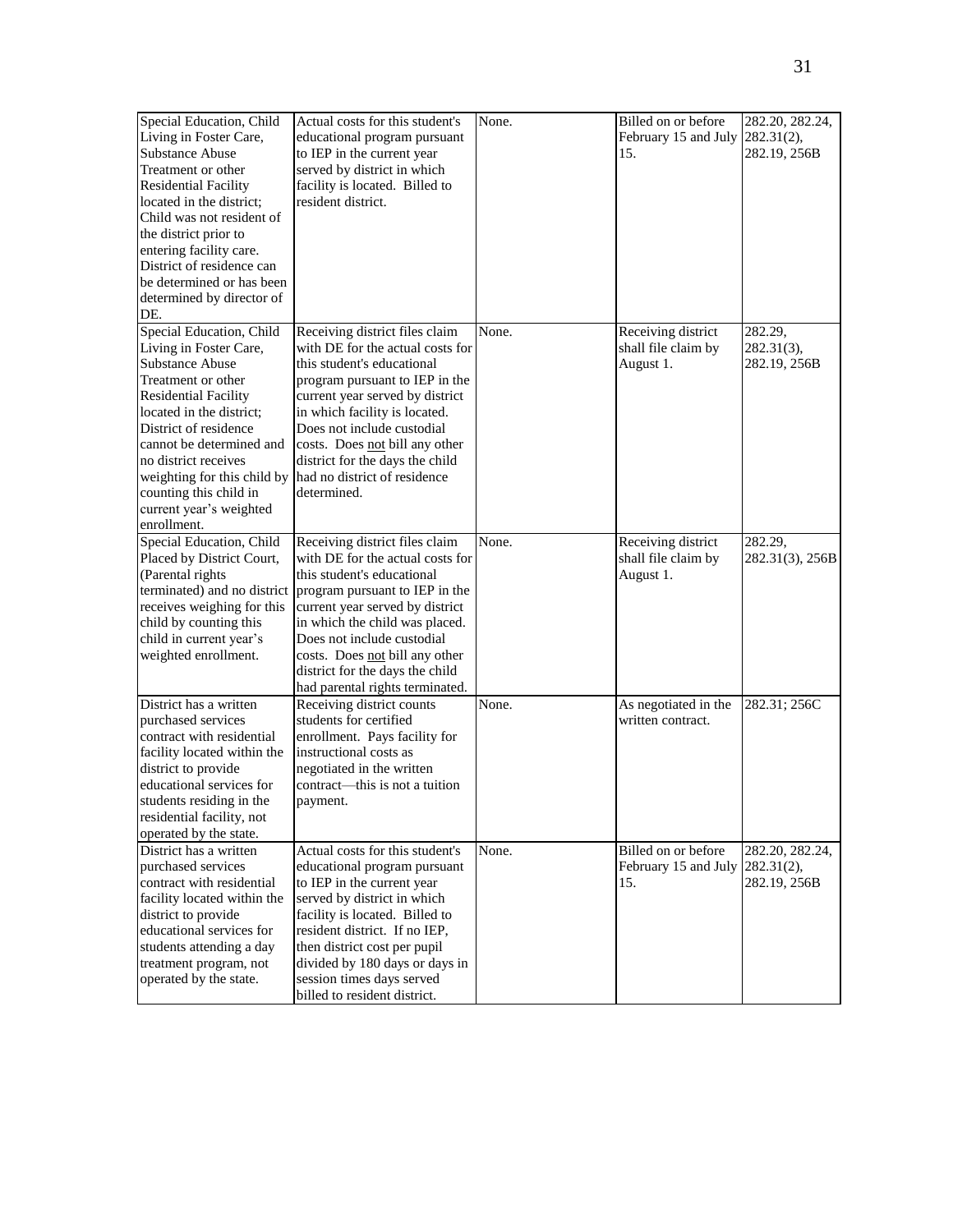| District operates a special<br>purpose day program for<br>certain students to which<br>other districts send<br>students.<br>Special Education, living                                                                                                                                   | Actual costs for the student's<br>educational program pursuant<br>to IEP in the current year<br>served by district in which<br>facility is located. Billed to<br>resident district. If no IEP,<br>then district cost per pupil<br>divided by 180 days or days in<br>session times days served<br>billed to resident district.<br>This situation does not create | None.<br>None.                                                                                                   | Billed on or before<br>February 15 and July<br>15.<br>Billed on or before      | 282.20, 282.24,<br>282.31(2),<br>282.19, 256B<br>282.20, 282.24, |
|-----------------------------------------------------------------------------------------------------------------------------------------------------------------------------------------------------------------------------------------------------------------------------------------|-----------------------------------------------------------------------------------------------------------------------------------------------------------------------------------------------------------------------------------------------------------------------------------------------------------------------------------------------------------------|------------------------------------------------------------------------------------------------------------------|--------------------------------------------------------------------------------|------------------------------------------------------------------|
| in youth group home,<br>nursing home, or other<br>supported community<br>living facilities located<br>within the district.                                                                                                                                                              | residency. Actual costs for the<br>student's educational program<br>pursuant to IEP in the current<br>year served by district in which<br>facility is located is billed to<br>resident district.                                                                                                                                                                |                                                                                                                  | February 15 and July<br>15.                                                    | 282.31(2),<br>282.19, 256B                                       |
| District with other districts This is not tuition. The<br>jointly administer a<br>program for certain<br>students (such as an<br>alternative school); called<br>a consortium.                                                                                                           | program is the program of each<br>member school district. The<br>division of shared costs is<br>based on some reasonable<br>method pursuant to a written<br>agreement for district with<br>students in the program. One<br>member district will act as the<br>fiscal agent.                                                                                     | Additional programs<br>could be jointly<br>administered, such as<br>LEP, etc. Will be<br>written into agreement. | Generally billed on<br>or before February<br>15 and July 15.                   |                                                                  |
| Regular Education, Child<br>Living in Juvenile Home<br>Shelter or Detention Care<br>located in the AEA.                                                                                                                                                                                 | Receiving AEA files claim<br>with DE.                                                                                                                                                                                                                                                                                                                           | None.                                                                                                            | Receiving AEA shall<br>file claim by August<br>1.                              | 282.31, 282.19,<br>282.20, 282.24;<br>IAC 281--63                |
| Special Education, Child<br>Living in Juvenile Home<br>Shelter or Detention Care<br>located in the AEA.                                                                                                                                                                                 | Actual costs for this student's<br>educational program pursuant<br>to IEP in the current year<br>served by AEA in which<br>facility is located. Billed to<br>resident district.                                                                                                                                                                                 | None.                                                                                                            | Billed on or before<br>February 15 and July<br>15.                             | 282.20, 282.24,<br>282.31, 282.19,<br>256B; IAC 281-<br>-63      |
| Special Education, Child<br>Living in Juvenile Home<br>Shelter or Detention Care<br>located in the AEA.<br>District of residence<br>cannot be determined and<br>no district receives<br>weighting for this child by<br>counting this child in<br>current year's weighted<br>enrollment. | Receiving AEA files claim<br>with DE for the actual costs for<br>this student's educational<br>program pursuant to IEP in the<br>current year served by AEA in<br>which facility is located. Does<br>not include custodial costs.<br>Does not bill any other district<br>for days the district of<br>residence could not be<br>determined.                      | None.                                                                                                            | Receiving AEA shall 282.29, 282.31,<br>file claim by August 282.19, 256B<br>1. |                                                                  |